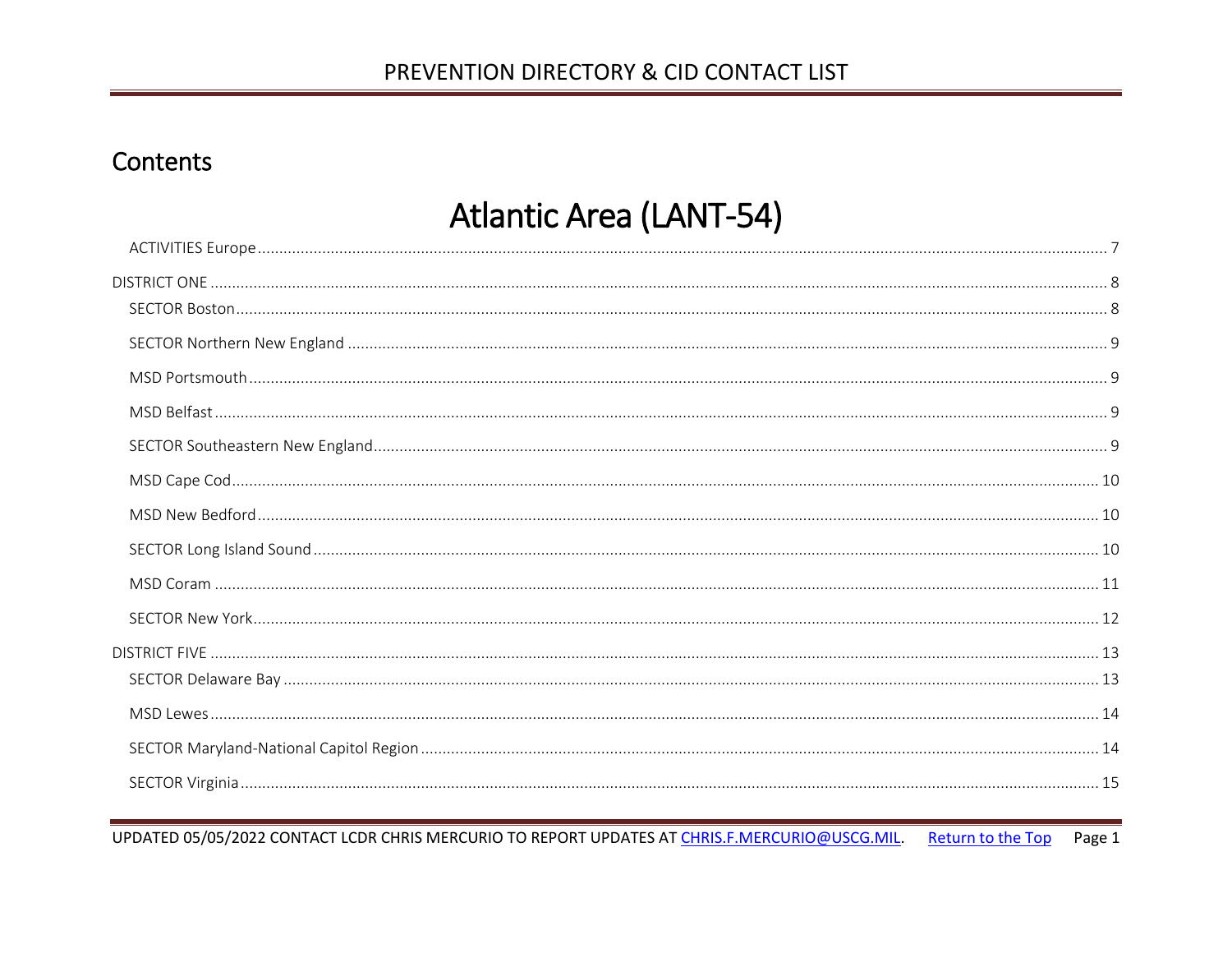UPDATED 05/05/2022 CONTACT LCDR CHRIS MERCURIO TO REPORT UPDATES AT CHRIS.F.MERCURIO@USCG.MIL. Return to the Top Page 2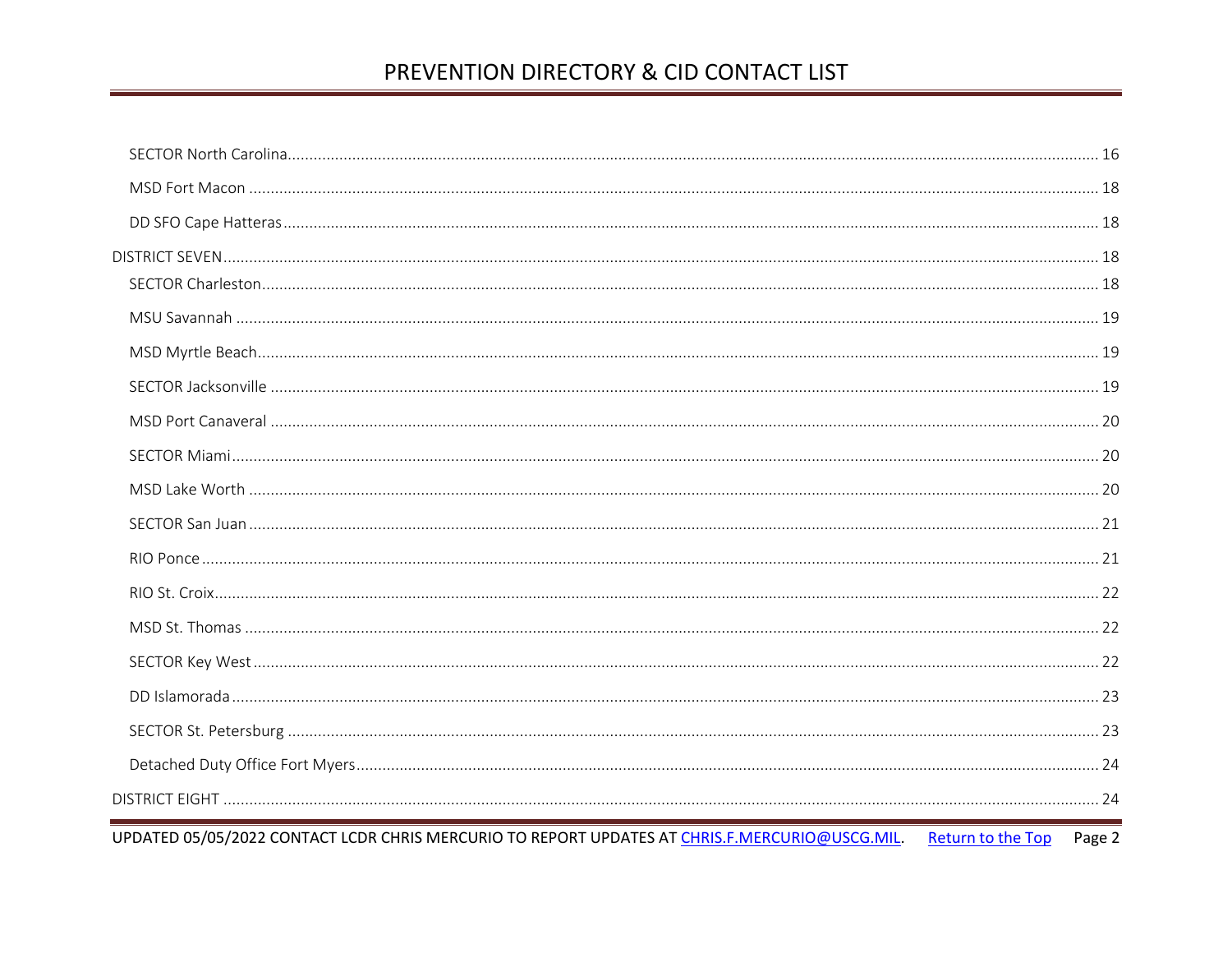UPDATED 05/05/2022 CONTACT LCDR CHRIS MERCURIO TO REPORT UPDATES AT CHRIS.F.MERCURIO@USCG.MIL. Return to the Top Page 3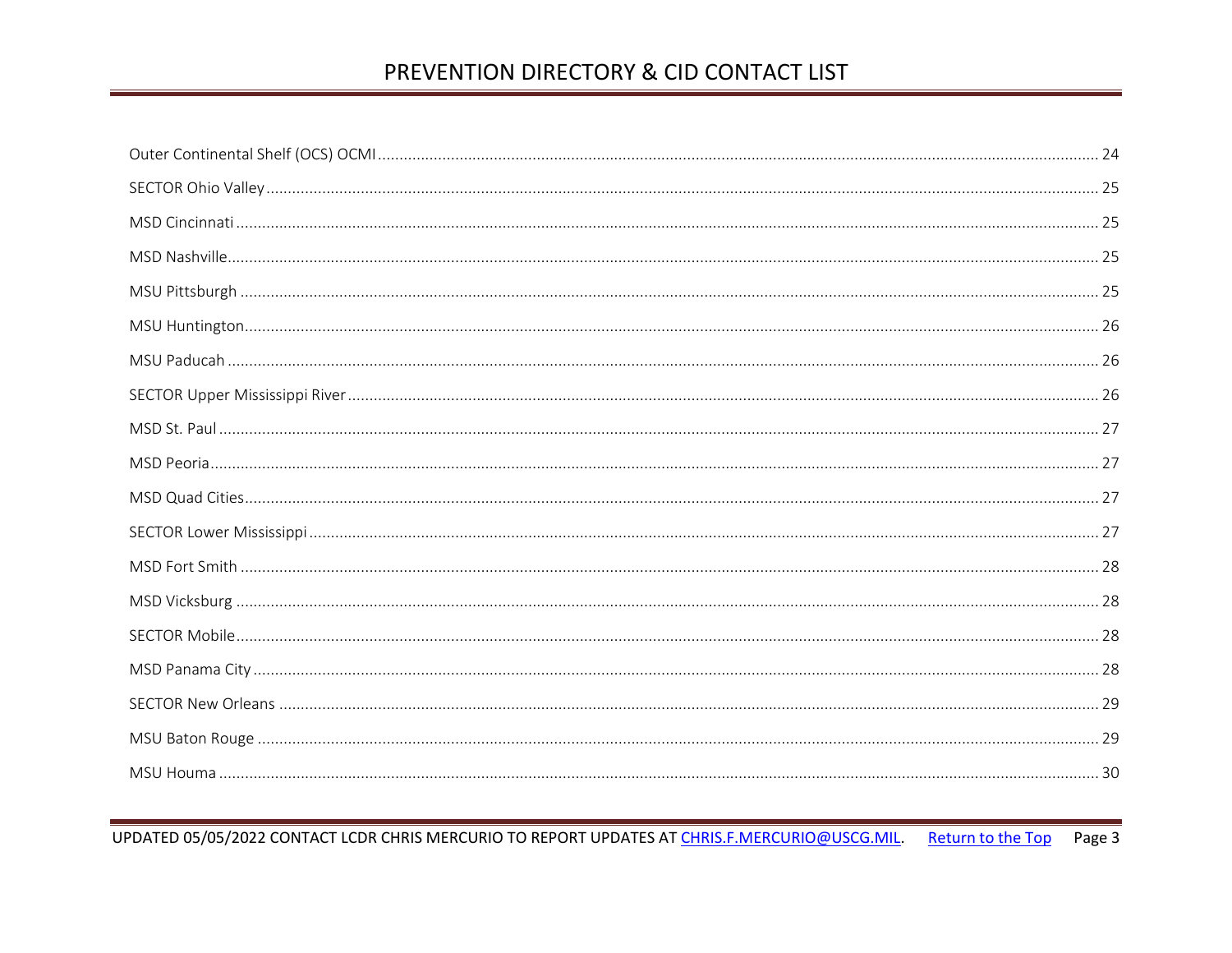| UPDATED 05/05/2022 CONTACT LCDR CHRIS MERCURIO TO REPORT UPDATES AT CHRIS.F.MERCURIO@USCG.MIL. Return to the Top | Page 4 |
|------------------------------------------------------------------------------------------------------------------|--------|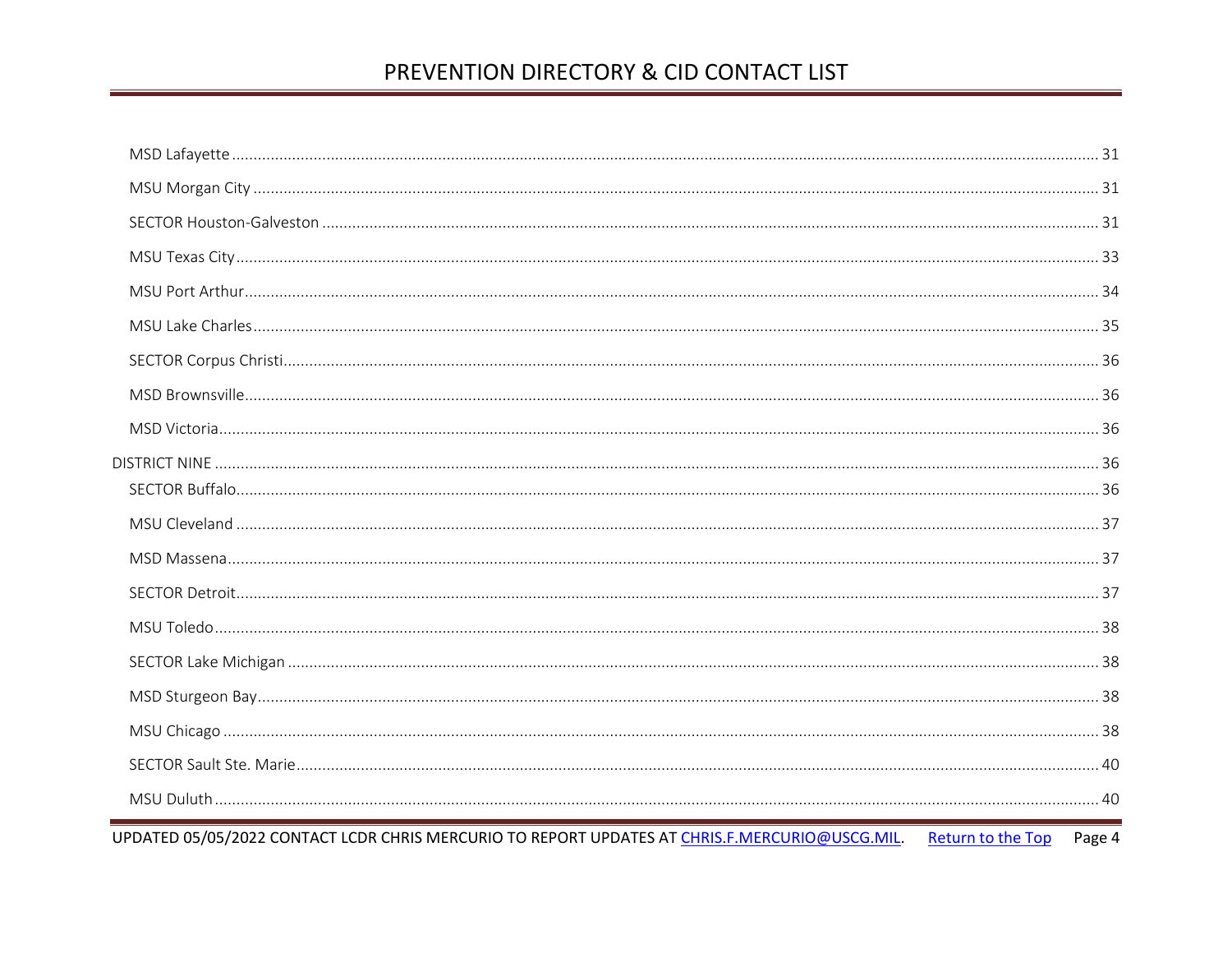UPDATED 05/05/2022 CONTACT LCDR CHRIS MERCURIO TO REPORT UPDATES AT CHRIS.F.MERCURIO@USCG.MIL. Return to the Top Page 5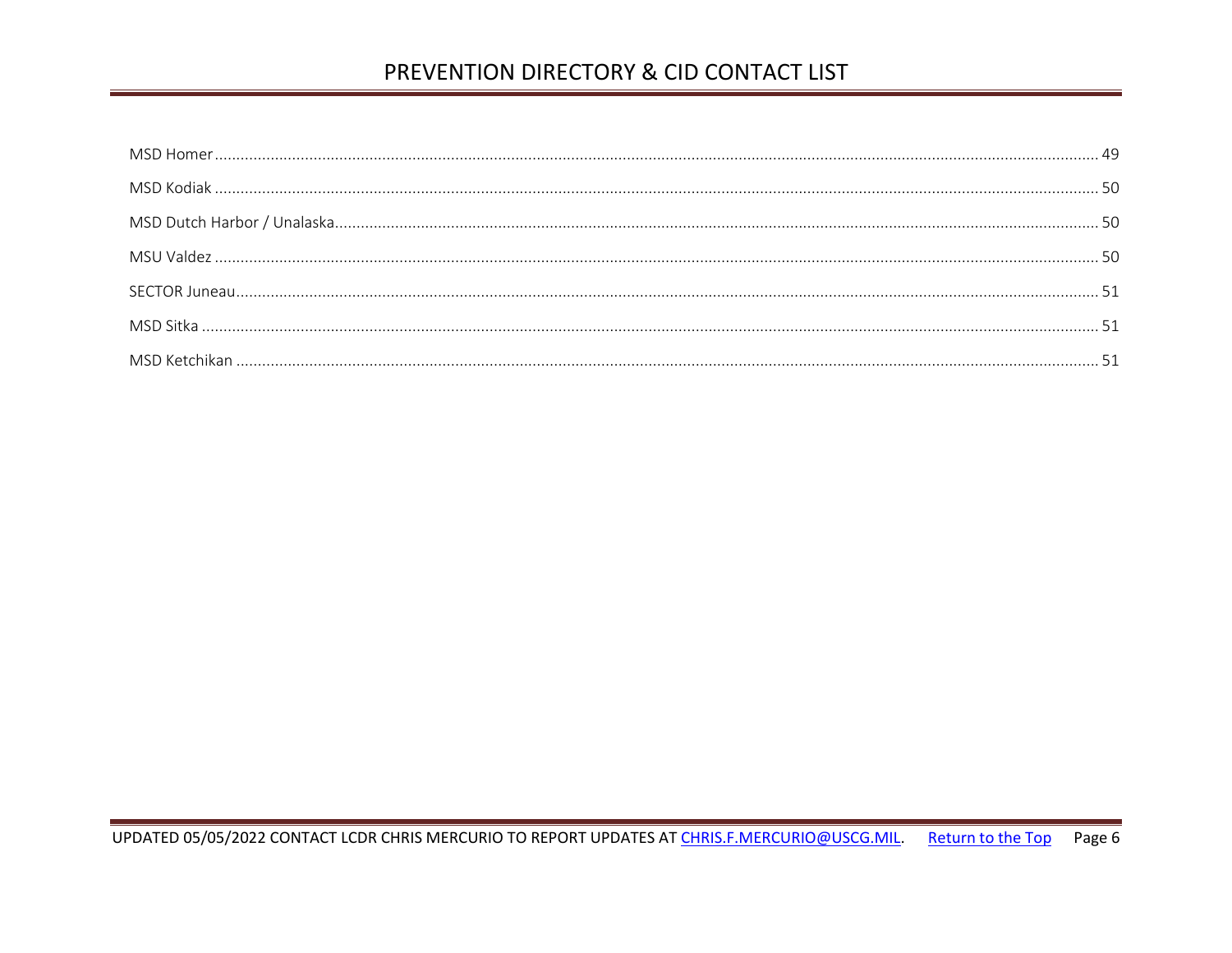<span id="page-6-0"></span>

|                                                                                    | <b>Atlantic Area (LANT-54)</b>     |                                                                                         |                     |                       |  |
|------------------------------------------------------------------------------------|------------------------------------|-----------------------------------------------------------------------------------------|---------------------|-----------------------|--|
|                                                                                    |                                    | Portsmouth, VA                                                                          |                     |                       |  |
|                                                                                    |                                    | Email: LantPrevention@uscg.mil                                                          |                     |                       |  |
|                                                                                    |                                    | CDR Matt Meskun LANT-541 [INSP/INV] Matthew.J.Meskun@uscg.mil; 757-398-6564             |                     |                       |  |
|                                                                                    |                                    | CDR Robert Webb LANT-542 (Waterways) Robert.D.Webb@uscg.mil 757-398-6369                |                     |                       |  |
|                                                                                    |                                    | LCDR Manuel Maddox LANT-543 (Ports & Facilities) Manuel.G.Maddox@uscg.mil; 757-398-6223 |                     |                       |  |
|                                                                                    |                                    | Timothy Mann - Port & Facilities Timothy.F.Mann@uscg.mil - 850-279-6372                 |                     |                       |  |
| Gil Gonzalez [Towing Vessel Coordinator] Gilberto.Gonzales@USCG.mil; 757-398-7720  |                                    |                                                                                         |                     |                       |  |
| Mr. Steve Hudson Steven.L.Hudson@uscg.mil; 757-398-6637                            |                                    |                                                                                         |                     |                       |  |
| Mr. Craig Cross Craig.S.Cross@uscg.mil; 757-398-6565                               |                                    |                                                                                         |                     |                       |  |
| MTS Cybersecurity Coordinator: Nick Parham Charles.N.Parham@uscg.mil; 757-398-7786 |                                    |                                                                                         |                     |                       |  |
|                                                                                    |                                    | LT Chandra Saunders LANT-542 (ATON) Chandra.M.Saunders@uscg.mil; 757-398-6536           |                     |                       |  |
|                                                                                    |                                    |                                                                                         |                     |                       |  |
|                                                                                    |                                    |                                                                                         |                     |                       |  |
| <b>District</b>                                                                    | <b>Unit</b>                        | <b>Unit Contact INFO</b>                                                                | <b>Position</b>     | <b>Contact</b>        |  |
| N/A                                                                                |                                    | ACTEURWatch@uscg.mil                                                                    | <b>CID</b>          | James.B.Zorn@uscg.mil |  |
|                                                                                    | <b>ACTIVITIES</b><br><b>Europe</b> |                                                                                         |                     |                       |  |
|                                                                                    | Schinnen, NL                       | +31-61-297-9335                                                                         | <b>LCDR JB Zorn</b> | +31-46-443-7212       |  |
|                                                                                    |                                    |                                                                                         |                     | $C: +31-62-316-8624$  |  |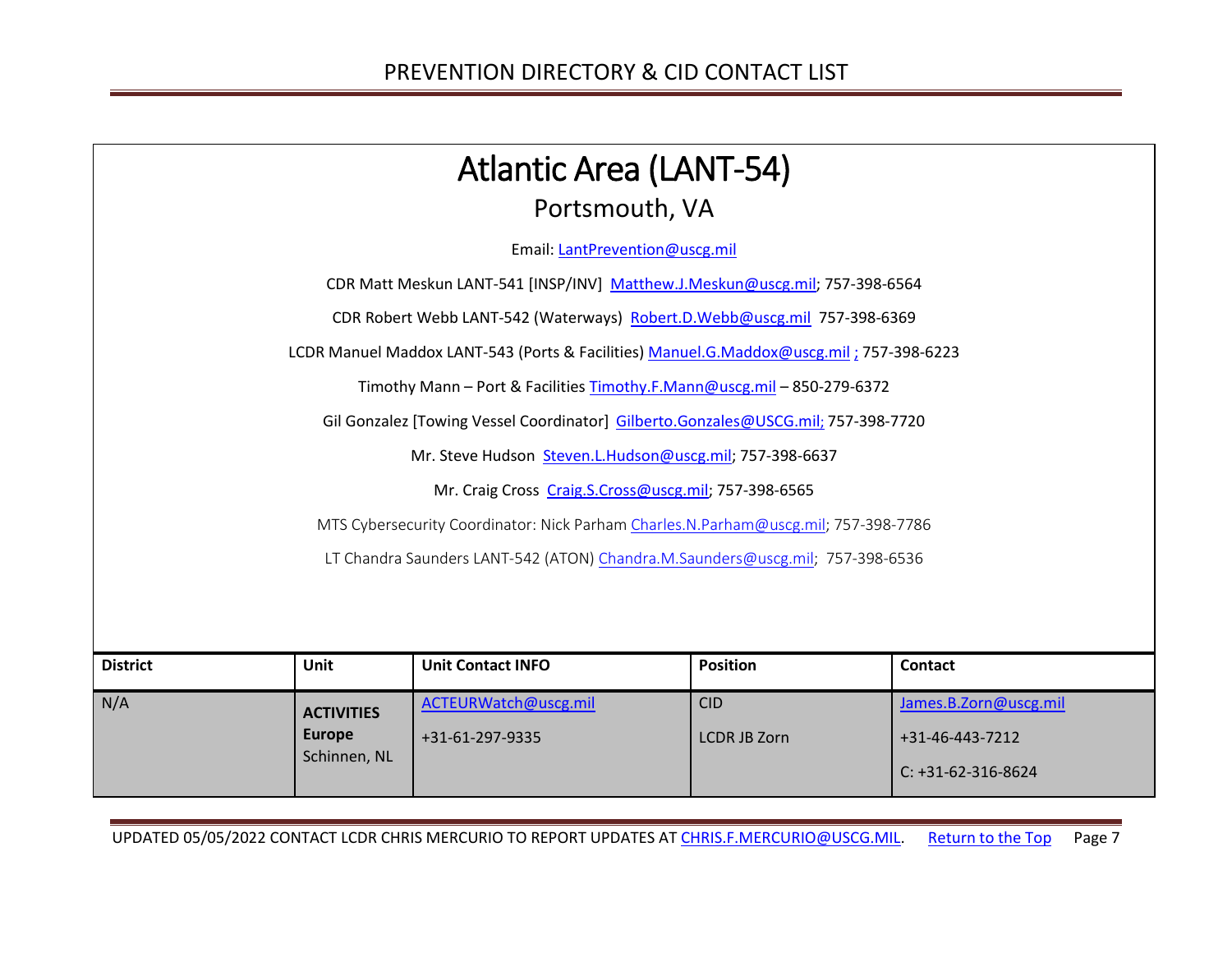<span id="page-7-1"></span><span id="page-7-0"></span>

|                                |               |                                       | ACID:                   | Christina.L.Ramirez@uscg.mil |
|--------------------------------|---------------|---------------------------------------|-------------------------|------------------------------|
|                                |               |                                       | LT Christina Ramirez    | Office: +31-45-534-0222      |
|                                |               |                                       |                         | Cell: +31-62-316-9214        |
| <b>DISTRICT ONE</b>            | <b>SECTOR</b> | D01-SG-SectorBoston-                  | PDH                     | Myles.J.Greenway@uscg.mil    |
|                                | <b>Boston</b> | Inspections@uscg.mil                  | CDR Myles Greenway      | 617-223-3001                 |
| Boston, MA                     |               |                                       | <b>CID</b>              | Eric.C.Hanson@uscg.mil       |
|                                | Boston, MA    | D01-SMB-SectorBoston-<br>PSC@uscg.mil | <b>LCDR Eric Hanson</b> | 617-223-3030                 |
| <b>CDR Trevor Cowan (DPI)</b>  |               | 617-223-3020                          | <b>PSC</b>              | D01-SMB-SectorBoston-        |
| Trevor.C.Cowan@uscg.mil        |               |                                       |                         | PSC@uscg.mil                 |
| 617-406-9013                   |               |                                       |                         | 617-828-0880                 |
|                                |               |                                       | <b>DOM</b>              | D01-SG-SectorBoston-         |
| <b>LCDR Mason Wilcox (DPI)</b> |               | COMCEN:                               |                         | Inspections@uscg.mil         |
| Mason.C.Wilcox@uscg.mil        |               | 617-223-5757                          |                         | 617-223-3020                 |
| 617-223-8541                   |               |                                       | <b>INV</b>              | 617-557-9081                 |
|                                |               |                                       | <b>DMI</b>              | 617-799-0198                 |
|                                |               |                                       | Arrivals                | 617-223-3015                 |
|                                |               |                                       | <b>WWM</b>              | 617-223-3028                 |
|                                |               |                                       | <b>FAC</b>              | 617-223-5218                 |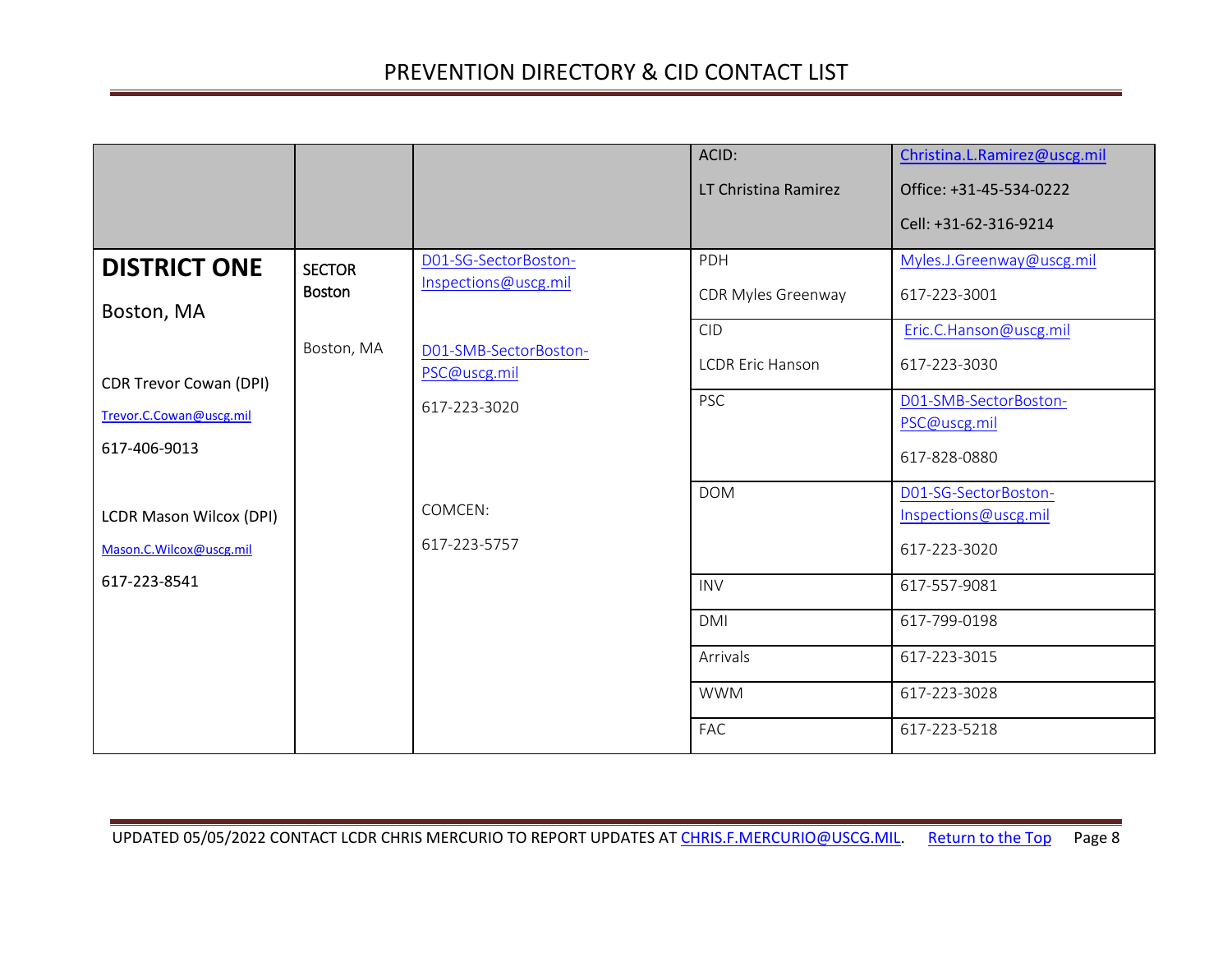<span id="page-8-3"></span><span id="page-8-2"></span><span id="page-8-1"></span><span id="page-8-0"></span>

| <b>SECTOR</b><br><b>Northern New</b><br>England | SecNNE-Prevention-<br>Domestic@uscg.mil<br>SecNNE-Prevention-PSC@uscg.mil | PDH<br><b>CDR Megan Drewniak</b>                      | Megan.L.Drewniak@uscg.mil<br>207-347-5004<br>C: 207-318-3630         |
|-------------------------------------------------|---------------------------------------------------------------------------|-------------------------------------------------------|----------------------------------------------------------------------|
| South<br>Portland, ME                           | INSP: 207-347-5002                                                        | <b>CID</b><br><b>LCDR Terence Leahy</b><br><b>INV</b> | Terence.O.Leahy@uscg.mil<br>207-347-5023<br>Brent.B.Pearson@uscg.mil |
|                                                 | 24Hr: 207-767-0303                                                        | LT Brent Pearson<br><b>WWM</b>                        | 207-347-5005<br>Shaun.T.Doyle@uscg.mil                               |
|                                                 |                                                                           | LT Shaun Doyle                                        | 207-347-5015                                                         |
| <b>MSD</b><br>Portsmouth                        |                                                                           | <b>MSD SUP</b><br>LCDR David Bourbeau                 | David.T.Bourbeau@uscg.mil<br>603-433-7324                            |
| <b>MSD Belfast</b>                              |                                                                           | <b>MSD SUP</b><br>LT Brett Igo                        | Brett.H.Igo@uscg.mil<br>207-338-2019                                 |
| <b>SECTOR</b><br>Southeastern<br>New England    | D01-SG-EastProv-INSP-IO@uscg.mil<br>401-435-2335                          | PDH<br>CDR Sarah Geoffrion                            | Sarah.J.Geoffrion@uscg.mil<br>401-435-2311                           |
| Providence, RI                                  | 24Hr: 508-457-3211                                                        | <b>CID</b><br><b>LCDR Brian Hall</b>                  | Brian.M.Hall@uscg.mil<br>401-435-2350<br>C: 401-354-9966             |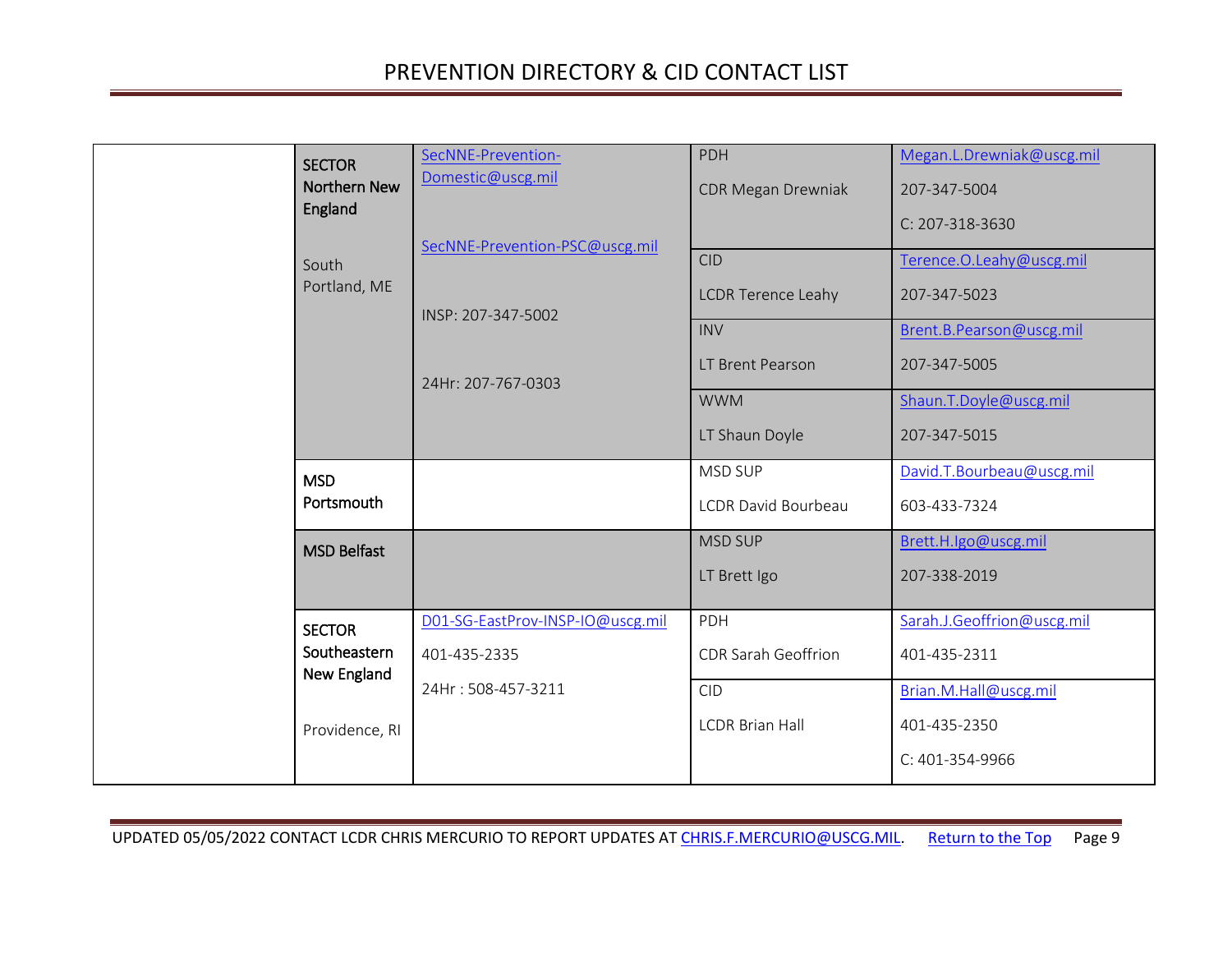<span id="page-9-2"></span><span id="page-9-1"></span><span id="page-9-0"></span>

|                                           |                         | <b>ACID</b><br>Mr. Carl Moberg       | Carl.R.Moberg@uscg.mil<br>401-435-2354                         |
|-------------------------------------------|-------------------------|--------------------------------------|----------------------------------------------------------------|
|                                           |                         | <b>INV</b><br>LT Natalie Cordes      | Natalie.R.Cordes@uscg.mil<br>401-435-2362                      |
|                                           |                         | <b>WWM</b><br>LCDR Benjamin Aaronson | Benjamin.Aaronson@uscg.mil<br>401-435-2355                     |
|                                           |                         | Arrivals                             | D01-SMB-SecSENE-<br>Arrivals@uscg.mil<br>401-435-2335          |
| MSD Cape Cod                              |                         | <b>MSD SUP</b><br>LT Ryan Mitchell   | Ryan.P.Mitchell@uscg.mil<br>508-986-6605                       |
| <b>MSD New</b><br><b>Bedford</b>          |                         | MSD SUP<br>LT Robert Norcott         | Robert.B.Norcott@uscg.mil<br>508-999-0072                      |
| <b>SECTOR Long</b><br><b>Island Sound</b> | COMCEN:<br>203-468-4401 | <b>PDH</b><br><b>LCDR Josh Buck</b>  | Joshua.W.Buck@uscg.mil<br>203-468-4504                         |
| New Haven,<br><b>CT</b>                   |                         | <b>CID</b><br>LT Jon Duffett         | Jonathan.B.Duffett@uscg.mil<br>203-468-4501<br>C: 203-410-2192 |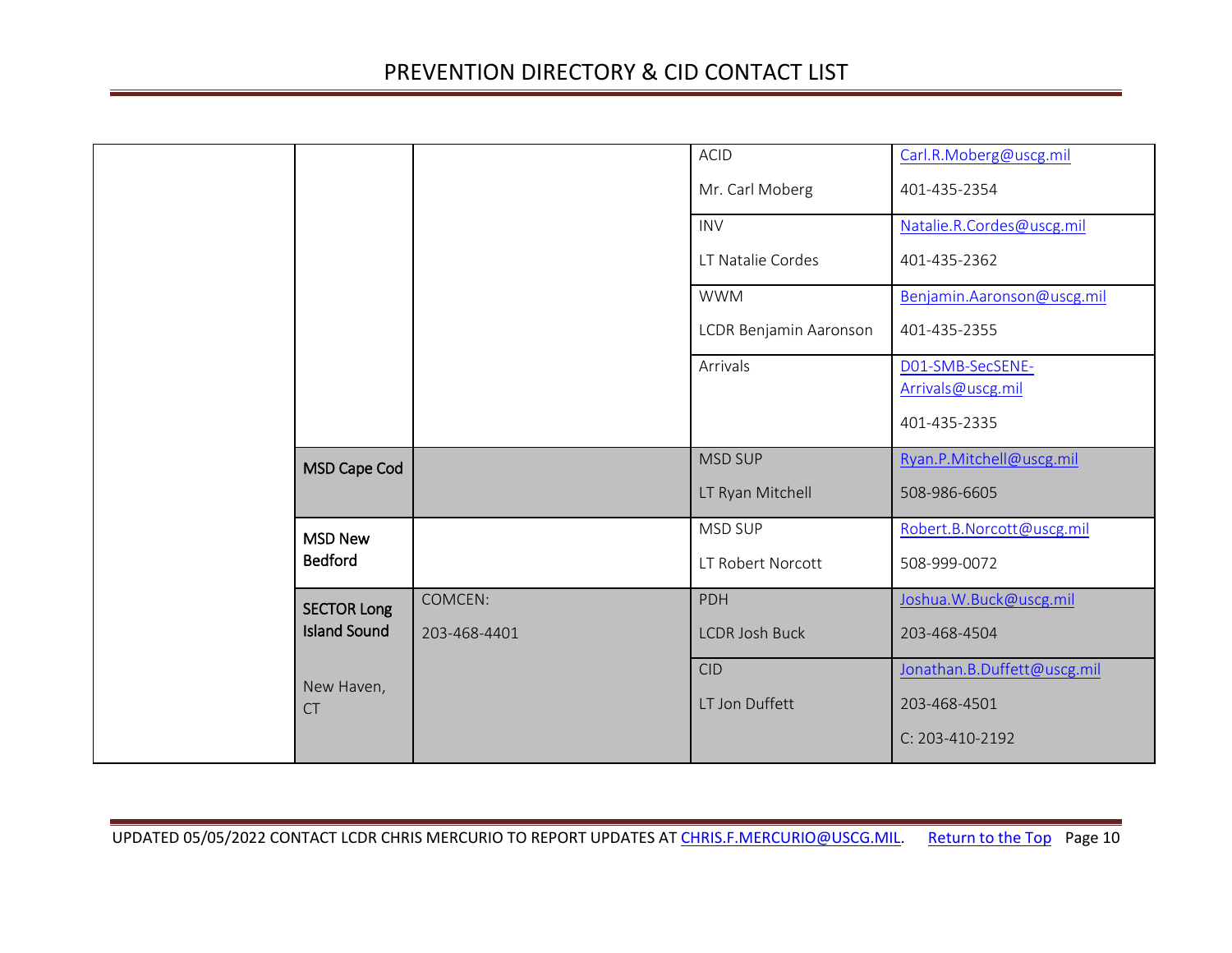<span id="page-10-0"></span>

|                  |                               | <b>PSC</b>      | D01-SMB-SECLIS-PSC@uscg.mil<br>203-530-9193 |
|------------------|-------------------------------|-----------------|---------------------------------------------|
|                  |                               | <b>DOM</b>      | 203-468-4420                                |
|                  |                               | <b>INV</b>      | John.C.Ware@uscg.mil                        |
|                  |                               | LT John Ware    | 203-468-4547                                |
|                  |                               | <b>DMI</b>      | 203-515-4609                                |
|                  |                               | Arrivals        | D01-SMB-SECLIS-PSC@uscg.mil                 |
|                  |                               |                 | 203-530-9193                                |
|                  |                               | <b>WWM</b>      | Jennifer.L.Sheehy@uscg.mil                  |
|                  |                               |                 | 203-468-4432                                |
|                  |                               |                 | DO1-SMB-SECLIS-<br>PPWMarineEvents@uscg.mil |
|                  |                               |                 | 203-468-4432                                |
|                  |                               | <b>FAC</b>      | D01-SMB-SECLIS-FAC@uscg.mil                 |
|                  |                               |                 |                                             |
|                  |                               |                 | 203-530-9193                                |
| <b>MSD Coram</b> | MSDCoram-Inspections@uscg.mil | MSD SUP         | Brian.E.Gracey@uscg.mil                     |
|                  |                               | LT Brian Gracey | 631-732-0190 x500                           |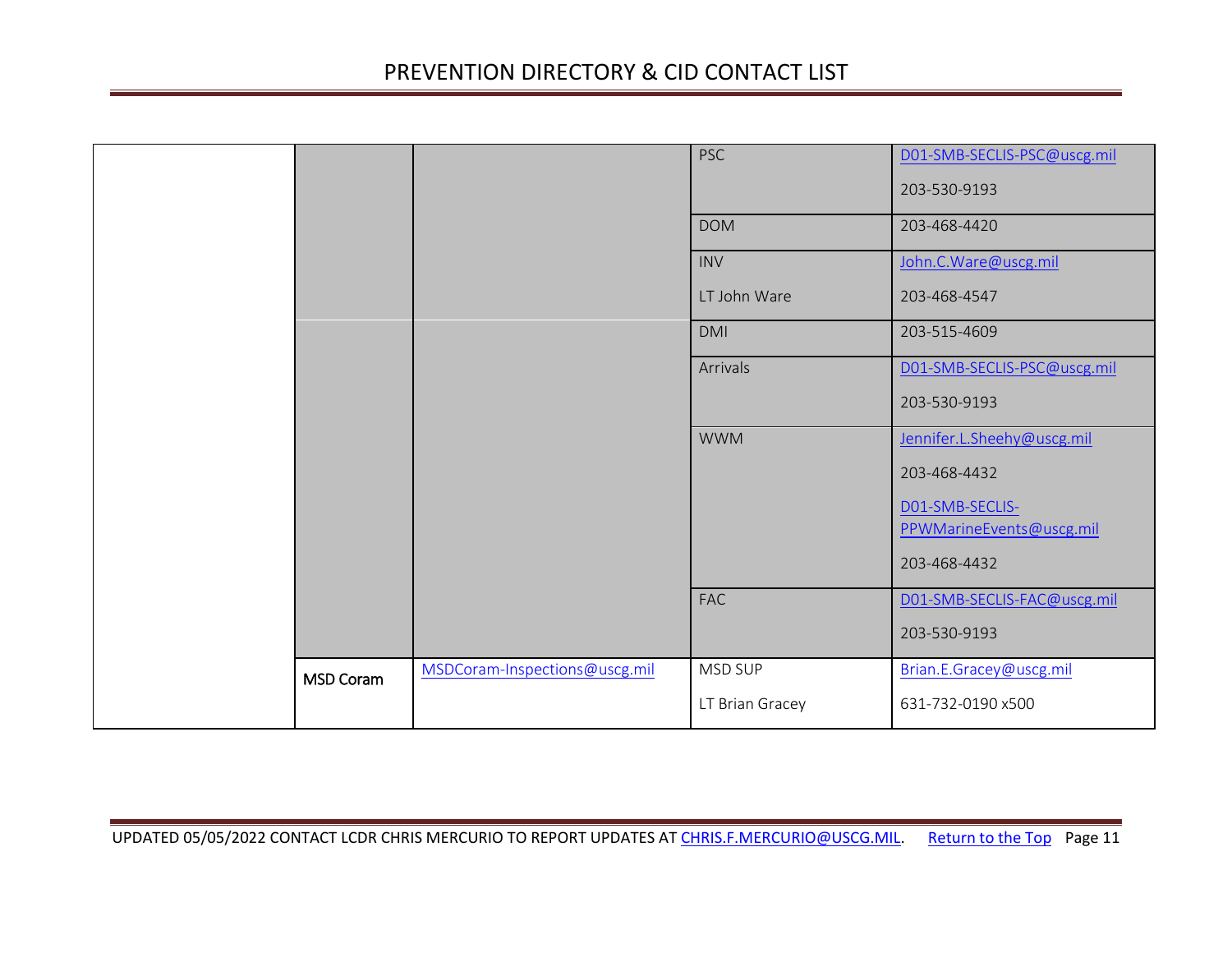<span id="page-11-0"></span>

| <b>SECTOR New</b>              | NYSPVinspections@uscg.mil       | PDH             | Eric.Runyon@uscg.mil      |
|--------------------------------|---------------------------------|-----------------|---------------------------|
| York                           | D01-SMB-SecNY-Bargeske@uscg.mil | CDR Eric Runyon | 718-354-4075              |
|                                | 718-354-4227                    |                 |                           |
| Island,<br>Staten<br><b>NY</b> | 24Hr: 718-354-4037              |                 |                           |
|                                |                                 | <b>CID</b>      | Eustacia.Y.Weist@uscg.mil |
|                                |                                 | CDR Staci Weist | 718-354-4222              |
|                                |                                 |                 | C: (347) 682-0560         |
|                                |                                 |                 |                           |
|                                |                                 | PSC/Arrivals    | SectorNewYorkVDO@uscg.mil |
|                                |                                 |                 |                           |
|                                |                                 |                 |                           |
|                                |                                 |                 |                           |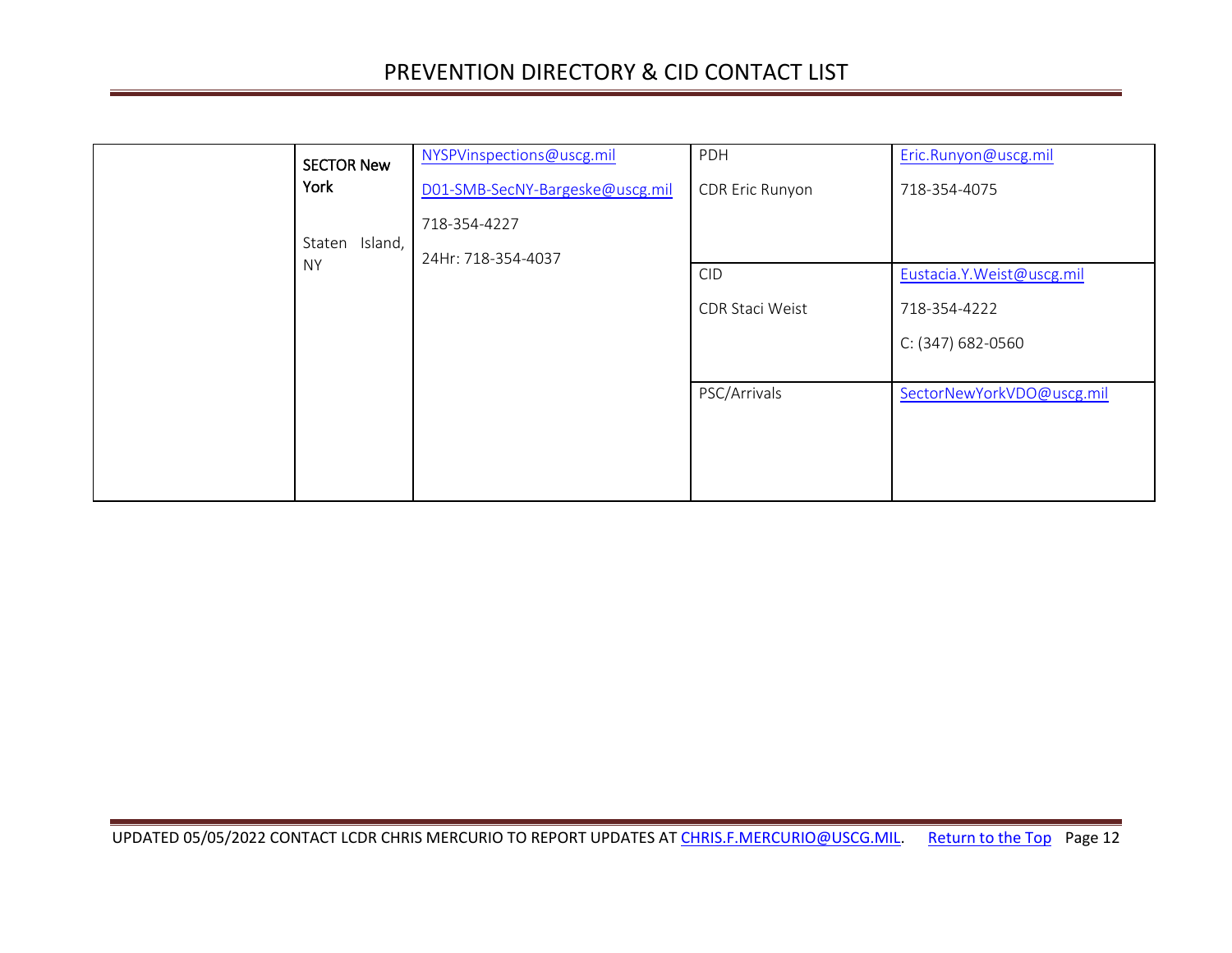<span id="page-12-1"></span><span id="page-12-0"></span>

|                                 |               |                              | PSC / Facilities /          | <b>Division Chief</b>         |
|---------------------------------|---------------|------------------------------|-----------------------------|-------------------------------|
|                                 |               |                              | Containers                  | Mr. John Hillin               |
|                                 |               |                              |                             | John.J.Hillin@uscg.mil        |
|                                 |               |                              |                             | 718-354-4244                  |
|                                 |               |                              |                             | Deputy Chief                  |
|                                 |               |                              |                             | <b>LCDR Brennan Dougherty</b> |
|                                 |               |                              |                             | Brennan.P.Dougherty@uscg.mil  |
|                                 |               |                              |                             | 718-354-4063                  |
|                                 |               |                              |                             | <b>Division Officer</b>       |
|                                 |               |                              |                             | Eric.A.Doherty@uscg.mil       |
|                                 |               |                              |                             | 718-354-4257                  |
| <b>DISTRICT FIVE</b>            | <b>SECTOR</b> | SecDelBay.PortState@uscg.mil | <b>PDH</b>                  | Jennifer.R.Doherty@uscg.mil   |
| Portsmouth, VA                  | Delaware Bay  | DomesticVessels@uscg.mil     | <b>CDR Jennifer Doherty</b> | 215-271-4850                  |
|                                 | Philadelphia, |                              | <b>CID</b>                  | Kelli.M.Dougherty@uscg.mil    |
| <b>CDR Matthew Dooris (DPI)</b> | PA            | 24Hr: 215-271-4940           | <b>LCDR Kelli Dougherty</b> | 215-271-4852                  |
| Matthew.D.Dooris@uscg.mil       |               |                              | PSC/Arrivals                | SecDelBay.PortState@uscg.mil  |
| 757-398-6389                    |               | COMCEN:                      |                             | 215-271-4887                  |
|                                 |               | secdelbaycc@uscg.mil         | <b>DOM</b>                  | DomesticVessels@uscg.mil      |
|                                 |               | 215-271-4807                 |                             | 215-908-9827                  |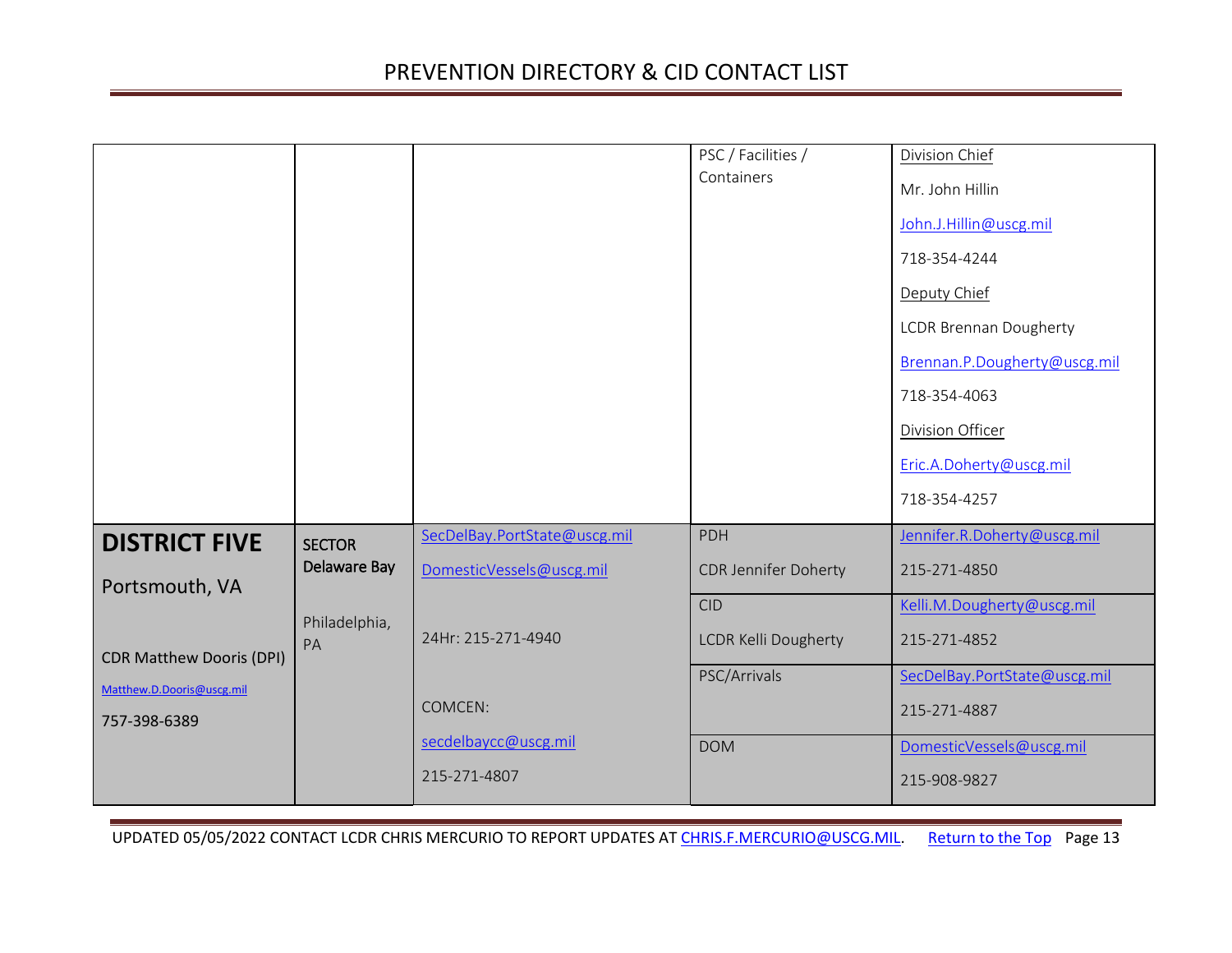<span id="page-13-1"></span><span id="page-13-0"></span>

| <b>LCDR Crystal Wilson (DPI)</b> |                       |                              | <b>INV</b>                 | phillyIO@uscg.mil                 |
|----------------------------------|-----------------------|------------------------------|----------------------------|-----------------------------------|
| Crystal.E.Wilson@uscg.mil        |                       |                              |                            | 267-273-8314                      |
| 757-398-6682                     |                       |                              | <b>WWM</b>                 | secdelbaywwm@uscg.mil             |
|                                  |                       |                              |                            | 215-271-4889                      |
| Mr. Julio Martinez (DPI)         |                       |                              | <b>FAC</b>                 | cgsectordelbayfacilities@uscg.mil |
| Julio.A.Martinez@uscg.mil        |                       |                              |                            | 215-271-4864                      |
| 757-398-6689                     |                       |                              | MSD SUP                    | Shane.E.Palmira@uscg.mil          |
|                                  | <b>MSD Lewes</b>      |                              |                            |                                   |
| LTjg Alexander Lane (DPI)        |                       |                              | LT Shane Palmira           | 302-644-1909                      |
|                                  |                       |                              |                            | C: 302-218-3822                   |
| Alexander.J.Lane@uscg.mil        | <b>SECTOR</b>         | D05-SMB-SECBALT-PSC@uscg.mil | PDH                        | Baxter.B.Smoak@uscg.mil           |
| 757-398-6324                     | Maryland-<br>National | 24Hr: 410-576-2693           | <b>CDR Baxter Smoak</b>    | 410-576-2619                      |
| Mr. Clint Theobald               | Capitol Region        |                              | <b>CID</b>                 | Michael.P.Comerford@uscg.mil      |
| (MTS-CYBER)                      |                       | COMCEN:                      | <b>LCDR Mike Comerford</b> | 410-303-3316                      |
| Clinton.K.Theobald@uscg.mil      | Baltimore, MD         | D05-SMB-SectorMD-NCR-        | <b>ACID</b>                | Mary.C.Lavery@uscg.mil            |
|                                  |                       | SCC@uscg.mil                 | LTJG Mary Lavery           | $(410) 576 - 2671$                |
|                                  |                       | 410-576-2688                 | <b>PSC</b>                 | Giancarlo. Vidal@uscg.mil         |
|                                  |                       |                              | CWO3 Giancarlo Vidal       | 410-576-2668                      |
|                                  |                       |                              | <b>DOM</b>                 | Jeff.S.Brown@uscg.mil             |
|                                  |                       |                              | MSSD4 Jeff Brown           | 410-576-2656                      |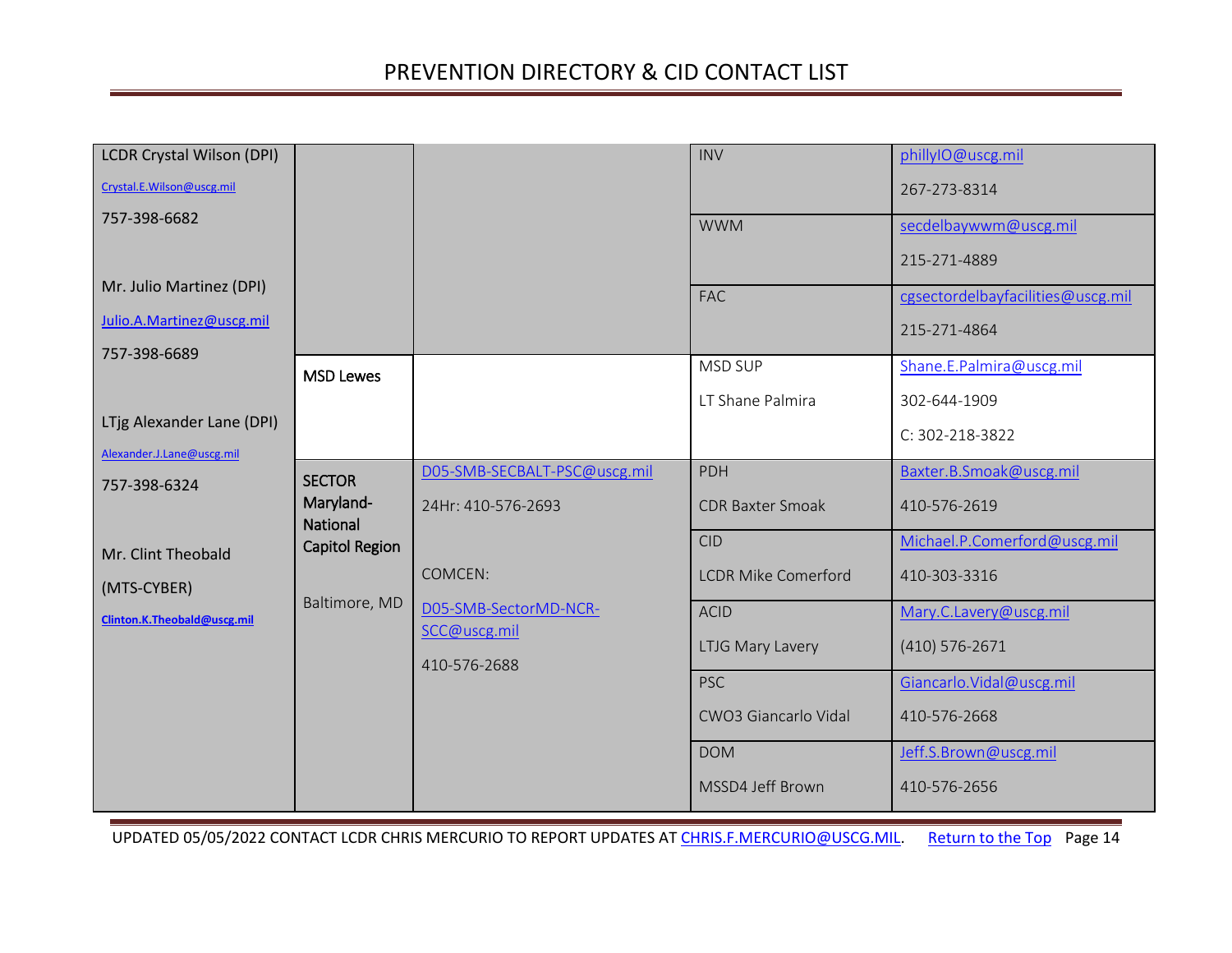<span id="page-14-0"></span>

|                           |                                                      | <b>INV</b><br><b>LCDR Sonha Gomez</b><br><b>DMI</b> | Sonha.A.Gomez@uscg.mil<br>410-576-2558<br>baltdvb@uscg.mil            |
|---------------------------|------------------------------------------------------|-----------------------------------------------------|-----------------------------------------------------------------------|
|                           |                                                      | Arrivals                                            | 443-571-3860<br>D05-SMB-SECTORMD-NCR-<br>PSC@uscg.mil<br>410-576-2517 |
|                           |                                                      | <b>WWM</b><br><b>LCDR Samuel Danus</b>              | Samuel.M.Danus@uscg.mil<br>410-576-2519                               |
|                           |                                                      | <b>FAC</b>                                          | D05-SMB-SECTORMD-NCR-<br>PSS@USCG.mil<br>410-576-2630                 |
| <b>SECTOR</b><br>Virginia | D0-5-DG-sectorhr-insp@uscg.mil<br>INSP: 757-668-5511 | PDH<br>CDR Dean Horton                              | Dean.E.Horton@uscg.mil<br>757-668-5536                                |
| Portsmouth,<br>VA         | COMCEN:                                              | <b>CID</b><br>Mr. Peter Zohorsky                    | Peter.J.Zohorsky@uscg.mil<br>757-668-5537                             |
|                           | D05-SMB-SectorHRCC@uscg.mil<br>757-668-5555          | <b>PSC</b><br>LT Michael Laurence                   | Michael.R.Laurence@uscg.mil<br>757-668-5525                           |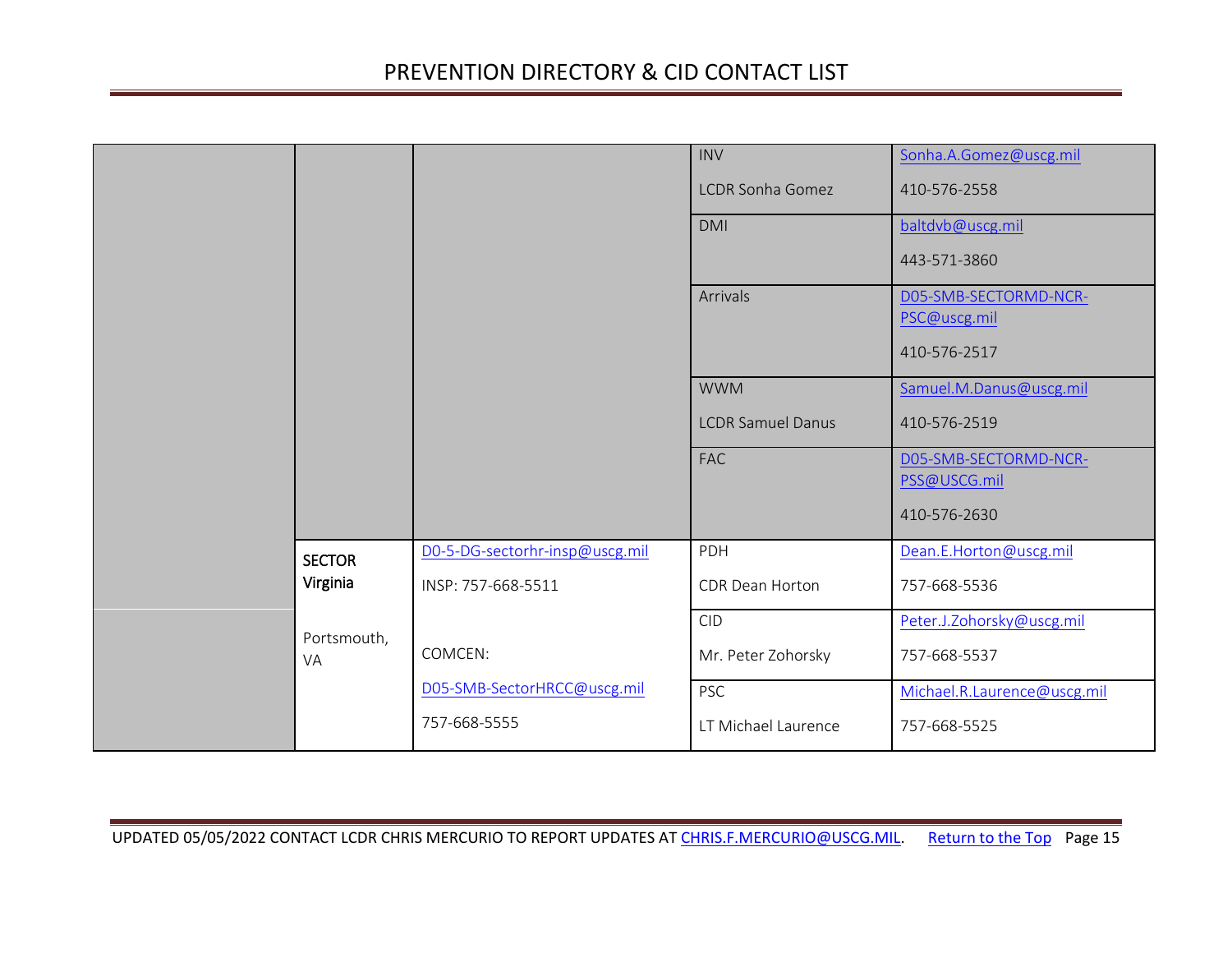<span id="page-15-0"></span>

|                     |                        | <b>DOM</b>               | Kate.M.Newkirk@uscg.mil      |
|---------------------|------------------------|--------------------------|------------------------------|
|                     |                        | <b>LCDR Kate Newkirk</b> | 757-668-5539                 |
|                     |                        | <b>INV</b>               | Alexander.R.Gagne@uscg.mil   |
|                     |                        | LT Alexander Gagne       | 757-668-5540                 |
|                     |                        | <b>DMI</b>               | SecVA-Inspections@uscg.mil   |
|                     |                        |                          | 757-374-4305                 |
|                     |                        | Arrivals                 | SectorVA.PSS@uscg.mil        |
|                     |                        |                          | 757-668-5525                 |
|                     |                        | <b>WWM</b>               | Ashley.E.Holm@uscg.mil       |
|                     |                        | LCDR Ashley Holm         | 757-374-3408                 |
|                     |                        | <b>FAC</b>               | Jamie.L.Santellanes@uscg.mil |
|                     |                        | MST1 Jamie Santellanes   | 757-668-5597                 |
| <b>SECTOR North</b> | D05-DG-SECNC-          | PDH                      | Gregory.J.Knoll@uscg.mil     |
| Carolina            | PREVENTION@uscg.mil    | <b>CDR Gregory Knoll</b> | 910-772-2225                 |
| Wilmington,         | 24hr: 910-343-3882     |                          | C: 910-512-5848              |
| <b>NC</b>           |                        | <b>CID</b>               | Daniel.J.McQuate@uscg.mil    |
|                     | Inspections:           | <b>LCDR Dan McQuate</b>  | 910-772-2207                 |
|                     | SNCPrevention@uscg.mil |                          | C: 910-367-8660              |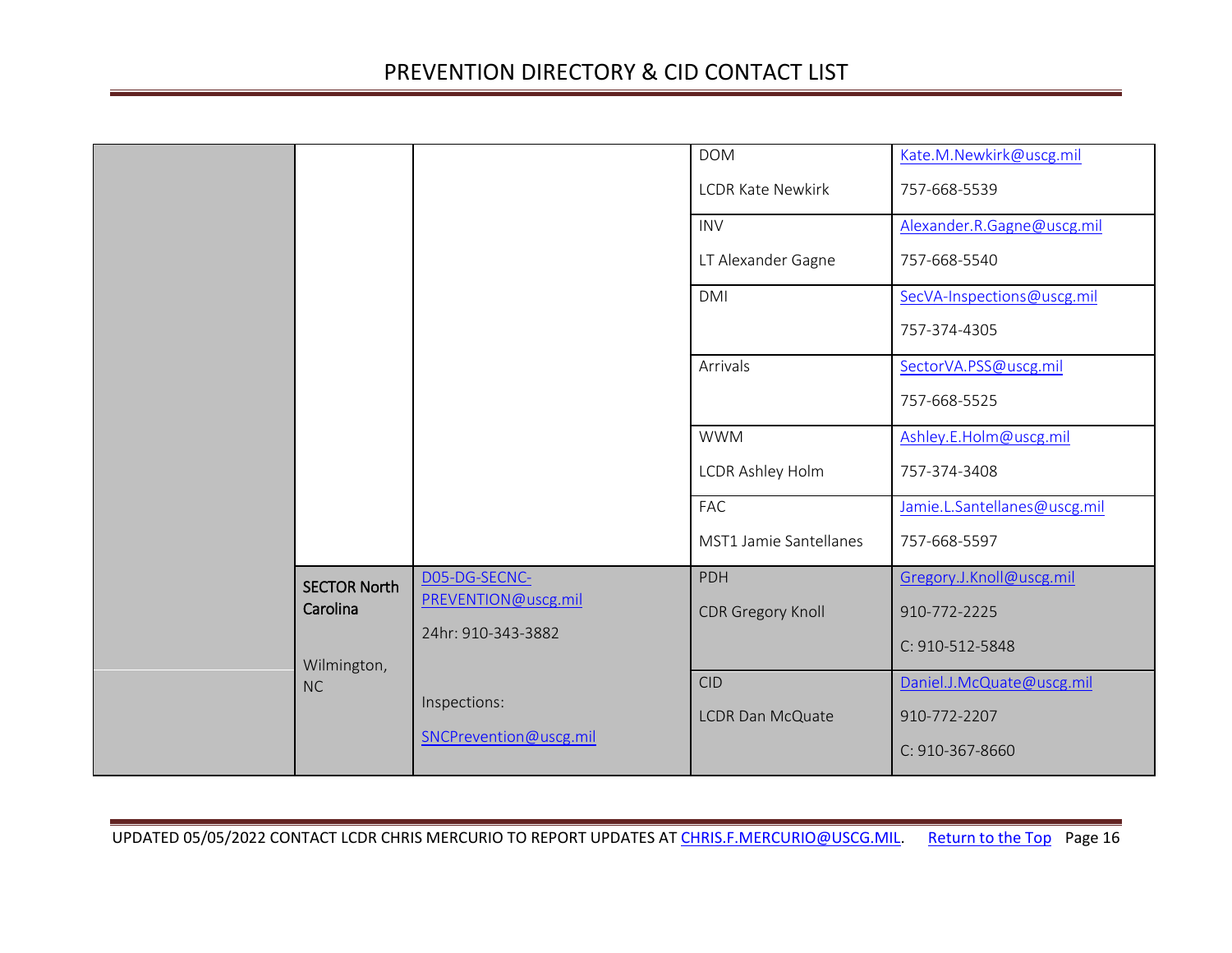|  |                                                     | <b>PSC</b>                                                        | Danielle.P.Ciufia@uscg.mil                                                                              |
|--|-----------------------------------------------------|-------------------------------------------------------------------|---------------------------------------------------------------------------------------------------------|
|  | COMCEN:                                             | LTJG Danielle Ciufia                                              | 910-772-2239                                                                                            |
|  | D05-SMB-<br>SectorNCCMDCTR@uscg.mil<br>910-343-3880 | <b>DOM</b><br>Mr. John Feuerbach<br><b>INV</b><br>LT John Packard | John.K.Feuerbach@uscg.mil<br>910-772-2214<br>C: 910-512-5838<br>John.D.Packard@uscg.mil<br>910-512-2862 |
|  |                                                     |                                                                   | C: 910-364-6710                                                                                         |
|  |                                                     | <b>DMI</b>                                                        | Dylon.E.Ruston@uscg.mil                                                                                 |
|  |                                                     | CWO4 Dylan Ruston                                                 | 910-772-2232<br>C: 910-364-6710                                                                         |
|  |                                                     | Arrivals                                                          | SNCPrevention@uscg.mil<br>C: 910-512-5831                                                               |
|  |                                                     | <b>WWM</b>                                                        | Brittany.S.Akers@uscg.mil                                                                               |
|  |                                                     | LT Brittany Akers                                                 | 910-772-2230                                                                                            |
|  |                                                     |                                                                   | C: 910-772-2182                                                                                         |
|  |                                                     | <b>FAC</b>                                                        | Elvin.Rodriguez@uscg.mil                                                                                |
|  |                                                     | MSTC Elvin Rodriguez                                              | 910-772-2182                                                                                            |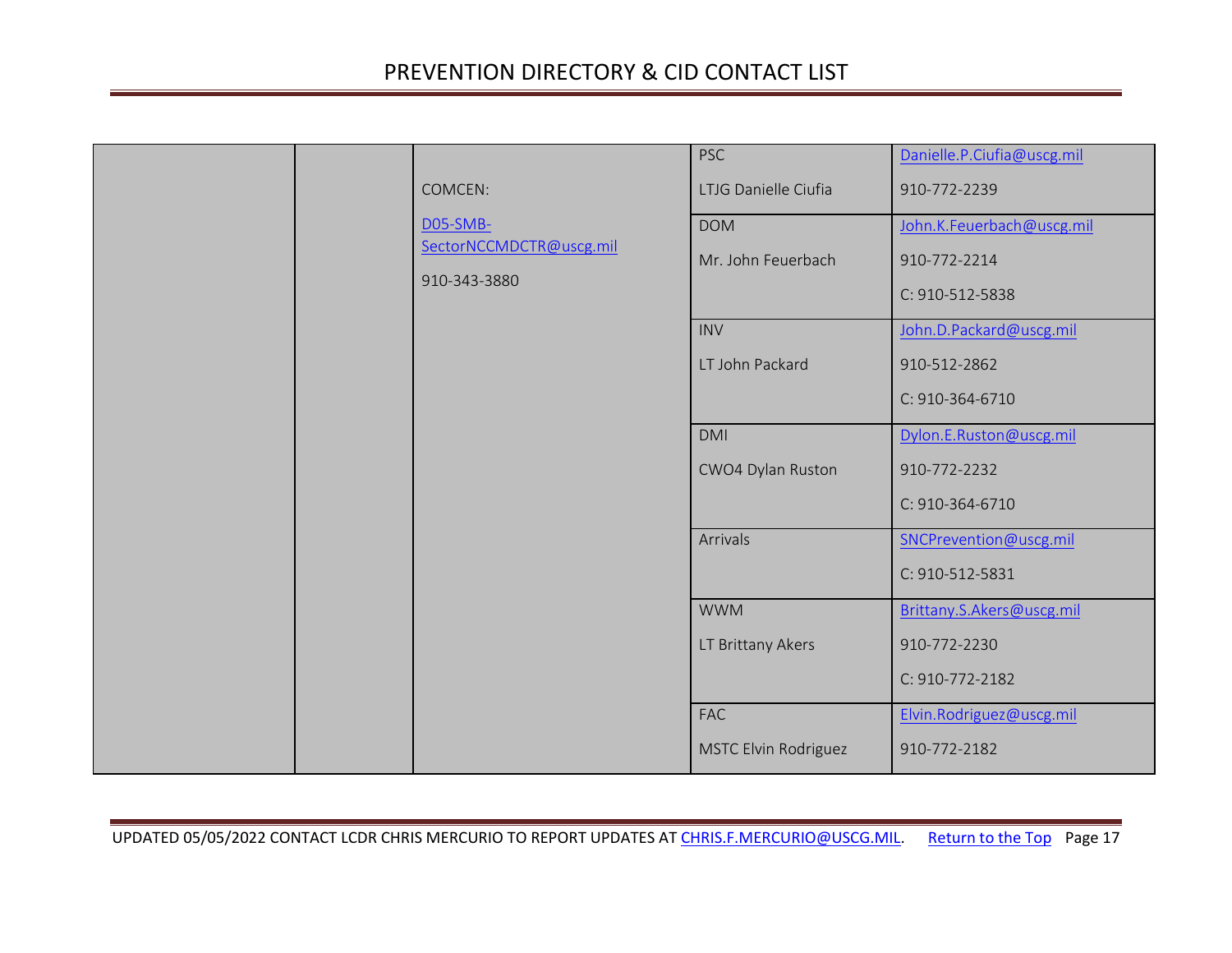<span id="page-17-3"></span><span id="page-17-2"></span><span id="page-17-1"></span><span id="page-17-0"></span>

|                         | <b>MSD Fort</b> |                       | <b>MSD SUP</b>         | Kevin.M.Ferroni@uscg.mil                            |
|-------------------------|-----------------|-----------------------|------------------------|-----------------------------------------------------|
|                         | Macon           |                       | LT Kevin Ferroni       | 252-247-4522                                        |
|                         |                 |                       |                        | C: 252-241-7960                                     |
|                         | DD SFO Cape     |                       | <b>MSD SUP</b>         | Christopher.R.Fisher@uscg.mil                       |
|                         | <b>Hatteras</b> |                       | LT Christopher Fisher  | 232-339-6424                                        |
|                         | <b>SECTOR</b>   | secchasdom@uscg.mil   | <b>PDH</b>             | Corydon.F.Heard@uscg.mil                            |
| <b>DISTRICT SEVEN</b>   | Charleston      | Phone: (843) 740-3183 | CDR Corydon Heard      | 843-740-3183                                        |
| Miami, FL               | Charleston, SC  | 24hr: (843) 740-7050  | <b>CID</b>             | Alejandro.M.Collazo@uscg.mil                        |
|                         |                 |                       | LCDR Alejandro Collazo | 843-740-3183                                        |
|                         |                 |                       | <b>PSC</b>             | D07-smb-sectorchasn-port-state-<br>control@uscg.mil |
| Mr. Robert Kirk (DPI)   |                 |                       |                        |                                                     |
|                         |                 |                       | <b>WWM</b>             | Chad.L.Ray@uscg.mil                                 |
| Robert.D.Kirk@uscg.mil  |                 |                       | LT Chad Ray            | 843-740-3184                                        |
| 305-415-6885            |                 |                       | <b>SIO</b>             | Austin.J. Wightman@uscg.mil                         |
|                         |                 |                       | LT Austin Wightman     | 843-740-3180 ext. 3335                              |
| Mr. Walter Hoppe (DPI)  |                 |                       | <b>CFV</b>             | Matthew.P.Hooper@uscg.mil                           |
| Walter.R.Hoppe@uscg.mil |                 |                       | Mr. Matt Hooper        | 843-720-3267                                        |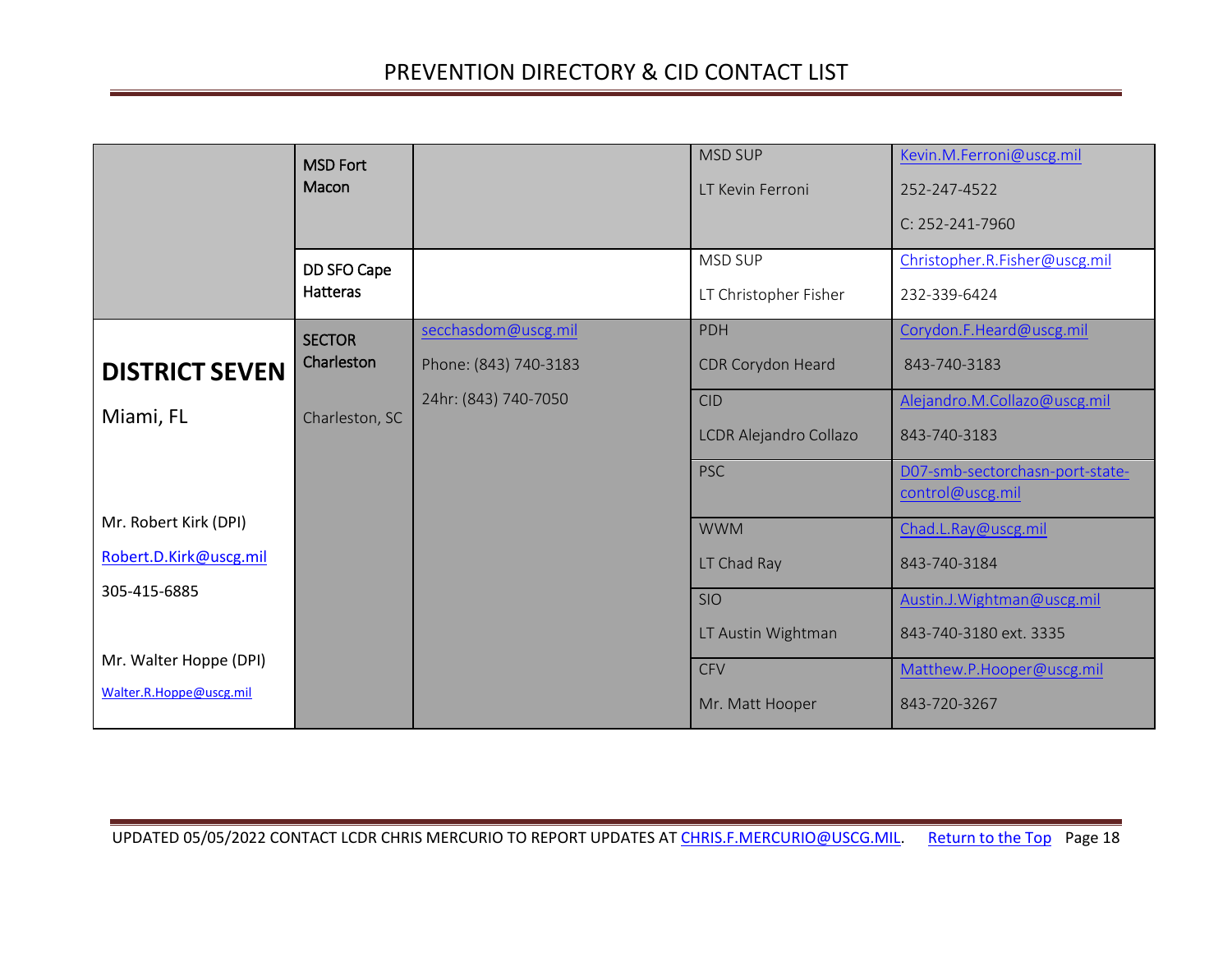<span id="page-18-2"></span><span id="page-18-1"></span><span id="page-18-0"></span>

| 305-415-6868             | <b>MSU Savannah</b> | msusavprevention@uscg.mil  | <b>CID</b>                 | Lynne.Rafferty@mil         |
|--------------------------|---------------------|----------------------------|----------------------------|----------------------------|
|                          |                     | msusavinspections@uscg.mil | LT Lynne Rafferty          | 912-652-4353 x244          |
| LCDR Dale Cressman (DPI) | Savannah, GA        | 912-652-4353               |                            | C: 912-210-9662            |
| Dale.T.Cressman@uscg.mil |                     | 24Hr: 912-247-0073         |                            |                            |
| 305-415-7148             | <b>MSD Myrtle</b>   |                            | <b>MSSE4 Bobby Conners</b> | Bobby.L.Conners@uscg.mil   |
|                          | <b>Beach</b>        |                            |                            | 843-449-4173               |
|                          | <b>SECTOR</b>       | COMCEN:                    | PDH                        | Matthew.P.Frazee@uscg.mil  |
|                          | Jacksonville        | CGJax@uscg.mil             | <b>CDR Matt Frazee</b>     | 904-714-7549               |
|                          |                     | 904-714-7500               | <b>CID</b>                 | Steven.A.Lewis@uscg.mil    |
|                          | Jacksonville,<br>FL |                            | <b>LCDR Steven Lewis</b>   | 904-714-7615               |
|                          |                     |                            | <b>PSC</b>                 | JaxPSC@uscg.mil            |
|                          |                     |                            |                            | 904-714-7619               |
|                          |                     |                            | <b>DOM</b>                 | JaxDomestic@uscg.mil       |
|                          |                     |                            |                            | 904-714-7622               |
|                          |                     |                            | <b>INV</b>                 | JaxInvestigations@uscg.mil |
|                          |                     |                            |                            | 904-714-7429               |
|                          |                     |                            | <b>DMI</b>                 | JaxDomestic@uscg.mil       |
|                          |                     |                            |                            | 904-591-7253               |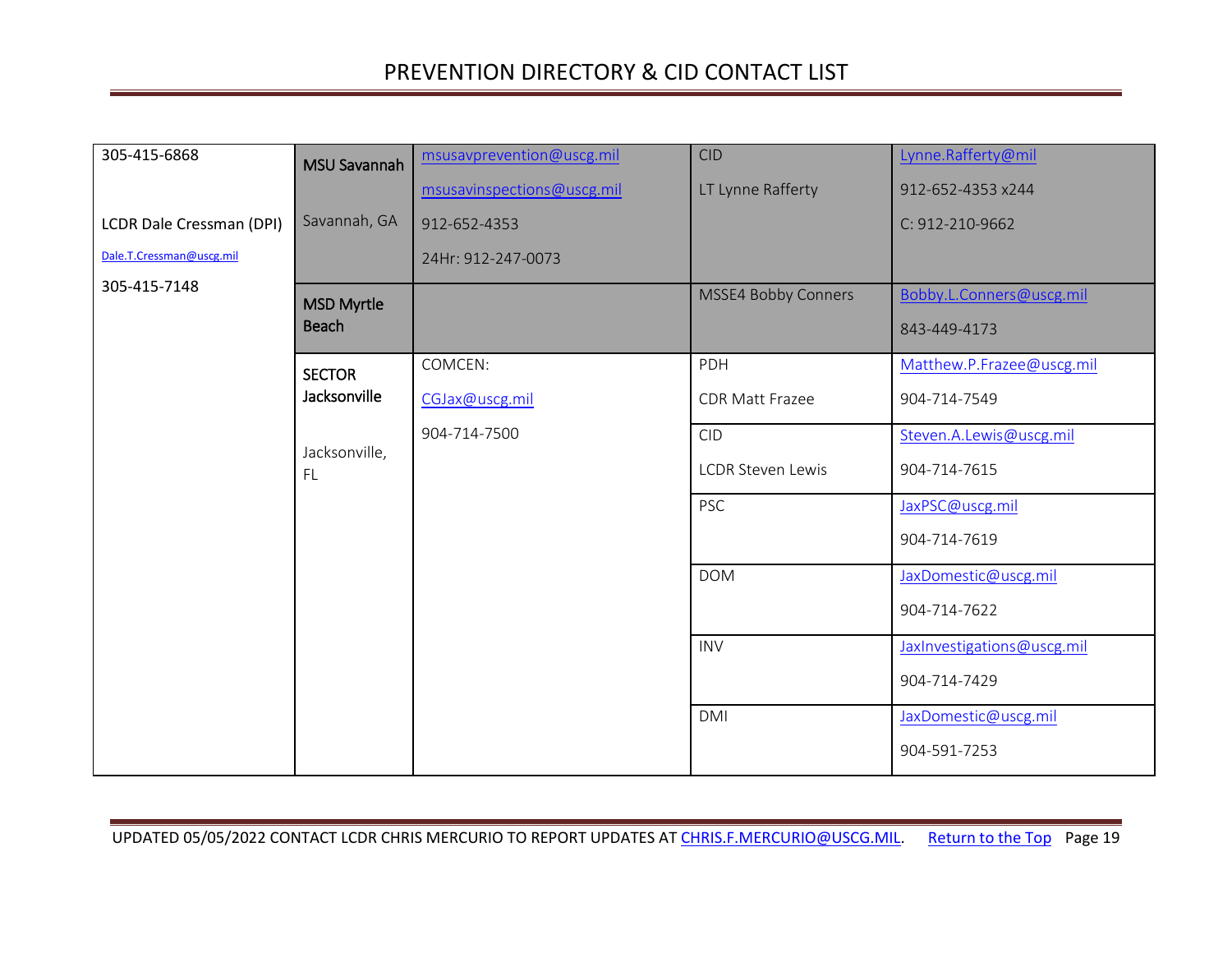<span id="page-19-2"></span><span id="page-19-1"></span><span id="page-19-0"></span>

|                          |                              | Arrivals                       | JaxPSC@uscg.mil<br>904-775-1520                    |
|--------------------------|------------------------------|--------------------------------|----------------------------------------------------|
|                          |                              | <b>WWM</b>                     | SecJaxWaterways@uscg.mil<br>904-718-7339           |
|                          |                              | <b>FAC</b>                     | SecJaxFacilities@uscg.mil<br>904-714-7616          |
| <b>MSD Port</b>          | msdportcanaveral@uscg.mil    | MSD SUP                        | John.D.DiNino@uscg.mil                             |
| Canaveral                | 24Hr: 321-403-9894           | LCDR John Di Nino              | 321-784-6781                                       |
| <b>SECTOR Miami</b>      | miamiinspections@uscg.mil    | <b>PDH</b>                     | Steven.R.Elliott@uscg.mil                          |
|                          | miamiarrivals@uscg.mil       | <b>CDR Steven Elliott</b>      | 305-535-8709                                       |
| Miami, FL                | Phone: (305) 535-8736 (INSP) | <b>CID</b>                     | Christopher.M.Briggs@uscg.mil                      |
|                          | 24Hr: (305)-535-4472/4473    | <b>LCDR Christopher Briggs</b> | 305-535-8732                                       |
|                          |                              | <b>Arrivals</b>                | DO7-SMB-<br>SECMIAPreventionsArrivals@uscg.<br>mil |
| <b>MSD Lake</b><br>Worth |                              |                                | 561-848-8868 x203                                  |
|                          | Prevention: D07-SMB-SecSJ-   | PDH                            | Jose.M.Rosario@uscg.mil                            |
|                          | PREVENTION@uscg.mil          | CDR Jose Rosario               | 787-729-2378                                       |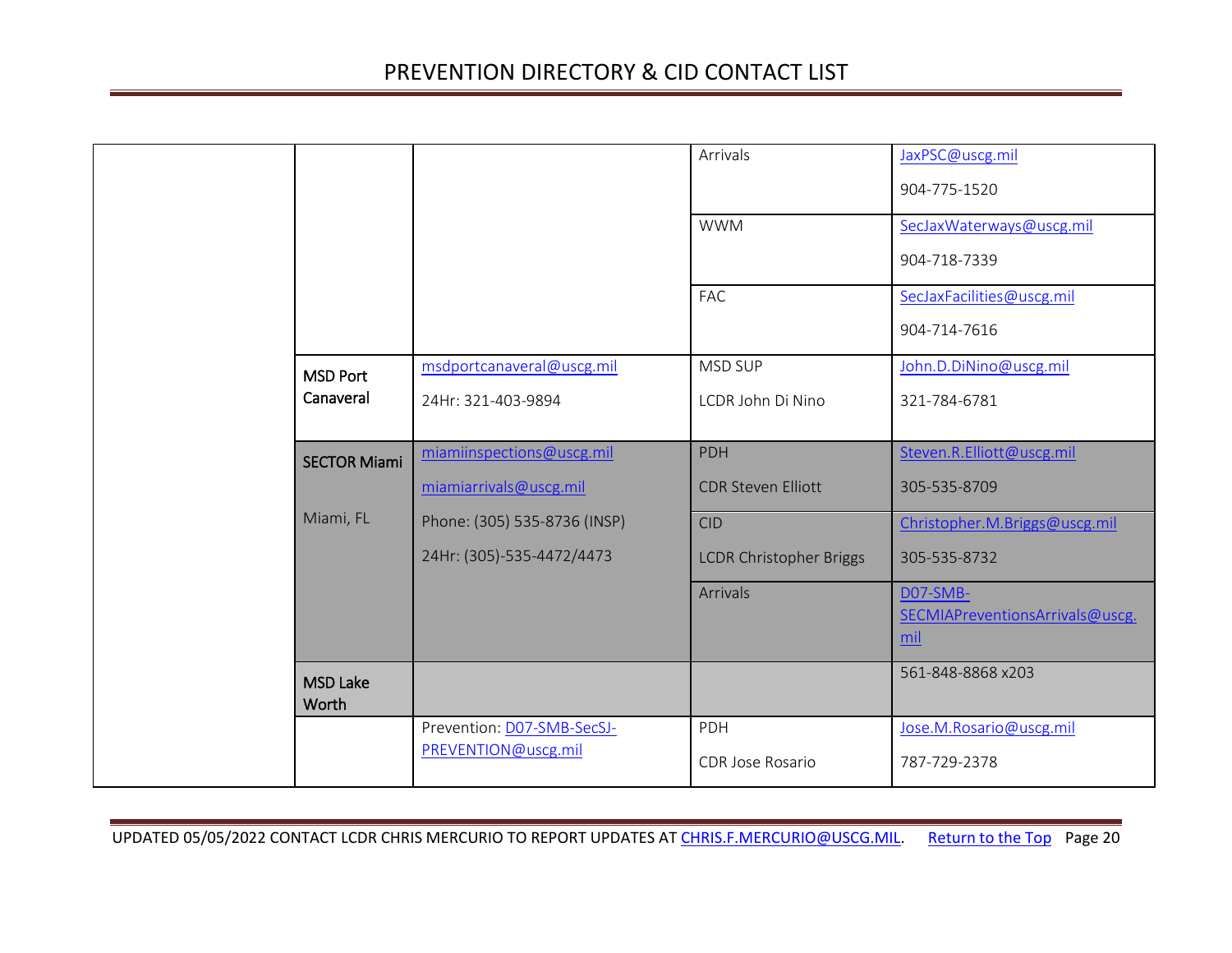<span id="page-20-1"></span><span id="page-20-0"></span>

| <b>SECTOR San</b><br>Juan | 787-729-2376                              | <b>CID</b><br>LT Jorge Santiago      | Jorge.I.Santiago@uscg.mil<br>787-729-2374    |
|---------------------------|-------------------------------------------|--------------------------------------|----------------------------------------------|
|                           | Investigations:                           | <b>WWM</b>                           | Christopher.M.OConnor@uscg.mil               |
| San Juan, PR              | SJInvestigations@uscg.mil<br>787-560-4577 | LT Chris O'Connor                    | 787-729-2380                                 |
|                           |                                           | <b>SIO</b><br>LT Natallia Lopez      | Natallia.M.Lopez@uscg.mil<br>787-289-2060    |
|                           | COMCEN: ssjcc@uscg.mil<br>787-289-2041    | FAC                                  | Randy.L.Johnston@uscg.mil                    |
|                           |                                           | LT Randy Johnston                    | 787-289-8679                                 |
|                           |                                           | <b>PSC</b><br><b>DOM</b>             | 787-560-5477<br>787-629-8156                 |
|                           |                                           | <b>INV</b><br>DMI                    | 787-560-4577<br>787-629-8156                 |
|                           |                                           | Arrivals<br><b>WWM</b><br><b>FAC</b> | 787-560-5477<br>787-691-7058<br>787-560-5477 |
| <b>RIO Ponce</b>          | rioponce@uscg.mil                         | LTJG David Froning                   | David.A.Froning@uscg.mil<br>787-502-7148     |
|                           | ssjcc@uscg.mil<br>COMCEN: 787-289-2041    | <b>PSC</b>                           | rioponce@uscg.mil<br>787-284-4823            |
|                           |                                           | <b>DMI</b>                           | rioponce@uscg.mil<br>787-669-5603            |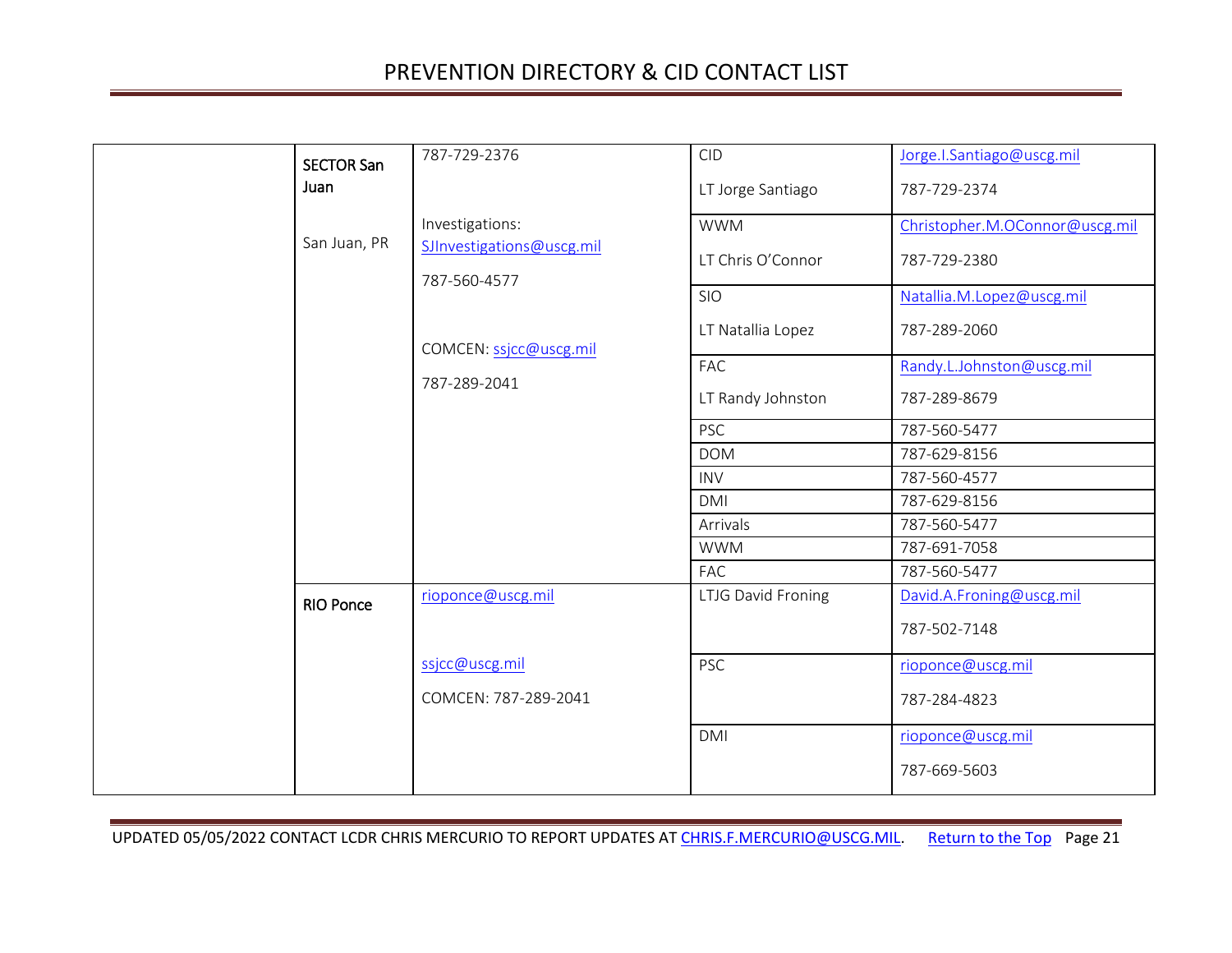<span id="page-21-2"></span><span id="page-21-1"></span><span id="page-21-0"></span>

| RIO St. Croix                             | 5090 Estate Solitude,<br>Christiansted, USVI 00820                                                        | LT Cory Woods<br><b>DMI</b><br>Arrivals                                             | Cory.D.Woods@uscg.mil<br>340-227-4412<br>340-227-4412 / 340-201-8183<br>riostcroix@uscg.mil<br>340-201-4099                                                              |
|-------------------------------------------|-----------------------------------------------------------------------------------------------------------|-------------------------------------------------------------------------------------|--------------------------------------------------------------------------------------------------------------------------------------------------------------------------|
| MSD St.<br>Thomas                         | D07-DG-SecSJ-MSD-St-<br>Thomas@uscg.mil<br>340-776-3497<br>Domestic Inspections:<br>stt@uscg.mil          | MSD Sup<br>LCDR Jan League<br>Resident Inspector<br>Mr. Patrick Cuty                | Jan.J.League@uscg.mil<br>340-201-1596<br>Patrick.C.Cuty@uscg.mil<br>340-776-3497 Ext. 209                                                                                |
| <b>SECTOR Key</b><br>West<br>Key West, FL | <b>D07-DG-</b><br>SECKWPREVENTIONDUTY@uscg.mil<br>305-292-8823<br>COMCEN:<br>SKW@uscg.mil<br>305-292-8779 | PDH<br><b>LCDR Cameron Cooper</b><br><b>CID</b><br>LT Christopher Papas<br>Duty/All | Cameron.D.Cooper@uscg.mil<br>305-292-8808<br>Christopher.D.Papas@uscg.mil<br>305-295-1417<br>C: 305-797-1587<br>D07-DG-SECKW-<br>PREVENTIONDUTY@uscg.mil<br>305-297-1072 |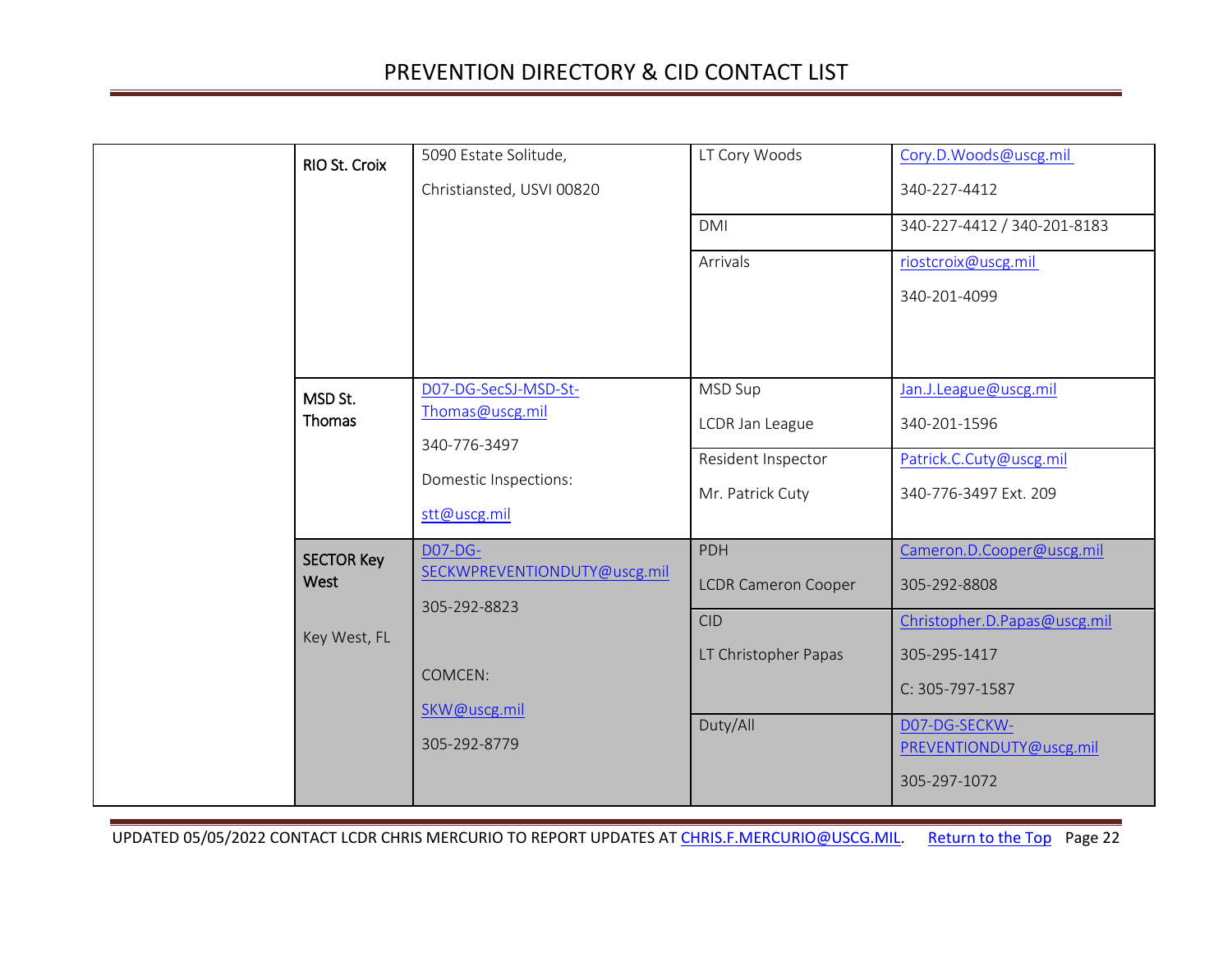<span id="page-22-1"></span><span id="page-22-0"></span>

|                   |                                  | <b>PSC</b>                 | SKWPORTOPS@uscg.mil        |
|-------------------|----------------------------------|----------------------------|----------------------------|
| DD Islamorada     |                                  | MSSE3 Corey Maple          | Corey.L.Maples@uscg.mil    |
|                   |                                  |                            | 305-664-0645               |
| <b>SECTOR St.</b> | PSCTampa@uscg.mil                | PDH                        | Christian.G.Miura@uscg.mil |
| Petersburg        | D07-SMB-SSP-Inspections@uscg.mil | <b>CDR Christian Miura</b> | 813-228-2191 x8121         |
| St. Petersburg    | INSP: 813-228-2191 x8140         |                            | C: 813-918-5137            |
| & Tampa, FL       |                                  | <b>CID</b>                 | Roger.Bogert@uscg.mil      |
|                   | COMCEN:                          | <b>LCDR Roger Bogert</b>   | 813-228-2191 x8102         |
|                   | cgsp@uscg.mil                    |                            | C: 813-918-0324            |
|                   | 727-824-7506                     | <b>PSC</b>                 | Juan.C.Martinez1@uscg.mil  |
|                   |                                  | LT Juan C. Martinez        | 813-228-2191 x8324         |
|                   |                                  | <b>DOM</b>                 | Hayden.C.Frey@uscg.mil     |
|                   |                                  | LTJG Hayden C. Frey        | 813-228-2197               |
|                   |                                  | <b>INV</b>                 | Brian.G.Knapp@uscg.mil     |
|                   |                                  | Mr. Brian Knapp            | 813-228-2191 x8169         |
|                   |                                  | <b>DMI</b>                 | SSPInspections@uscg.mil    |
|                   |                                  |                            | 813-228-2191 x8155         |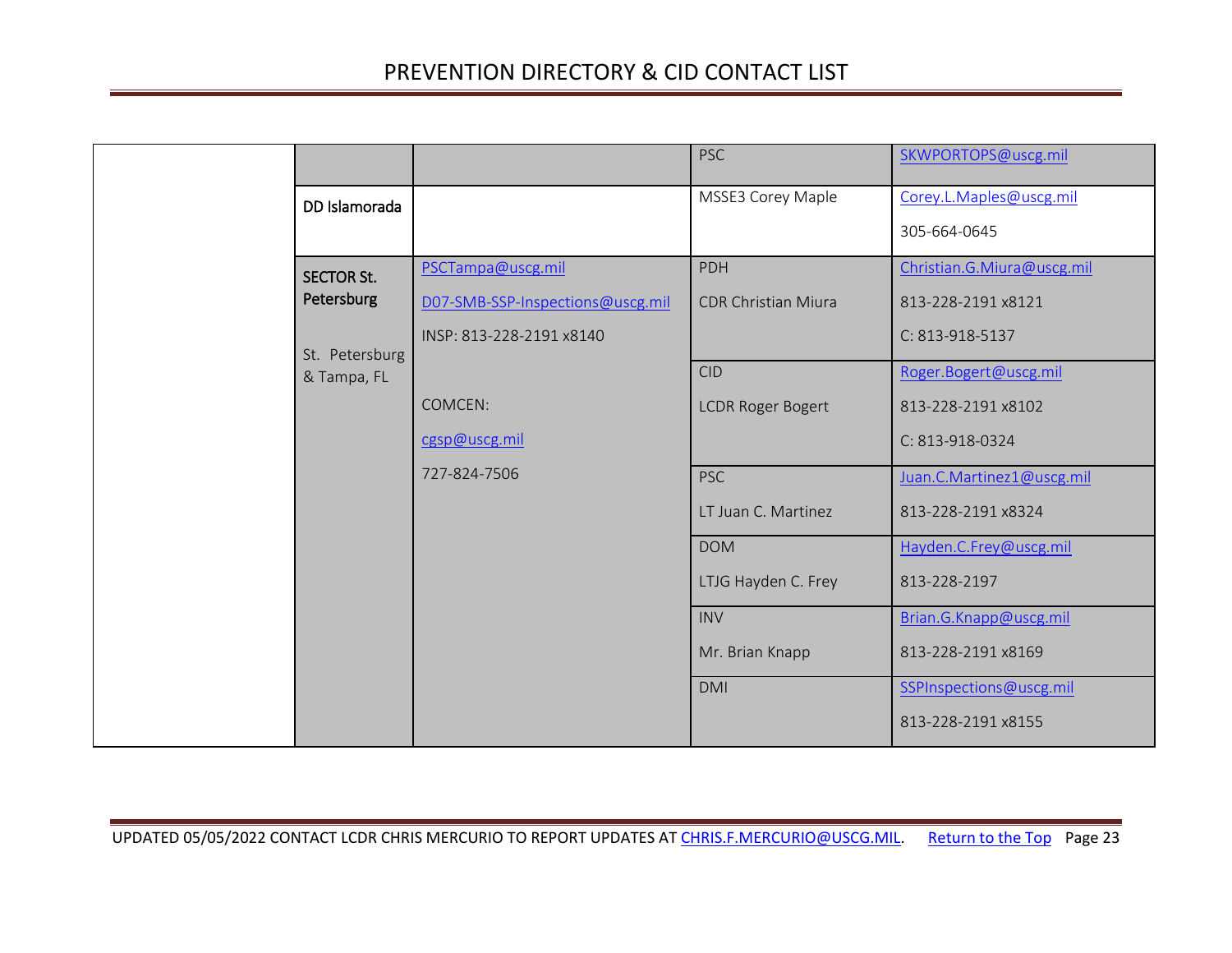<span id="page-23-2"></span><span id="page-23-1"></span><span id="page-23-0"></span>

|                                       |                            |                                         | Arrivals                      | PSCTampa@uscg.mil<br>813-228-2191 x8140    |
|---------------------------------------|----------------------------|-----------------------------------------|-------------------------------|--------------------------------------------|
|                                       |                            |                                         | <b>WWM</b>                    | Eunice.A.James@uscg.mil                    |
|                                       |                            |                                         | <b>LCDR Eunice A. James</b>   | 813-228-2191 x8130                         |
|                                       |                            |                                         | <b>FAC</b>                    | Daniel.J.Donkel@uscg.mil                   |
|                                       |                            |                                         | LTJG Daniel J. Donkel         | 813-228-2191 x8105                         |
|                                       | <b>Detached Duty</b>       |                                         | LT John P. Tubalado           | John.P.Tubalado@uscg.mil                   |
|                                       | <b>Office Fort</b>         |                                         |                               | 239-985-0560                               |
|                                       | <b>Myers</b>               |                                         |                               | C: 239-872-0990                            |
|                                       |                            |                                         |                               |                                            |
| <b>DISTRICT EIGHT</b>                 | Outer                      | OCSscheduling@uscg.mil (scheduling)     | <b>LCDR Michael Dougherty</b> | Michael.J.Dougherty@uscg.mil               |
|                                       | Continental                | Emergency-evacuation-                   |                               | $(504) 671 - 2106$                         |
| New Orleans, LA                       | Shelf (OCS)<br><b>OCMI</b> | plans@uscg.mil (EEPs)                   |                               | <b>Other Contacts:</b>                     |
|                                       |                            | MCIO@uscg.mil                           |                               | Mr. Edward Lacy                            |
| <b>CDR Elizabeth Massimi</b>          | New Orleans,               | (Marine Casualty Reports)               |                               |                                            |
| (DPI)<br>Elizabeth.L.Massimi@uscg.mil | LA                         | OCSLOD@uscg.mil                         |                               | edward.l.lacy2@uscg.mil<br>$(504)671-2151$ |
| 504-671-2087                          |                            | (Letters of Determination)              |                               | LT Marty Betts                             |
|                                       |                            | OCSCorrespondence@uscg.mil<br>(General) |                               | $(504) 671 - 2157$                         |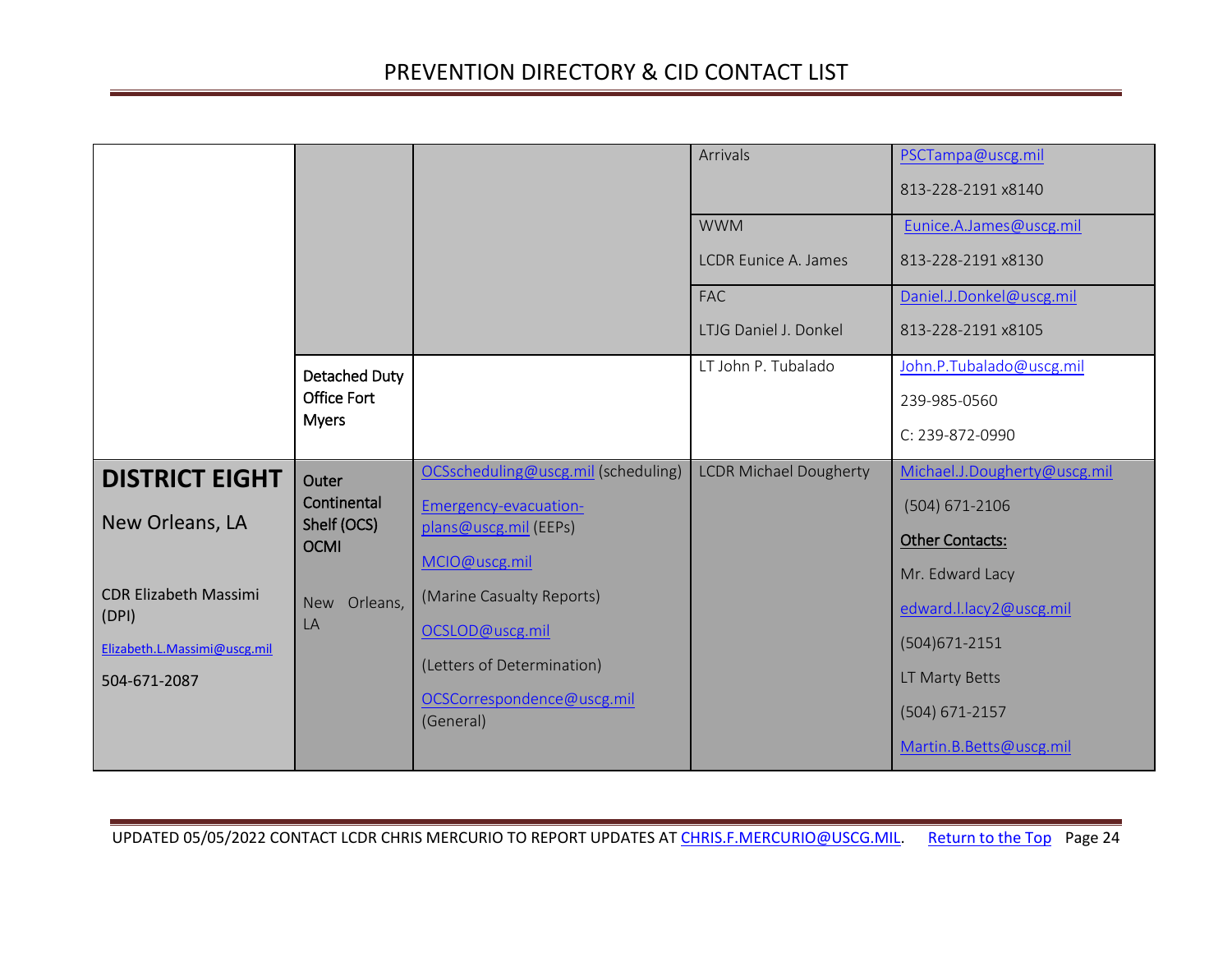<span id="page-24-3"></span><span id="page-24-2"></span><span id="page-24-1"></span><span id="page-24-0"></span>

| <b>LCDR Matt Capon (DPI)</b> | <b>SECTOR Ohio</b>   | vesselinspectionslouisville@uscg.mil | PDH                       | Judson.B.Wheeler@uscg.mil                |
|------------------------------|----------------------|--------------------------------------|---------------------------|------------------------------------------|
| Matthew.B.Capon@uscg.mil     | Valley               | INSP: 502-779-5323                   | CDR Judson Wheeler        | 502-779-5448                             |
| 504-671-2152                 |                      | 812-288-0412                         | <b>CID</b>                | Steven.M.Leighty@uscg.mil                |
|                              | Louisville, KY       | 24Hr: 502-779-5400                   | LT Steven Leighty         | 502-779-5340                             |
| Mr. Charles Lester (DPI)     |                      |                                      |                           | C: 502-396-8742                          |
| Charles.E.Lester@uscg.mil    | <b>MSD</b>           |                                      | <b>MSD SUP</b>            | James.B.Brendel@uscg.mil                 |
| 504-671-2272                 | Cincinnati           |                                      | <b>LCDR James Brendel</b> | 513-921-9033 x2101                       |
|                              |                      |                                      |                           | C: 513-678-9552                          |
|                              | <b>MSD Nashville</b> |                                      | MSD SUP                   | Robert.S.Gay@uscg.mil                    |
|                              |                      |                                      | LCDR Bobby Gay            | 615-736-5421 x2101                       |
|                              | <b>MSU</b>           | msupittsburghinspinv@uscg.mil        | <b>PDH</b>                | James.R.Dunbar@uscg.mil                  |
|                              | Pittsburgh           | 24Hr: (412) 670-4288                 | LT James Dunbar           | 412-221-0807 x203                        |
|                              | Pittsburgh, PA       |                                      | <b>CID</b>                | ian.a.gable@uscg.mil                     |
|                              |                      |                                      | CWO Ian Gable             | 412-221-0807 x223                        |
|                              |                      |                                      | <b>DOM</b>                | STL-DG-<br>MSUPittsburghInspinv@uscg.mil |
|                              |                      |                                      |                           | 412-221-0807 x223                        |
|                              |                      |                                      | <b>INV</b>                | Pittsburgh2692@uscg.mil                  |
|                              |                      |                                      |                           | 412-221-0807 x224                        |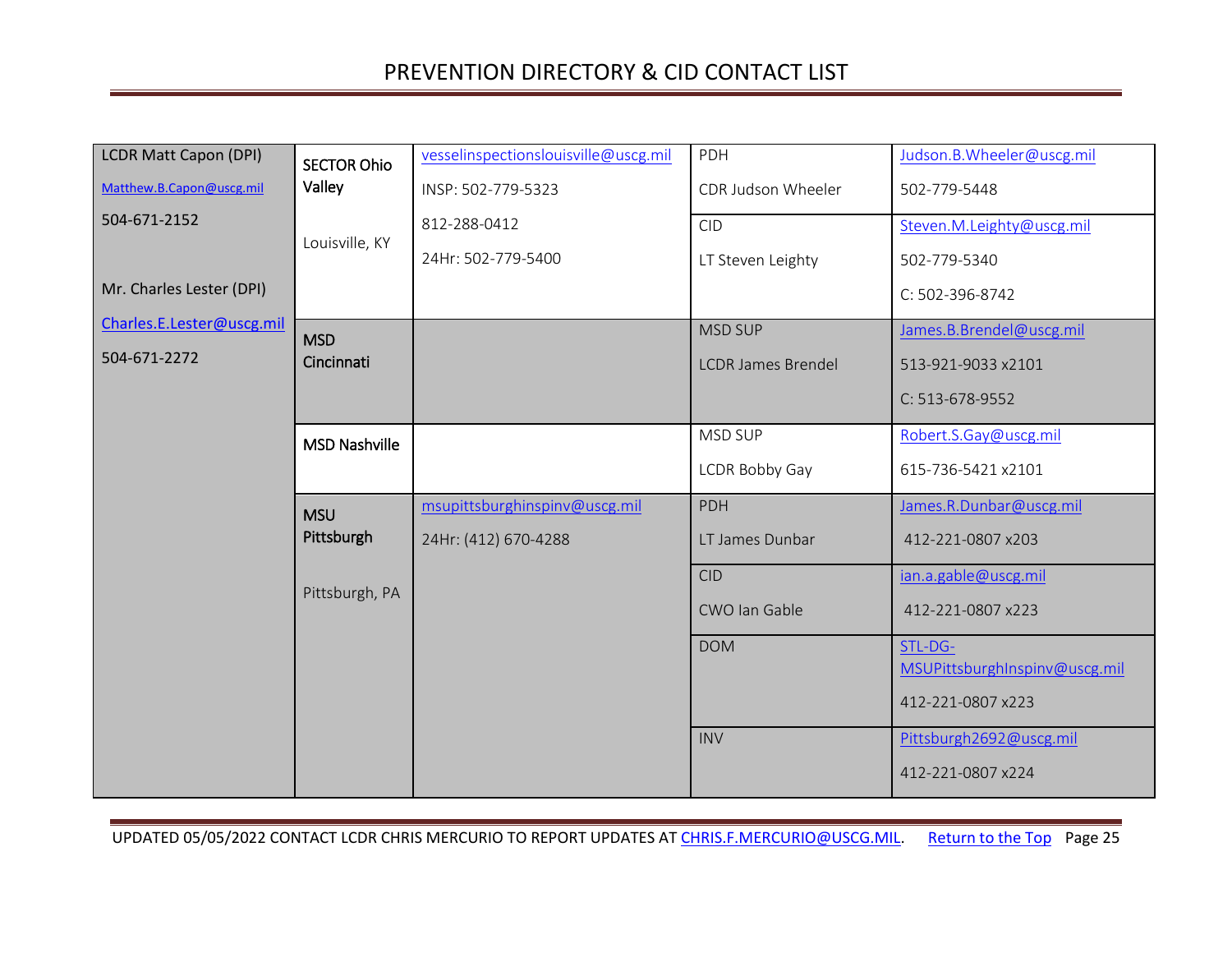<span id="page-25-2"></span><span id="page-25-1"></span><span id="page-25-0"></span>

|  |                         |                                               | <b>DMI</b>               | STL-DG-<br>MSUPittsburghInspinv@uscg.mil<br>412-735-9216      |
|--|-------------------------|-----------------------------------------------|--------------------------|---------------------------------------------------------------|
|  |                         |                                               | <b>WWM</b>               | STL-DG-<br>MSUPittsburghPortOps@uscg.mil<br>412-221-0807 x227 |
|  |                         |                                               | <b>FAC</b>               | 412-221-0807 x218                                             |
|  | <b>MSU</b>              | Phone: (304) 733-0198 x 2142                  | PDH                      | Noel.T.Shriner@uscg.mil                                       |
|  | Huntington              |                                               | LT Noel Shriner          | 304-733-0198 (X2105)                                          |
|  | <b>BARBOURSVIL</b>      |                                               | <b>CID</b>               | Geoffrey.Scibek@uscg.mil                                      |
|  | LE,<br>West<br>Virginia |                                               | Mr. Geoffrey Scibek      | (304) 733-0198 x2143                                          |
|  | <b>MSU Paducah</b>      | STL-PF-MSUPADUCAH-                            | LT John Nolan            | John.J.Nolan@uscg.mil                                         |
|  | Paducah, KY             | INSPECTIONS@USCG.MIL<br>Phone: (270) 442-1621 |                          | (270) 442-1621 x 2119                                         |
|  | <b>SECTOR Upper</b>     | Marine-inspectors@uscg.mil                    | PDH                      | Daniel.J.Every@uscg.mil                                       |
|  | Mississippi<br>River    | INSP: 314-269-2686                            | <b>LCDR Daniel Every</b> | 314-269-2568                                                  |
|  |                         | UNIT: 314-269-2500                            | <b>CID</b>               | Eric.D.Kiehlmeier@uscg.mil                                    |
|  |                         | 24Hr: 866-360-3386                            | LTJG Eric Kiehlmeier     | 314-269-2621                                                  |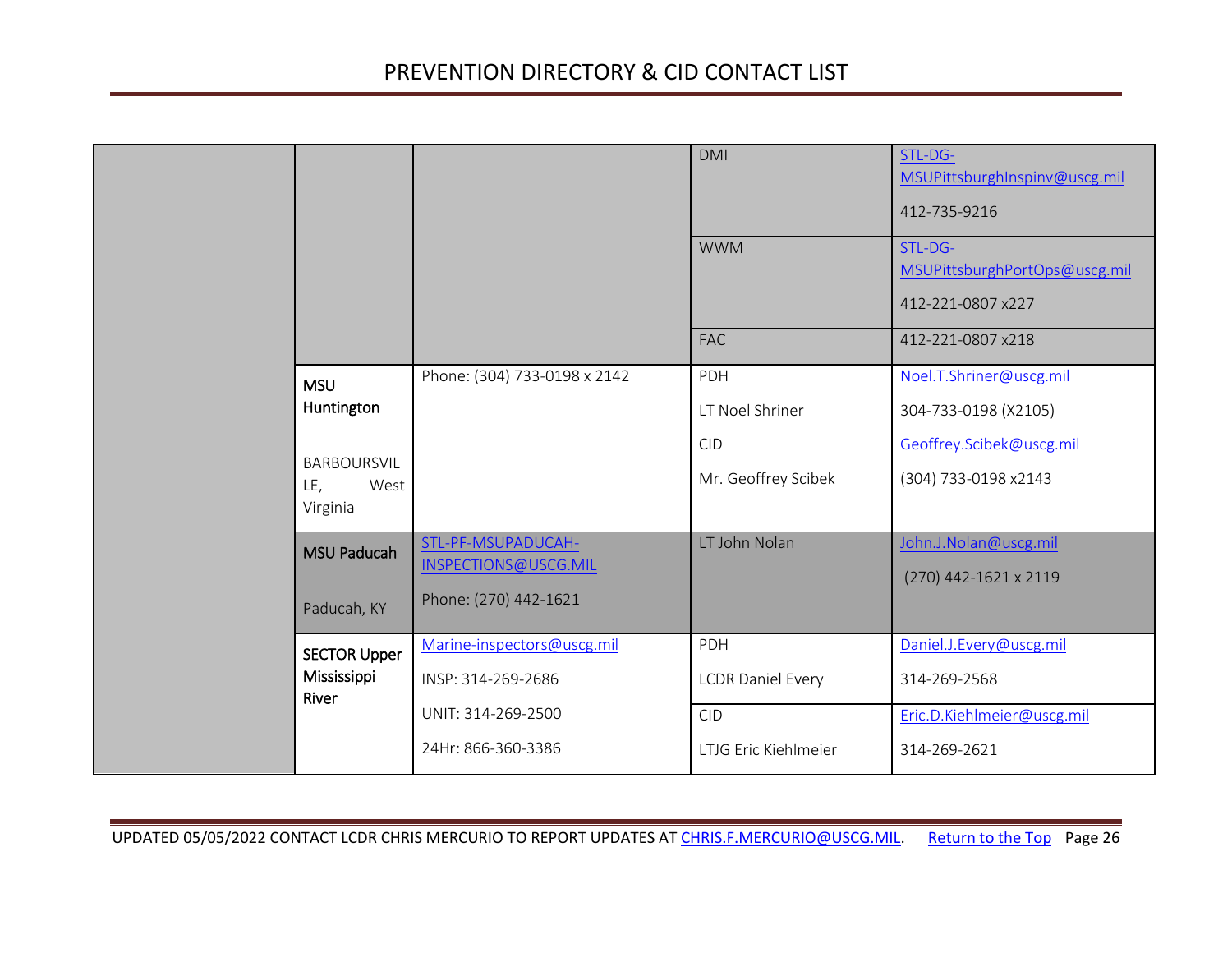<span id="page-26-3"></span><span id="page-26-2"></span><span id="page-26-1"></span><span id="page-26-0"></span>

| St. Louis, MO       |                              | <b>DOM</b>                       | marine-inspectors@uscg.mil          |
|---------------------|------------------------------|----------------------------------|-------------------------------------|
|                     | COMCEN:                      |                                  | 314-269-2740                        |
|                     | stl-smb-secumrcc@uscg.mil    | <b>INV</b>                       | stl-pf-sumrioshop@uscg.mil          |
|                     | 314-269-2332                 |                                  | 314-269-2570                        |
|                     |                              | <b>WWM</b>                       | sumrwaterways@uscg.mil              |
|                     |                              |                                  | 314-269-2599                        |
|                     |                              | FAC                              | stl-pf-sectorumrfacilities@uscg.mil |
|                     |                              |                                  | 314-269-2332                        |
| <b>MSD St. Paul</b> |                              | <b>MSD SUP</b>                   | Alexander.G.Kwolek@uscg.mil         |
|                     |                              | LT Alex Kwolek                   | 952-806-0021                        |
| <b>MSD Peoria</b>   |                              | MSD SUP                          | John.K.Kilkenny@uscg.mil            |
|                     |                              | LTJG John Kilkenny               | 309-694-7779 x214                   |
| <b>MSD Quad</b>     |                              | <b>MSD SUP</b>                   | Evan.M.Bledsoe@uscg.mil             |
| <b>Cities</b>       |                              | LTJG Evan Bledsoe                | 309-782-0628                        |
| <b>SECTOR Lower</b> | Phone: (901) 521-4822 (Unit) | PDH                              | William.S.Wallen@uscg.mil           |
| Mississippi         | 24Hr: (866) 777-2784         | LCDR William "Wallace"<br>Wallen | 901-521-4807                        |
| Memphis, TN         |                              | <b>CID</b>                       | Mark.P.Pipkin@uscg.mil              |
|                     |                              | LT Mark Pipkin                   | 901-521-4845                        |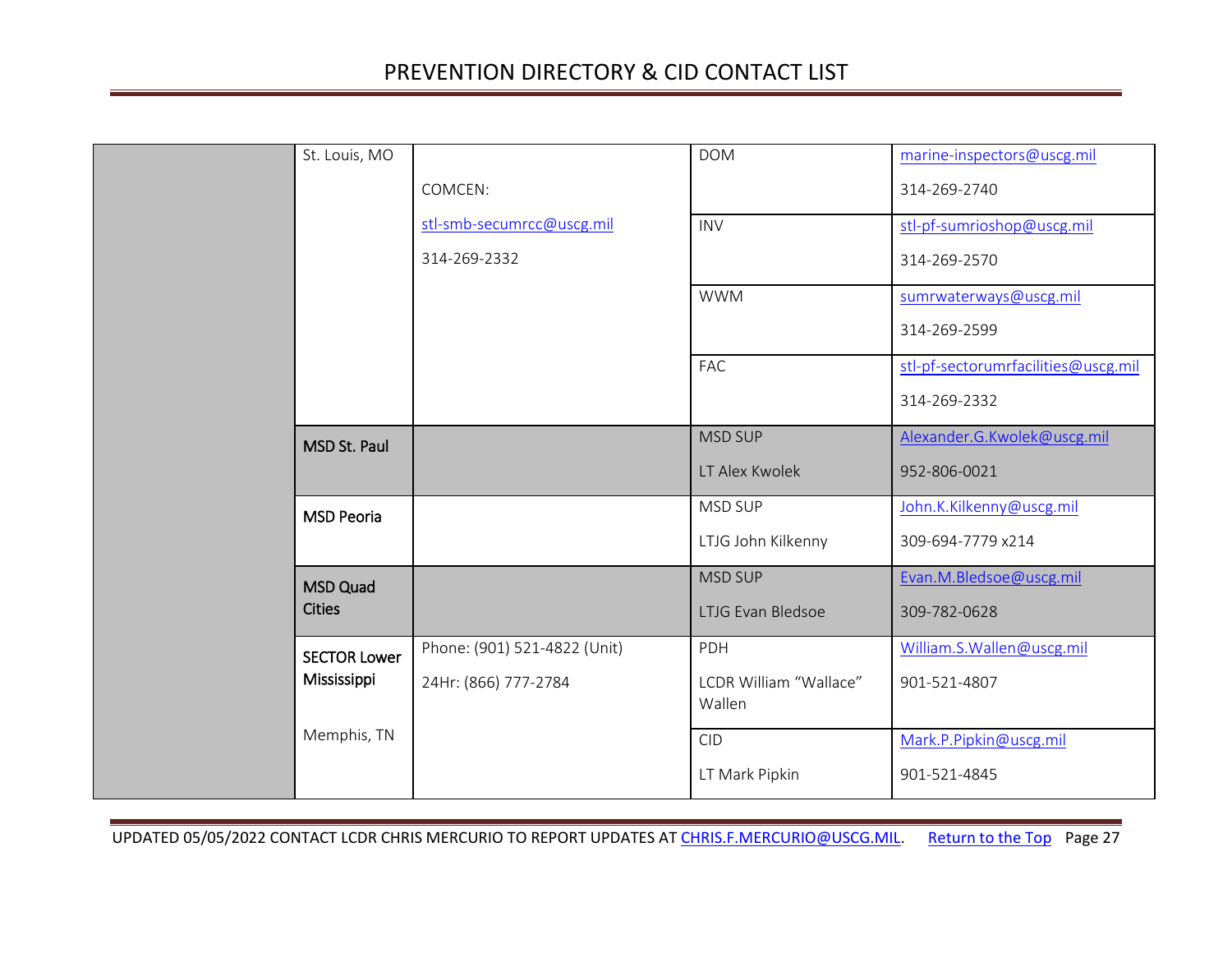<span id="page-27-3"></span><span id="page-27-2"></span><span id="page-27-1"></span><span id="page-27-0"></span>

|                      |                                     | <b>INV</b>                  | Brian.J.Porter@uscg.mil    |
|----------------------|-------------------------------------|-----------------------------|----------------------------|
|                      |                                     | LT Brian Porter             | 901-409-1481               |
|                      |                                     | <b>WWM</b>                  | Adam.J.Paz@uscg.mil        |
|                      |                                     | LT Adam Paz                 | 901-833-0290               |
| <b>MSD Fort</b>      |                                     | <b>MSD Sup</b>              | Brandon.C.Hatcher@uscg.mil |
| Smith                |                                     | LT Brandon Hatcher          | 479-484-7021               |
| <b>MSD Vicksburg</b> | Duty MI/IO                          | MSD Sup                     | Bryan.E.Scott@uscg.mil     |
|                      | 910-351-0230                        | LT Bryan Scott              | 662-347-4241               |
| <b>SECTOR</b>        | Domestics: mobinsp@uscg.mil         | <b>CID</b>                  | Cristina.E.Nelson@uscg.mil |
| Mobile               | Port State: secmobarrivals@uscg.mil | <b>LCDR Cristina Nelson</b> | 251-441-5284               |
|                      | Phone: 251-441-5279                 |                             |                            |
| Mobile, AL           | Phone: 251-441-5720 (Unit)          |                             |                            |
|                      | 24Hr: 251-441-6211                  |                             |                            |
| <b>MSD Panama</b>    | msdpanamacity@uscg.mil              | MSD Sup                     | Steve.J.Browning@uscg.mil  |
| City                 | Domestics:                          | LT Steve Browning           | 850-233-0366 x173          |
|                      | msdpanamacityinspections@uscg.mil   |                             | 850-814-8851               |
|                      | 24Hr: (504) 365-2544                | PDH                         | Joseph.H.Hart@uscg.mil     |
|                      | COMCEN: Sccnola@uscg.mil            | CDR Joe Hart                | 504-365-2291               |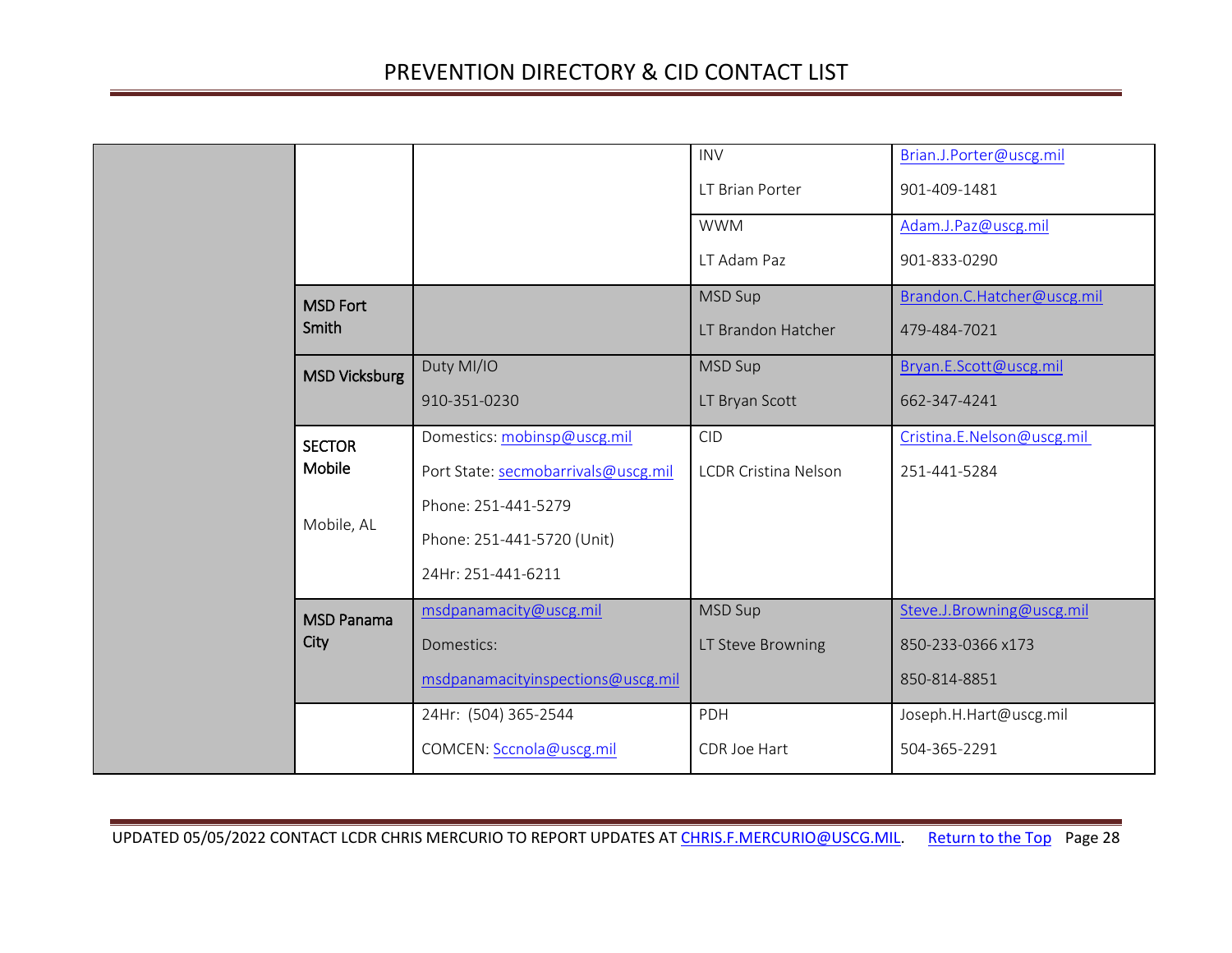<span id="page-28-1"></span><span id="page-28-0"></span>

| <b>SECTOR New</b><br>Orleans | INSP: noladom@uscg.mil<br>PSC: pscnola@uscg.mil | <b>CID</b><br><b>LCDR James Fothergill</b><br><b>PSC</b> | James.E.Fothergill@uscg.mil<br>504-365-2292<br>John.Cuddy@uscg.mil |
|------------------------------|-------------------------------------------------|----------------------------------------------------------|--------------------------------------------------------------------|
| New Orleans,<br>LA           |                                                 | Mr. John Cuddy                                           | 504-365-2342                                                       |
|                              |                                                 | SIO                                                      | Emily.S.Marks@uscg.mil                                             |
|                              |                                                 | LT Emily Marks                                           | 504-365-2311                                                       |
|                              |                                                 | <b>WWM</b>                                               | Corinne.M.Plummer@uscg.mil                                         |
|                              |                                                 | <b>LCDR Corinne Plummer</b>                              | 504-365-2231                                                       |
|                              |                                                 | <b>VTS</b>                                               | Thao.V.Nguyen@uscg.mil                                             |
|                              |                                                 | LCDR Thao Nguyen                                         | 504-365-2231                                                       |
| <b>MSU Baton</b>             | UNIT: 225-298-5400                              | PDH/CID                                                  | Meagan.L.Scholten@uscg.mil                                         |
| Rouge                        |                                                 | LT Meagan Scholten                                       | 225-298-5400                                                       |
| Rouge,<br>Baton              |                                                 | <b>PSC</b>                                               | MSUBatonRougePSC@uscg.mil                                          |
| LA                           |                                                 |                                                          | 225-281-4784                                                       |
|                              |                                                 | DOM/DMI                                                  | D08-DG-MSUBatonRouge-<br>ITV@uscg.mil                              |
|                              |                                                 |                                                          | 225-281-4788                                                       |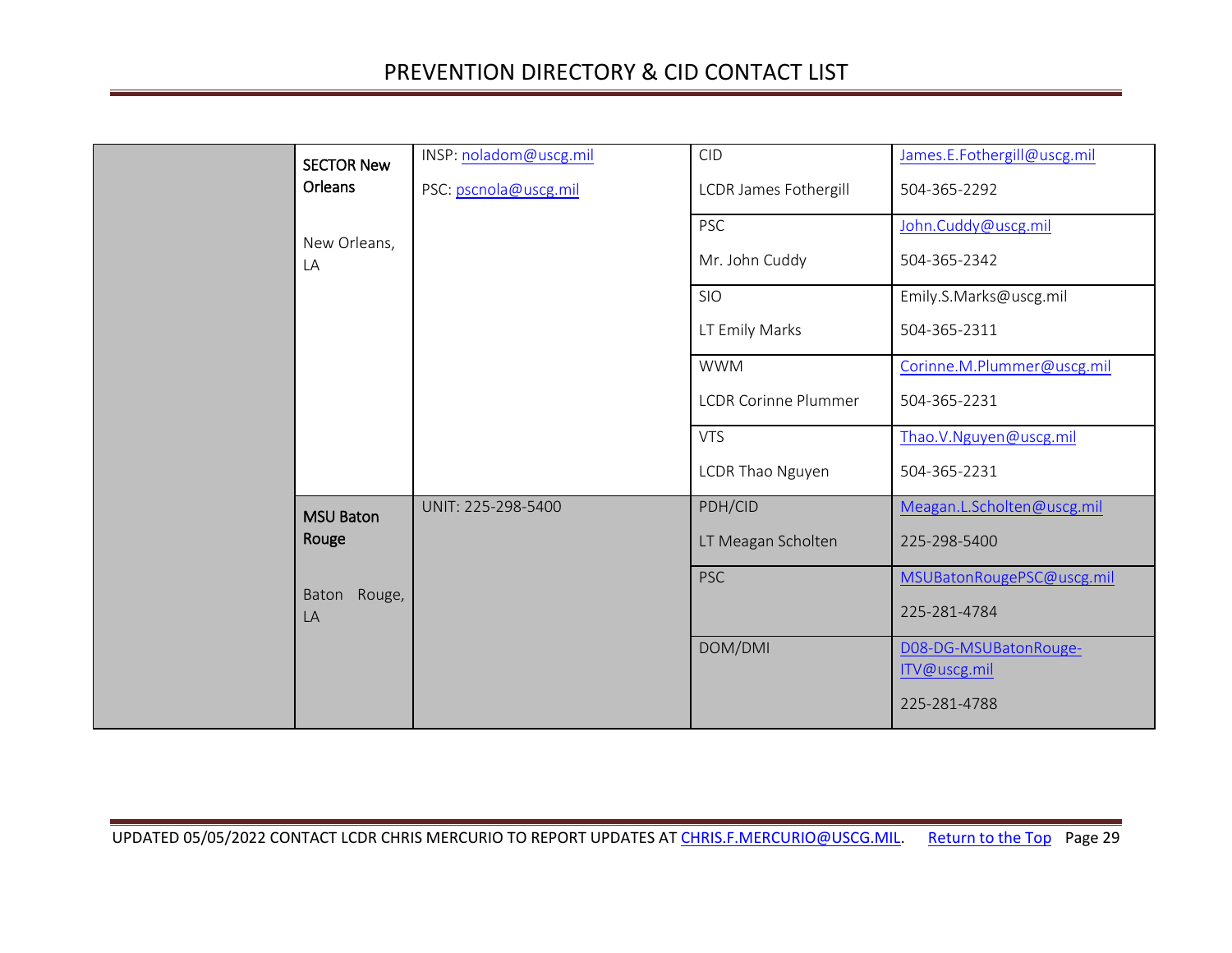<span id="page-29-0"></span>

|                  |                                                           | <b>INV</b><br>LTJG Sam Crenshaw<br><b>MSSE4 Lawrence Blevins</b> | DO8-SMB-MSUBatonRouge-<br>Investigations@uscg.mil<br>Samuel.L.Crenshaw@uscg.mil<br>Lawrence.E.Blevins@uscg.mil<br>225-298-5400 ext. 281 |
|------------------|-----------------------------------------------------------|------------------------------------------------------------------|-----------------------------------------------------------------------------------------------------------------------------------------|
|                  |                                                           | <b>WWM</b>                                                       | D08-DG-MSUBatonRouge-<br>WWM@uscg.mil<br>225-298-5400 x230                                                                              |
|                  |                                                           | <b>FAC</b>                                                       | D08-DG-MSUBatonRouge-<br>Bullpen@uscg.mil<br>225-298-5400 x246                                                                          |
| <b>MSU Houma</b> | D08-SMB-MSUHOUMA-<br>Inspections@uscg.mil<br>985-850-6400 | PDH<br><b>LCDR Matthew Spolarich</b>                             | Matthew.M.Spolarich@uscg.mil<br>985-850-6437                                                                                            |
| Houma, LA        |                                                           | <b>CID</b><br><b>LCDR Dianna Robinson</b>                        | Dianna.M.Robinson@uscg.mil<br>985-850-6411<br>C: 985-312-8537                                                                           |
|                  |                                                           | <b>PSC</b>                                                       | D08-SMB-MSUHOUMA-<br>pscutv@uscg.mil<br>985-665-2448                                                                                    |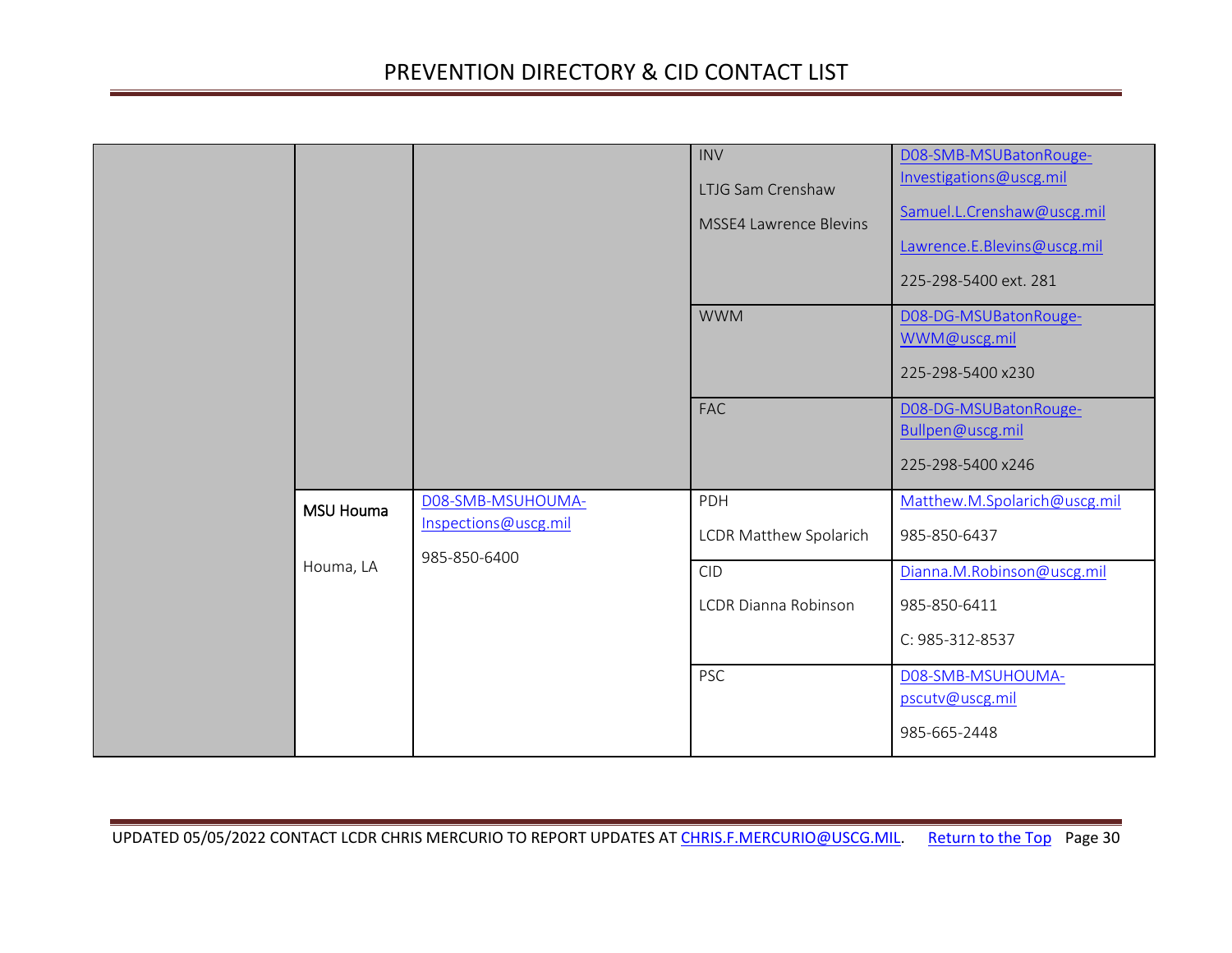<span id="page-30-2"></span><span id="page-30-1"></span><span id="page-30-0"></span>

|  |                       |                               | <b>DOM</b>                       | D08-SMB-MSUHouma-<br>Inspections@uscg.mil<br>985-850-6405 |
|--|-----------------------|-------------------------------|----------------------------------|-----------------------------------------------------------|
|  |                       |                               | <b>INV</b>                       | 985-312-6576                                              |
|  |                       |                               | <b>DMI</b>                       | 985-665-2436                                              |
|  |                       |                               | Arrivals                         | 985-665-2448                                              |
|  |                       |                               | <b>FAC</b>                       | 985-850-6488                                              |
|  | <b>MSD Lafayette</b>  |                               | <b>MSD SUP</b>                   | Jonathan.J.Scott@uscg.mil                                 |
|  |                       |                               | LT Jonathan Scott                | 337-593-8465                                              |
|  | <b>MSU Morgan</b>     | MSUMorganCity-Inspec@uscg.mil | <b>PDH</b>                       | Zachary.B.Robertson@uscg.mil                              |
|  | City                  | Phone: (985) 380-5320 (Unit)  | <b>LCDR Zachary Robertson</b>    |                                                           |
|  | City,<br>Morgan<br>LA |                               | <b>CID</b><br>LT Jessica Flennoy | Jessica.N.Flennoy@uscg.mil<br>985-300-3878                |
|  | <b>SECTOR</b>         | houstondom@uscg.mil           | PDH                              | Nicole.D.Rodriguez@uscg.mil                               |
|  | Houston-<br>Galveston | houstonpsc@uscg.mil           | CDR Nicole Rodriguez             | 281-464-4731                                              |
|  |                       |                               | CID                              | Timothy.S.Tilghman@uscg.mil                               |
|  | Houston, TX           | COMCEN:                       | LCDR Timothy Tilghman            | 281-464-4747                                              |
|  |                       | sechoustonscc@uscg.mil        |                                  | C: 832-256-3278                                           |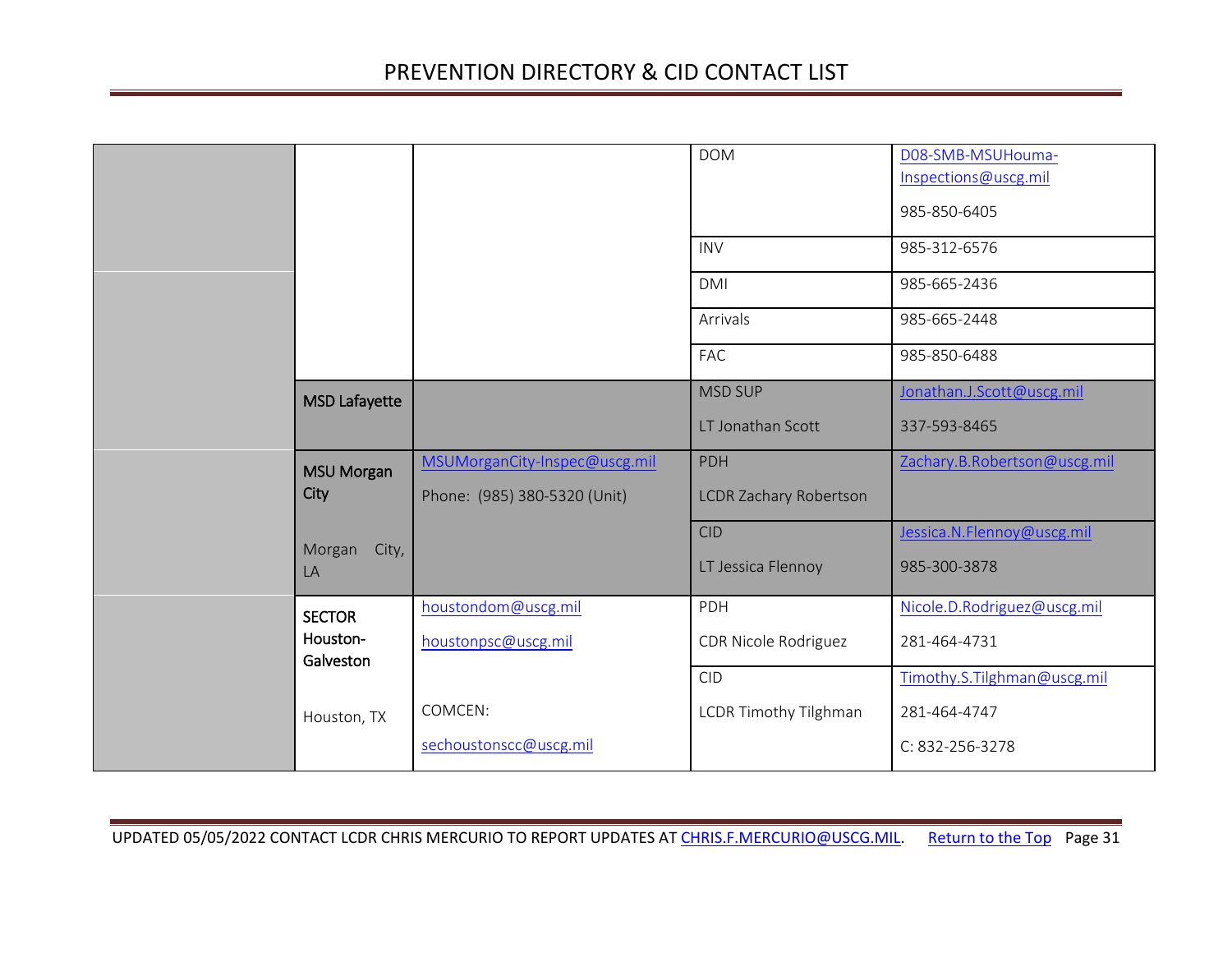|  | 281-464-4855/4856 | <b>PSC</b>           | Mark.A.Bottiglieri2@uscg.mil              |
|--|-------------------|----------------------|-------------------------------------------|
|  |                   | Mr. Mark Bottiglieri | 281-464-4748                              |
|  |                   | <b>DPSC</b>          | houstonpsc@uscg.mil                       |
|  |                   |                      | 281-387-9286                              |
|  |                   | Arrivals             | D08-SMB-VTSHouston-<br>Targeting@uscg.mil |
|  |                   |                      | 713-446-4580                              |
|  |                   | PSC Dispatch         | houstonpsc@uscg.mil                       |
|  |                   |                      | 281-464-4732                              |
|  |                   | <b>DOM</b>           | Larry.P.Steinmetz@uscg.mil                |
|  |                   | Mr. Larry Steinmetz  | 281-464-4757                              |
|  |                   | <b>DMI</b>           | houstondom@uscg.mil                       |
|  |                   |                      | 832-256-7941                              |
|  |                   | Domestic Dispatch    | houstondom@uscg.mil                       |
|  |                   |                      | 281-464-4733                              |
|  |                   | <b>INV</b>           | Bruce.L.Davies@uscg.mil                   |
|  |                   | Mr. Bruce Davie      | 713-204-3518                              |
|  |                   | <b>DIO</b>           | 713-204-3518                              |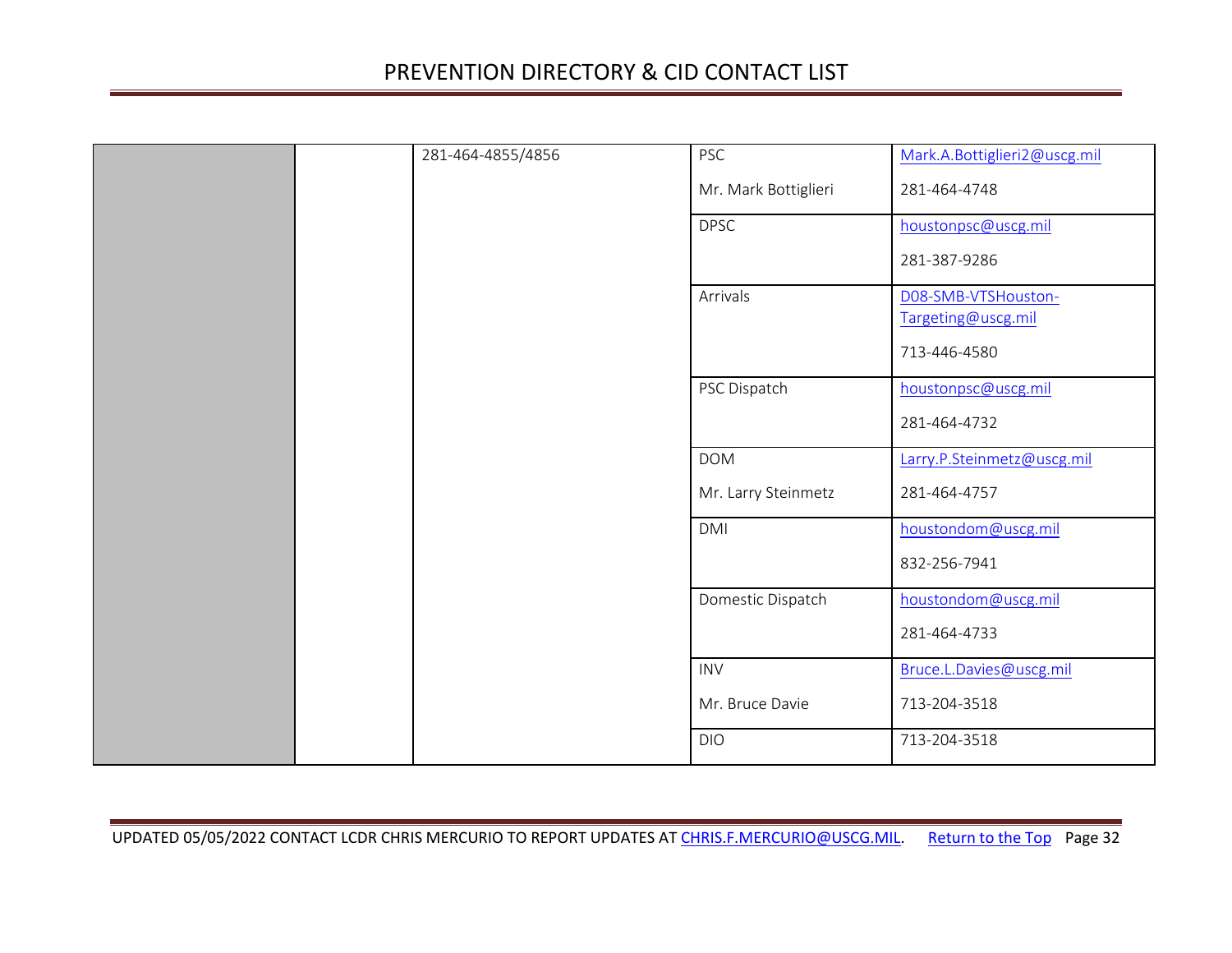<span id="page-32-0"></span>

|                  |                                  | FAC                           | Carmeron.Steinmetz@uscg.mil           |
|------------------|----------------------------------|-------------------------------|---------------------------------------|
|                  |                                  | <b>MSTC Cameron Steinmetz</b> | 281-464-4773                          |
|                  |                                  | <b>DFAC</b>                   | 832-256-0467                          |
|                  |                                  | <b>WWM</b>                    | houstonwwm@uscg.mil                   |
|                  |                                  | LCDR Sarah Rousseau           | 804-370-2415                          |
| <b>MSU Texas</b> | MSUTexasCityDOM@uscg.mil         | <b>PDH</b>                    | Megan.K.Clifford@uscg.mil             |
| City             | inspectionsmsutexascity@uscg.mil | <b>LCDR Megan Clifford</b>    | 409-978-2704                          |
| Texas City, TX   |                                  | <b>CID</b>                    | John.L.Disibio@uscg.mil               |
|                  | COMCEN:                          | LT John Disibio               | 409-978-2705                          |
|                  | sechoustonscc@uscg.mil           | <b>PSC</b>                    | <b>D08-SMB-</b>                       |
|                  | 281-464-4855/4856                |                               | InspectionsMSUTexasCity@uscg.mi       |
|                  |                                  |                               | 409-682-1903                          |
|                  |                                  | <b>DOM</b>                    | DO8-SMB-MSUTexasCity-<br>DOM@uscg.mil |
|                  |                                  |                               | 409-682-1903                          |
|                  |                                  | <b>INV</b>                    | TexasCityIO@uscg.mil                  |
|                  |                                  |                               | 409-682-1264                          |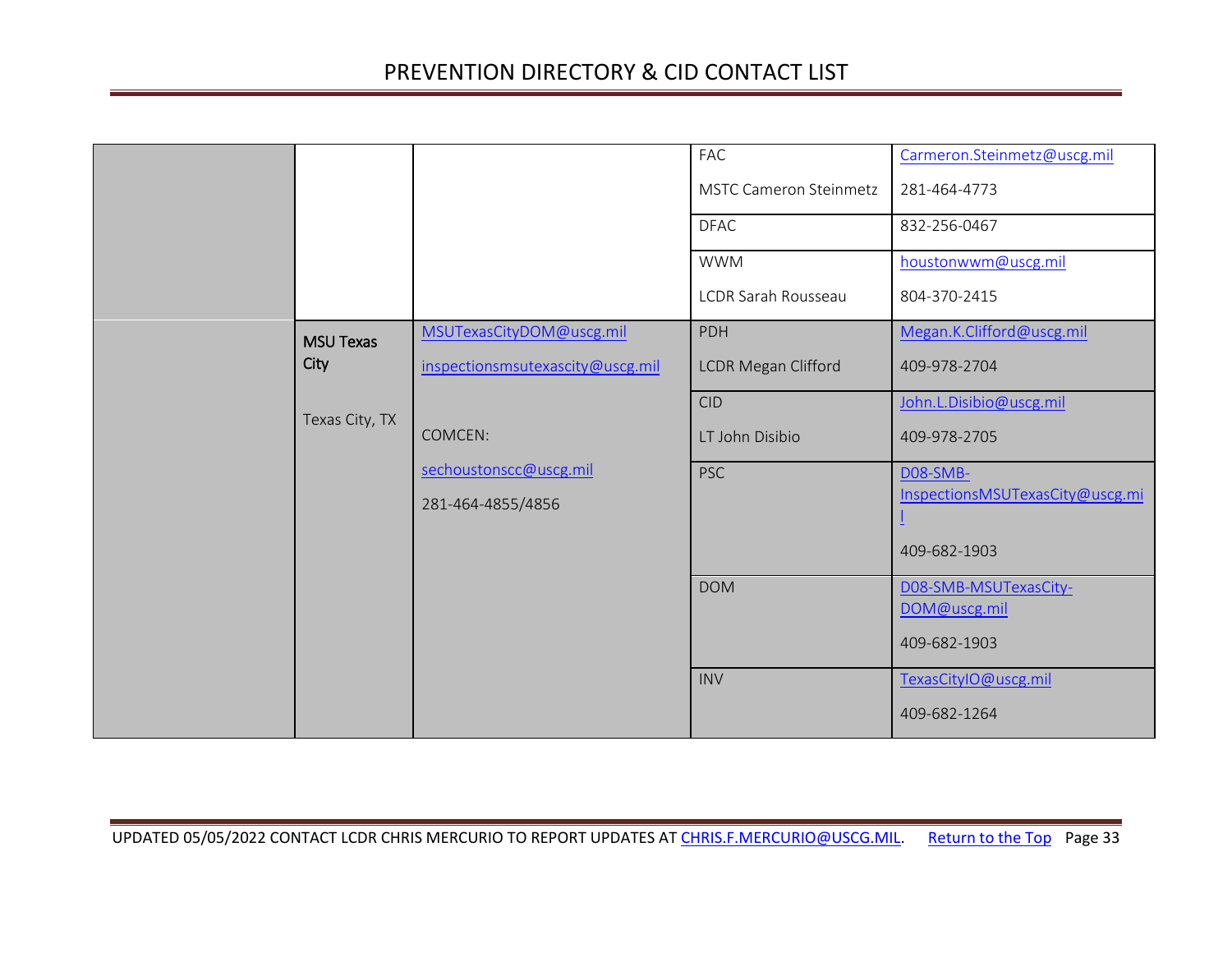<span id="page-33-0"></span>

|                 |                             | <b>WWM</b>          | MSUTexasCityWaterways@uscg.mi<br>409-682-1269   |
|-----------------|-----------------------------|---------------------|-------------------------------------------------|
|                 |                             | <b>FAC</b>          | MSUTexasCityFacilities@uscg.mil<br>409-682-1269 |
| <b>MSU Port</b> | D08-SMB-MSUPAWatch@uscg.mil | PDH                 | Karima.A.Hantal@uscg.mil                        |
| Arthur          | 24Hrs: 409-284-5767         | CDR Karima Hantal   | 409-719-7994                                    |
|                 | OPCEN: 409-723-6500         | APDH                | Byron. Inagaki@uscg.mil                         |
| Port Arthur, TX |                             | Mr. Byron Inagaki   | 409-723-6565                                    |
|                 |                             | <b>CID</b>          | Ethan.S.Lewallen@uscg.mil                       |
|                 |                             | LCDR Ethan Lewallen | 409-723-6572                                    |
|                 |                             | Arrivals            | 409-460-0794                                    |
|                 |                             | PDO                 | MSUPAInspections@uscg.mil                       |
|                 |                             |                     | 409-719-1604                                    |
|                 |                             | <b>PSC</b>          | MSUPortArthur-<br>PSCBranch@uscg.mil            |
|                 |                             |                     | 409-719-1605                                    |
|                 |                             | <b>INV</b>          | MSUPortArthurIO@uscg.mil                        |
|                 |                             |                     | 409-723-6591                                    |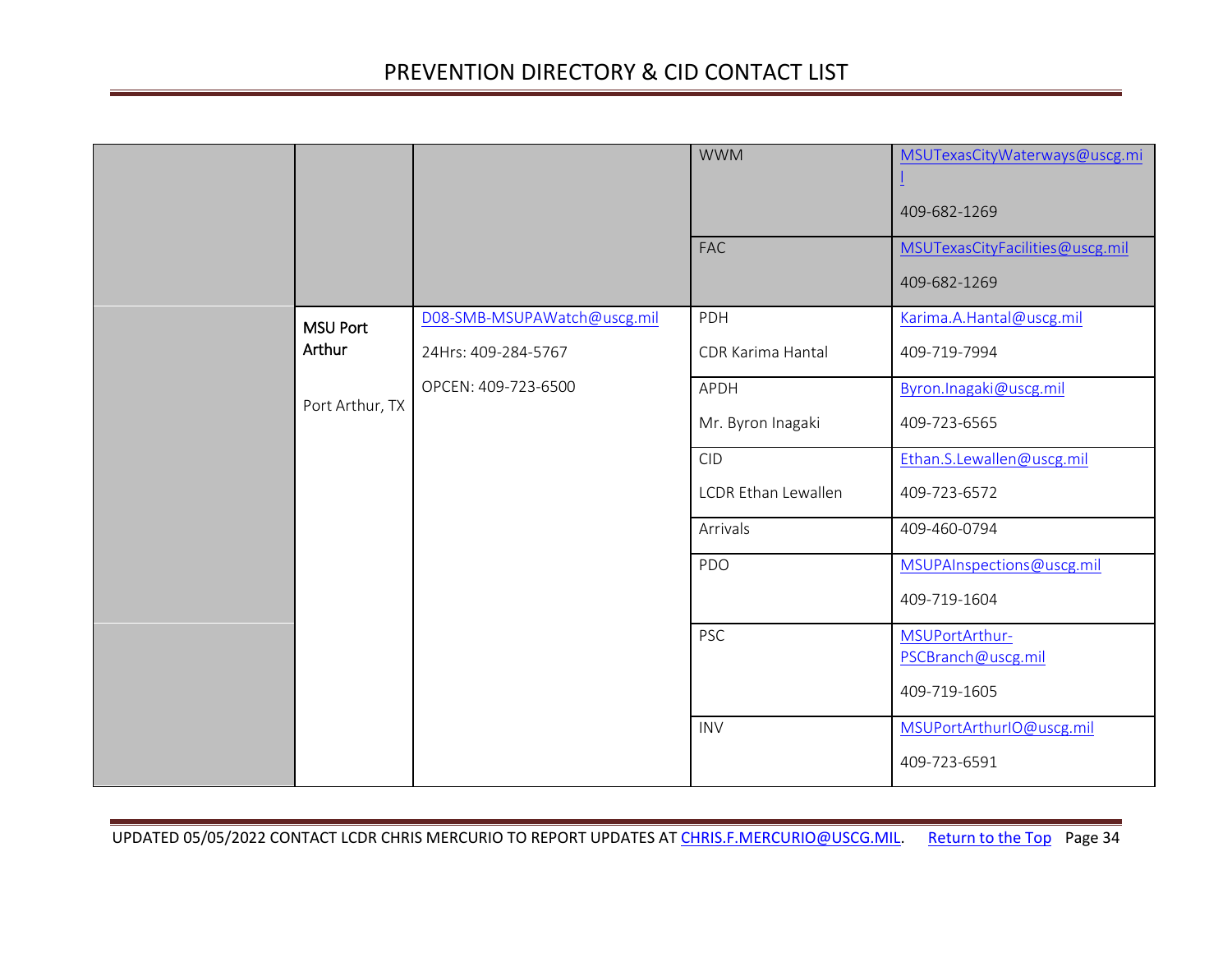<span id="page-34-0"></span>

|                        |                        | FAC                         | MSUPortArthur-FAC@uscg.mil |
|------------------------|------------------------|-----------------------------|----------------------------|
|                        |                        |                             | 409-460-0640               |
| <b>MSU Lake</b>        | 24Hrs: 337-485-9317    | PDH                         | Jessica.M.Galarza@uscg.mil |
| Charles                |                        | <b>LCDR Jessica Galarza</b> | 337-491-7811               |
|                        | COMCEN:                | CID                         | Marcus.J.Thompson@uscg.mil |
| Charles,<br>Lake<br>LA | sechoustonscc@uscg.mil | LTJG Marcus Thompson        | 337-491-7825               |
|                        | 281-464-4855/4856      | PSC/Arrivals                | MSULCPSC@uscg.mil          |
|                        |                        |                             | 337-491-7878               |
|                        |                        | <b>DOM</b>                  | MSULCDOMESTICS@uscg.mil    |
|                        |                        |                             | 337-491-7809               |
|                        |                        | <b>INV</b>                  | MSULCINV@uscg.mil          |
|                        |                        |                             | 337-491-9317               |
|                        |                        | PDO1 (24Hrs)                | 337-485-9317               |
|                        |                        | PDO2 (24Hrs)                | 337-912-0078               |
|                        |                        | <b>WWM</b>                  | 337-491-7824               |
|                        |                        | <b>FAC</b>                  | 337-491-7883               |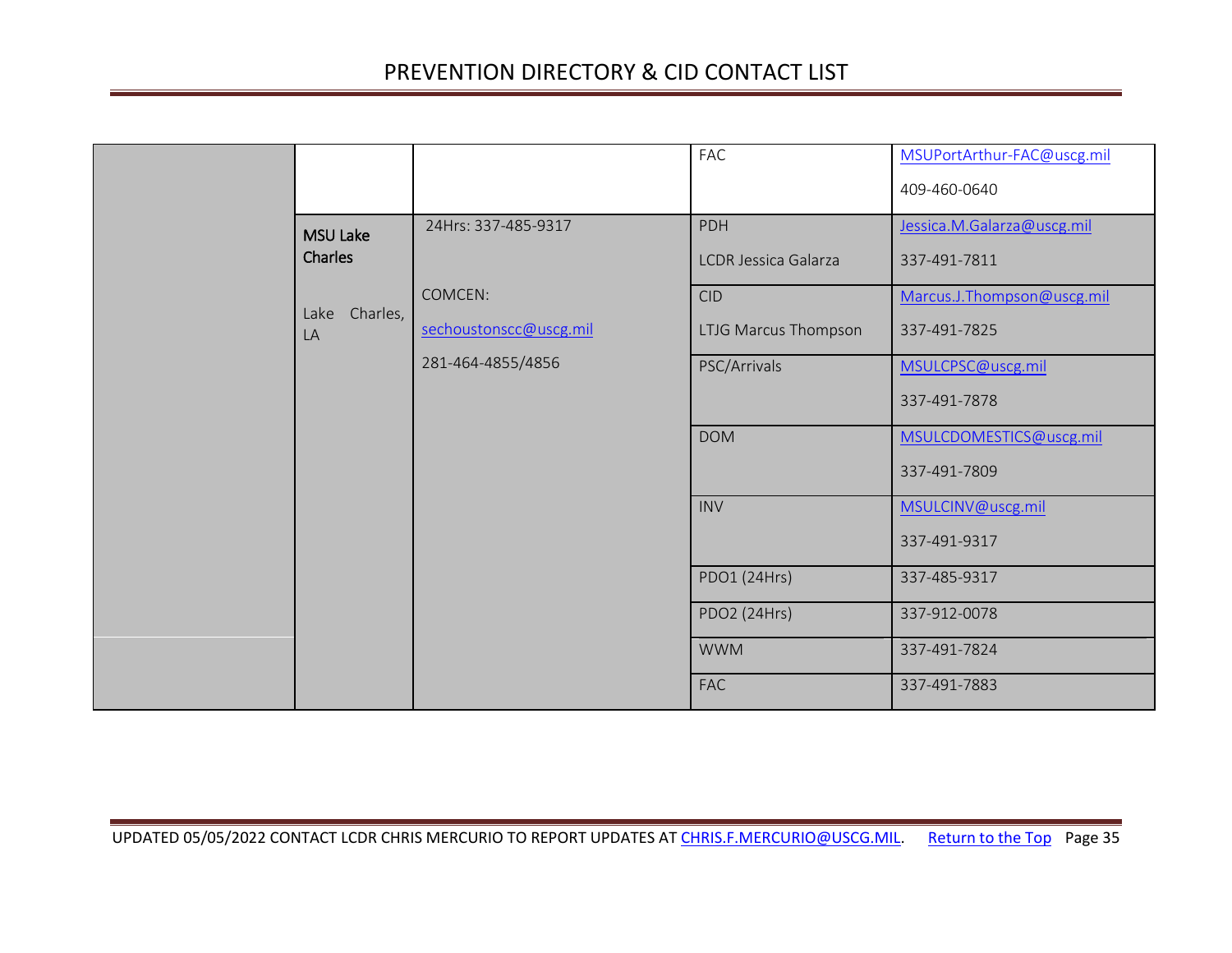<span id="page-35-4"></span><span id="page-35-3"></span><span id="page-35-2"></span><span id="page-35-1"></span><span id="page-35-0"></span>

|                      | <b>SECTOR</b>                | COMCEN (24HR): 361-939-0450        | PDH                          | Douglas.salik@uscg.mil       |
|----------------------|------------------------------|------------------------------------|------------------------------|------------------------------|
|                      | Corpus Christi               | Port State Control General inbox:  | CDR Douglas Salik            | 361-939-5100                 |
|                      |                              | CorpusPSC@uscg.mil                 |                              |                              |
|                      | Corpus Christi,<br><b>TX</b> | Domestic Vessel General<br>inbox:  |                              |                              |
|                      |                              | CorpusDVS@uscg.mil                 |                              |                              |
|                      |                              |                                    | <b>CID</b>                   | Margurite.t.mullen@uscg.mil  |
|                      |                              |                                    | LT Marguerite Mullen         | 361-939-5142                 |
|                      |                              |                                    | ACID/Domestics Branch        | Lawrence.J.Schad@uscg.mil    |
|                      |                              |                                    | LTJG Lawrence Schad          | (210) 771-8082               |
|                      |                              |                                    | Port State Control           | Pablo.s.morales@uscg.mil     |
|                      |                              |                                    | LTJG Pablo Morales           | Phone: 361-939-5166          |
|                      | <b>MSD</b>                   |                                    | MSD SUP                      | Robert.T.Robuk@uscg.mil      |
|                      | <b>Brownsville</b>           |                                    | LT Robert Bobuk              | 956-832-0517                 |
|                      | <b>MSD Victoria</b>          |                                    | MSD SUP                      | James.C.Irvin@uscg.mil       |
|                      |                              |                                    | LT James Irvin               | 361-533-0086                 |
| <b>DISTRICT NINE</b> | <b>SECTOR</b>                | SectorBuffaloMarineSafety@uscg.mil | PDH                          | Julie.E.Blanchfield@uscg.mil |
| Cleveland, OH        | <b>Buffalo</b>               | INSP: 716-843-9575                 | <b>CDR Julie Blanchfield</b> | 716-843-9572                 |
|                      |                              |                                    | <b>CID</b>                   | Justin.C.Miller@uscg.mil     |
|                      | Buffalo, NY                  | COMCEN:                            | <b>LTJG Justin Miller</b>    | 716-843-9575                 |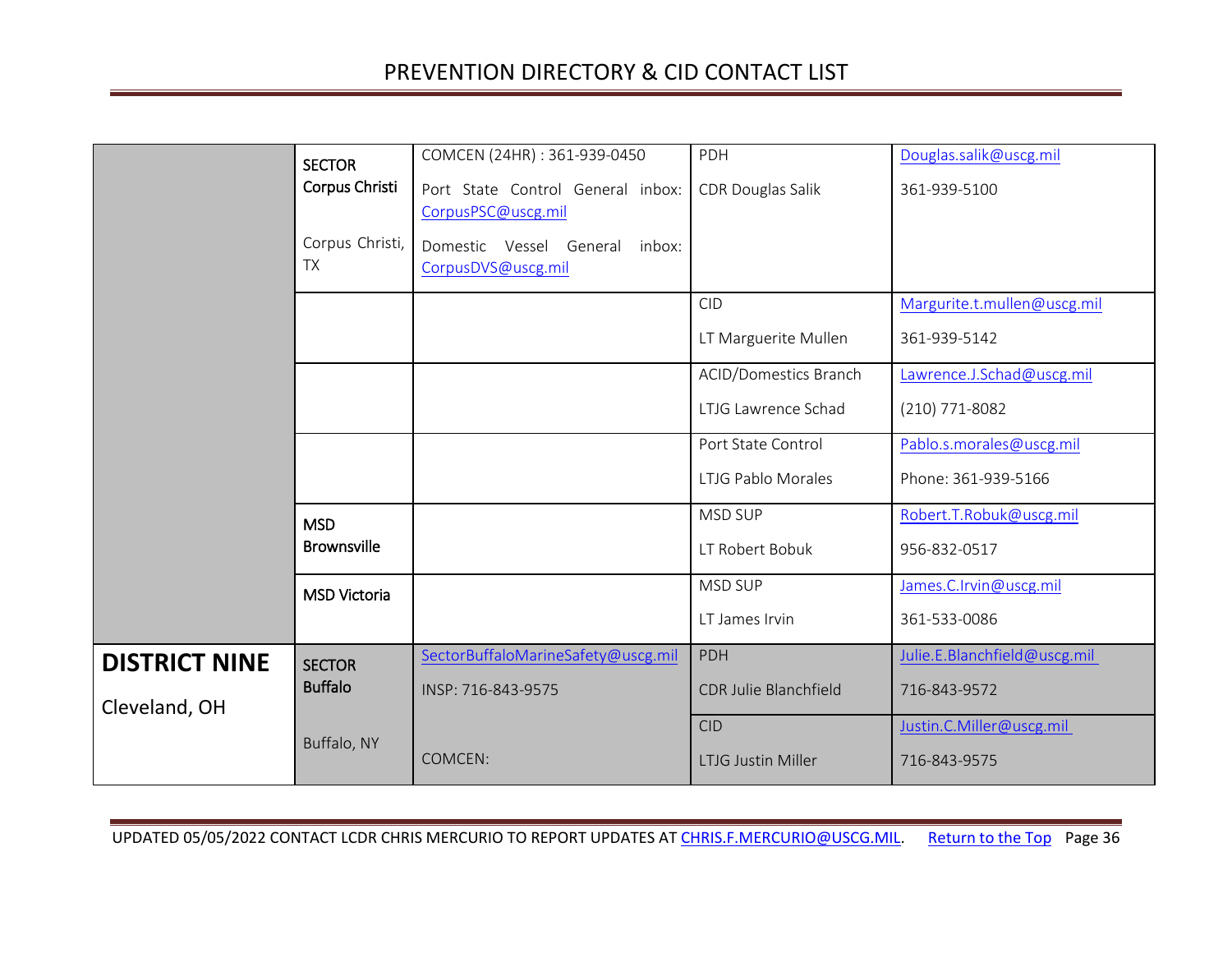<span id="page-36-2"></span><span id="page-36-1"></span><span id="page-36-0"></span>

|                           |                    | 716-843-9525                | DOM/PSC                      | 716-843-9575                |
|---------------------------|--------------------|-----------------------------|------------------------------|-----------------------------|
| <b>LCDR Selena Warnke</b> |                    |                             | <b>INV</b>                   | Jesse.J.Grant@uscg.mil      |
| (DPI)                     |                    |                             | Mr. Jesse Garrant            | 716-843-9349                |
| Selena.M.Warnke@uscg.mil  |                    |                             | WWM/FAC                      | Sean.P.Dolan@uscg.mil       |
| 216-902-6051              |                    |                             | LT Sean Dolan                | 716-843-9323                |
| C: 216-952-6546           | <b>MSU</b>         | msuinspections@uscg.mil     | CO                           | Jeremy.D.Maginot@uscg.mil   |
|                           | Cleveland          | UNIT: 216-937-0111          | LCDR Jeremy Maginot          | 216-937-0120                |
|                           |                    | 24Hr: 216-346-6822          | <b>CID</b>                   | Amanda.E.Degener@uscg.mil   |
|                           | Cleveland, OH      |                             | LTJG Amanda Degener          | 216-937-0128                |
|                           |                    |                             |                              | C: 216-701-3150             |
|                           | <b>MSD Massena</b> |                             | <b>MSD SUP</b>               | Brent.M.Mellen@uscg.mil     |
|                           |                    |                             | <b>LCDR Brent Mellen</b>     | 315-769-5483 x201           |
|                           |                    |                             |                              | C: 315-783-1975             |
|                           | <b>SECTOR</b>      | detroitinspections@uscg.mil | PDH                          | Michael.R.Franklin@uscg.mil |
|                           | Detroit            | INSP: 313-568-9619          | <b>LCDR Michael Franklin</b> | 313-568-9491                |
|                           |                    | UNIT: 313-568-9600          | <b>CID</b>                   | Faye.I.Dohring@uscg.mil     |
|                           | Detroit, MI        | 24Hr: 313-568-9560          | LT Faye Dohring              | 313-568-9558                |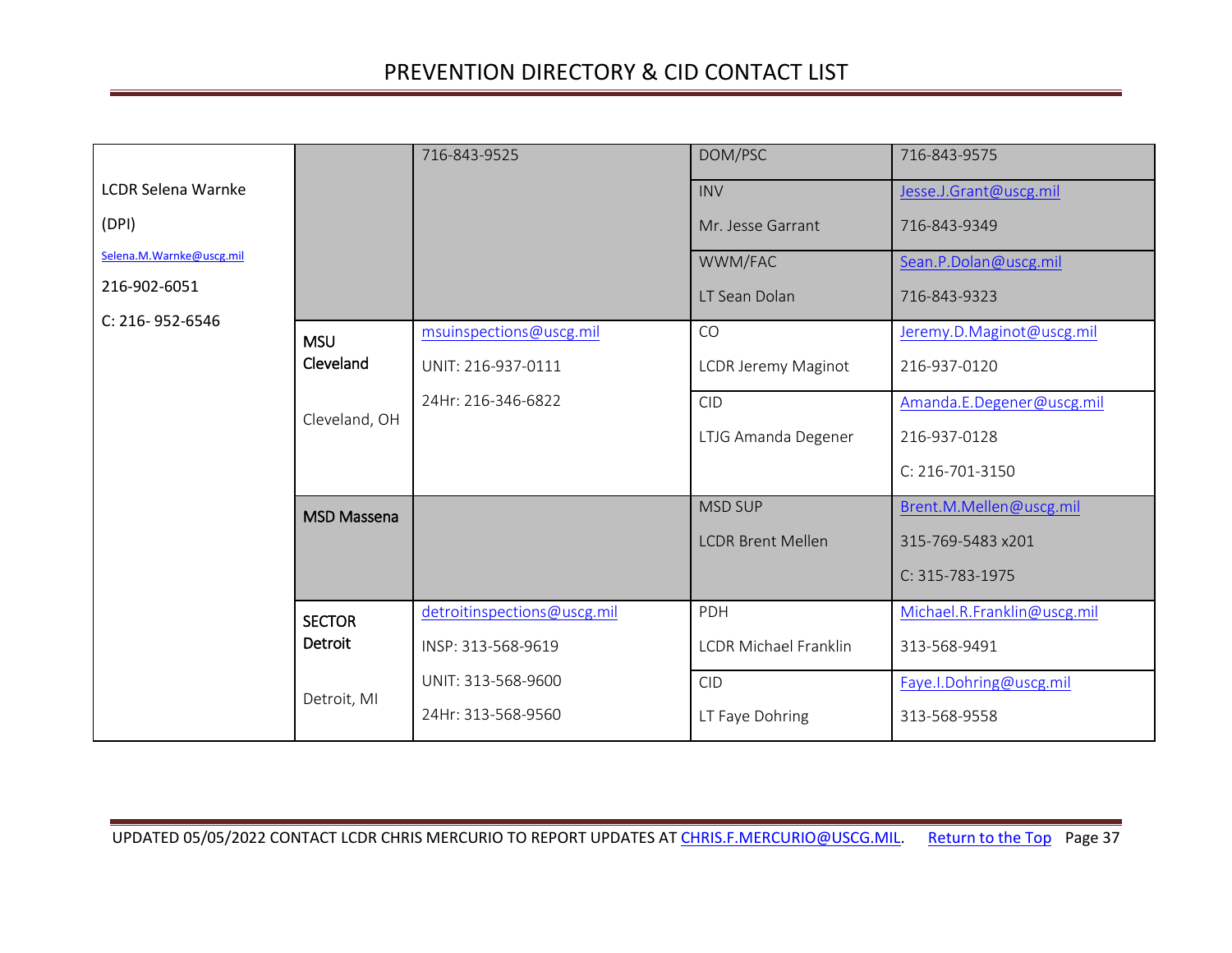<span id="page-37-3"></span><span id="page-37-2"></span><span id="page-37-1"></span><span id="page-37-0"></span>

| <b>MSU Toledo</b><br>Toledo, OH                 | 419-418-6030                                                                                                                                      | PDH<br>LT Matt Fredrickson                                                                                              | Matthew.F.Fredrickson@uscg.mil<br>419-418-6038                                                                                                                       |
|-------------------------------------------------|---------------------------------------------------------------------------------------------------------------------------------------------------|-------------------------------------------------------------------------------------------------------------------------|----------------------------------------------------------------------------------------------------------------------------------------------------------------------|
| <b>SECTOR Lake</b><br>Michigan<br>Milwaukee, WI | SMBSECLMichPrevent@uscg.mil<br>INSP: 414-747-7159<br>UNIT: 414-747-7100<br>COMCEN:<br>D09-SMB-SECLMich-<br>CommandCenter@uscg.mil<br>414-747-7182 | PDH<br>CDR Christopher Tantillo<br><b>CID</b><br><b>LCDR Kelly Berry</b><br>PSC/DOM/DMI/FAC/Arriva<br>ls.<br><b>INV</b> | Christopher.J.Tantillo@uscg.mil<br>414-747-7163<br>Kelly.C.Berry@uscg.mil<br>414-747-7159<br>SECLakeMichiganMST@uscg.mil<br>414-397-4427<br>Donald.L.Snider@uscg.mil |
|                                                 |                                                                                                                                                   | Mr. Donald Snider<br><b>WWM</b>                                                                                         | 414-234-1763<br>D09-SMB-SECLakeMichigan-<br>WWM@uscg.mil<br>414-397-4427                                                                                             |
| <b>MSD Sturgeon</b><br>Bay                      | MSUChicago@uscg.mil                                                                                                                               | <b>MSD SUP</b><br>LCDR Lisa Woodman<br>CO                                                                               | Lisa. Woodman@uscg.mil<br>920-743-9448<br>Randy.L.Preston@uscg.mil                                                                                                   |
| MSU Chicago                                     | 630-986-2155                                                                                                                                      | <b>CDR Randy Preston</b>                                                                                                | 630-986-2155                                                                                                                                                         |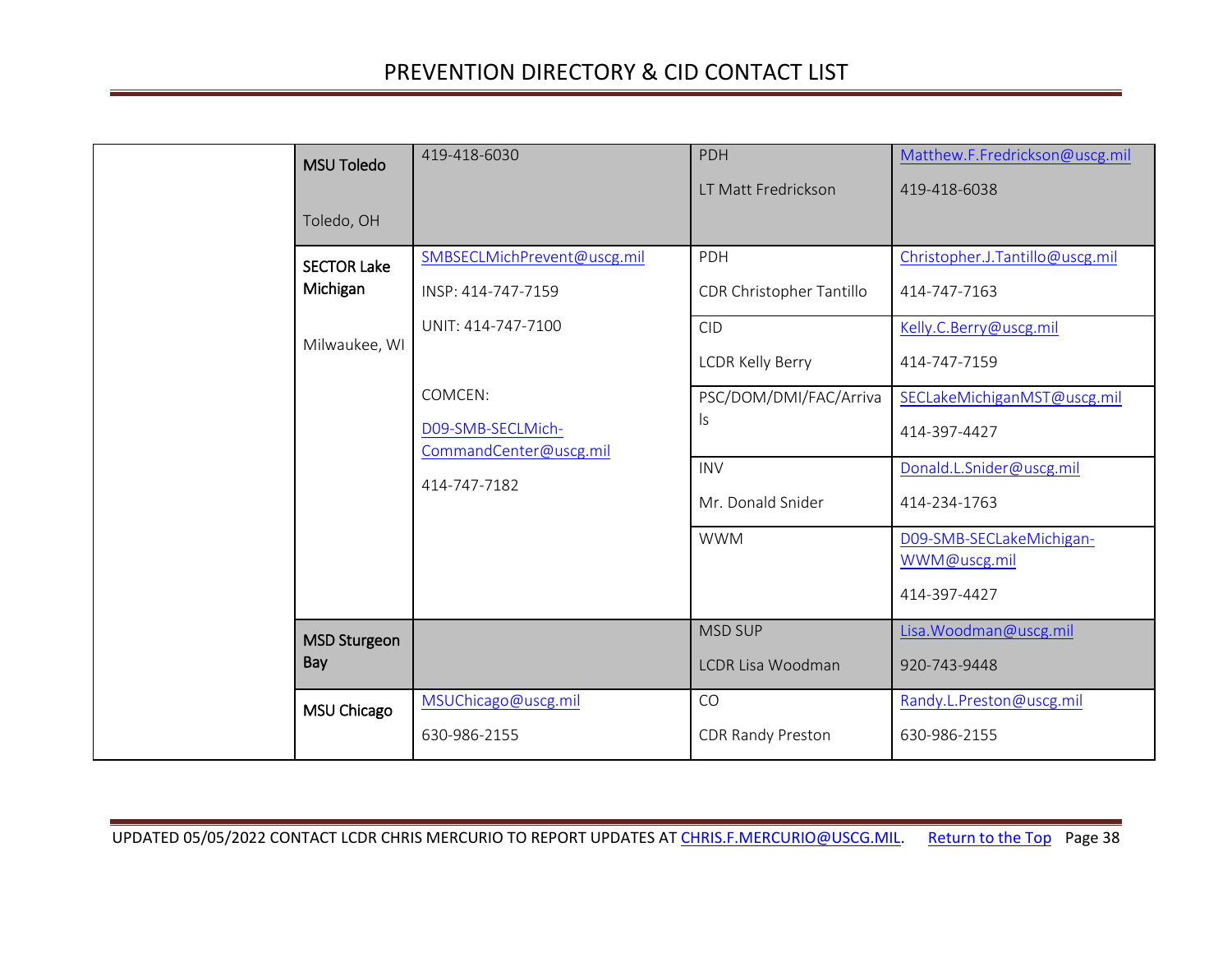| Chicago, IL |                                  | <b>CID</b>            | Rachel.G.Ault@usg.mil                      |
|-------------|----------------------------------|-----------------------|--------------------------------------------|
|             | d09-smb-SECLMichComC@uscg.mil    | LT Rachel Ault        | 630-986-2156                               |
|             | COMCEN: 414-747-7182             | DOM/PSC               | MSUChicago@uscg.mil                        |
|             |                                  |                       | 630-986-2156                               |
|             |                                  | <b>INV</b>            | ChicagoIO@uscg.mil                         |
|             |                                  |                       | 630-986-2132                               |
|             |                                  | <b>DMI</b>            | MSUCDO@gmail.com                           |
|             |                                  |                       | 630-336-0297                               |
|             |                                  | Arrivals              | d09-smb-<br>seclakemichiganmst@uscg.mil    |
|             |                                  |                       |                                            |
|             |                                  |                       | 414-747-7154                               |
|             |                                  | <b>WWM</b>            | d09-smb-msuchicago-<br>wwm@uscg.mil        |
|             |                                  |                       | 630-986-2131                               |
|             |                                  |                       |                                            |
|             |                                  | FAC                   | MSUChicago-<br>FacilitiesResponse@uscg.mil |
|             |                                  |                       | 630-986-2155                               |
|             | ssmprevention@uscg.mil           | PDH                   | David.A.Evans@uscg.mil                     |
|             | Duty Prev/Arrivals: 906-748-8301 | <b>CDR Dave Evans</b> | 906-635-3220                               |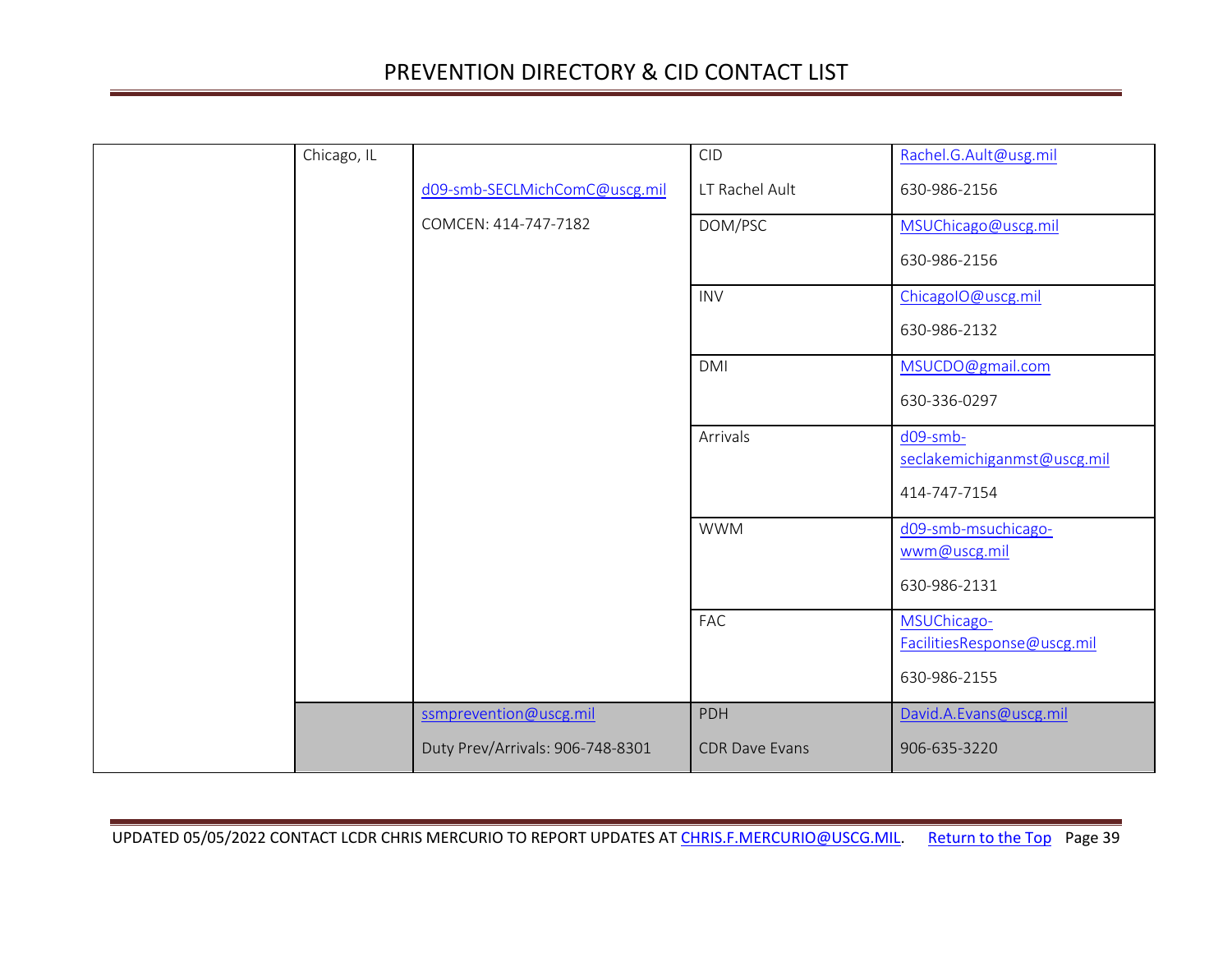<span id="page-39-1"></span><span id="page-39-0"></span>

| <b>SECTOR Sault</b><br>Ste. Marie<br>Sault Ste.<br>Marie, MI | D09-SMB-SECSaultSteMarie-<br>CommandCenter@uscg.mil<br>COMCEN: 906-635-3233 | <b>CID</b><br>LTJG Tyler Carlsgaard<br><b>INV</b><br>Mr. Jason Bartholomew<br><b>FAC</b> | Tyler.S.Carlsgaard@uscg.mil<br>906-635-3310<br>Jason. U. Bartholomew@uscg.mil<br>906-635-3341<br>Russell.H.Post@uscg.mil |
|--------------------------------------------------------------|-----------------------------------------------------------------------------|------------------------------------------------------------------------------------------|--------------------------------------------------------------------------------------------------------------------------|
|                                                              |                                                                             | <b>MST1 Russell Post</b><br><b>WWM</b><br>LT Deaven Palenzuela                           | 906-635-3304<br>Deaven.S.Palenzuela@uscg.mil<br>906-635-3223                                                             |
| <b>MSU Duluth</b><br>Duluth, MN                              | duluthINSP@uscg.mil<br>UNIT: 218-725-3800<br>24Hr: 218-522-0707             | <b>CID</b><br>LT William Hawn<br>DOM/PSC/FAC                                             | William.J.Hawn@uscg.mil<br>218-725-3820                                                                                  |
|                                                              |                                                                             | <b>INV</b><br>LT Christopher Booth<br><b>DMI</b>                                         | Christopher.W.Booth@usscg.mil<br>218-725-3832<br>duluthinsp@uscg.mil                                                     |
|                                                              |                                                                             | Arrivals                                                                                 | 218-349-7259<br>218-522-0708                                                                                             |
|                                                              |                                                                             | <b>WWM</b><br>LT Abbie Lyons                                                             | Abbie.E.Lyons@uscg.mil<br>218-725-3818                                                                                   |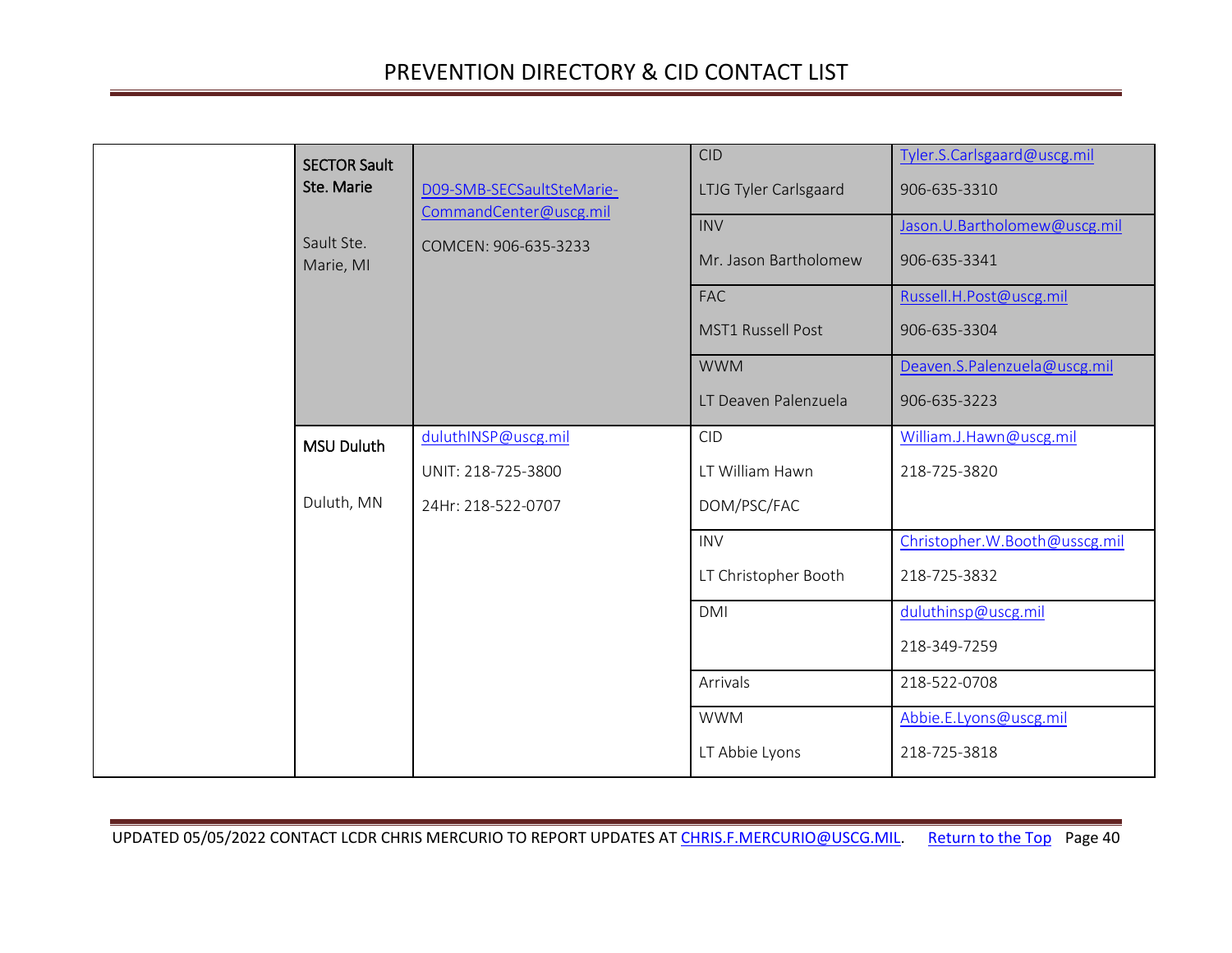<span id="page-40-1"></span><span id="page-40-0"></span>

| Pacific Area (PAC-54)<br>Alameda, CA                                                                                                                                                                                                                  |                                                        |                                                                                                                                                                                                              |                                                                                                                                        |                                                                                                                                                                                                                                            |
|-------------------------------------------------------------------------------------------------------------------------------------------------------------------------------------------------------------------------------------------------------|--------------------------------------------------------|--------------------------------------------------------------------------------------------------------------------------------------------------------------------------------------------------------------|----------------------------------------------------------------------------------------------------------------------------------------|--------------------------------------------------------------------------------------------------------------------------------------------------------------------------------------------------------------------------------------------|
| Mr. Stephen Danscuk; Stephen.J.Danscuk@uscg.mil; 510-437-5839<br>LCDR Isaac Mahar; Isaac.D.Mahar@uscg.mil; 510-437-3786<br>Mr. Harvey Atkinson; Harvey.C.Atkinson@uscg.mil; 510-437-3220<br>Ms. Sasha Coombs; Sasha.L.Coombs@uscg.mil; (510) 437-3250 |                                                        |                                                                                                                                                                                                              |                                                                                                                                        |                                                                                                                                                                                                                                            |
| <b>DISTRICT ELEVEN</b><br>Alameda, CA<br>CDR Karen Denny (DPI)<br>Karen.Denny@uscg.mil<br>510-437-2955                                                                                                                                                | <b>SECTOR San</b><br>Francisco<br>San Francisco,<br>CA | SectorSF.Domestic.Insp@uscg.mil<br>D11-SMB-<br>SFPortStateControl@uscg.mil<br>INSP: 415-399-7457<br>DISPATCH: 510-207-1495<br>COMCEN:<br>SectorSanFranciscoCommandCenter<br>@uscg.mil<br>24 HR: 415-399-3547 | PDH<br>CDR Hale Allegretti<br><b>CID</b><br><b>LCDR Joe Burgess</b><br><b>ACID</b><br><b>LCDR Ian Oviatt</b><br><b>PSC</b><br>Arrivals | Hale.A.Allegretti@uscg.mil<br>415-399-7403<br>Joseph.P.Burgess@uscg.mil<br>415-399-7406<br>lan.A.Oviatt@uscg.mil<br>415-399-7404<br>$d11-SMB-$<br>SFPortStateControl@uscg.mil<br>415-519-2328<br>$d11-SMB-$<br>SFPortStateControl@uscg.mil |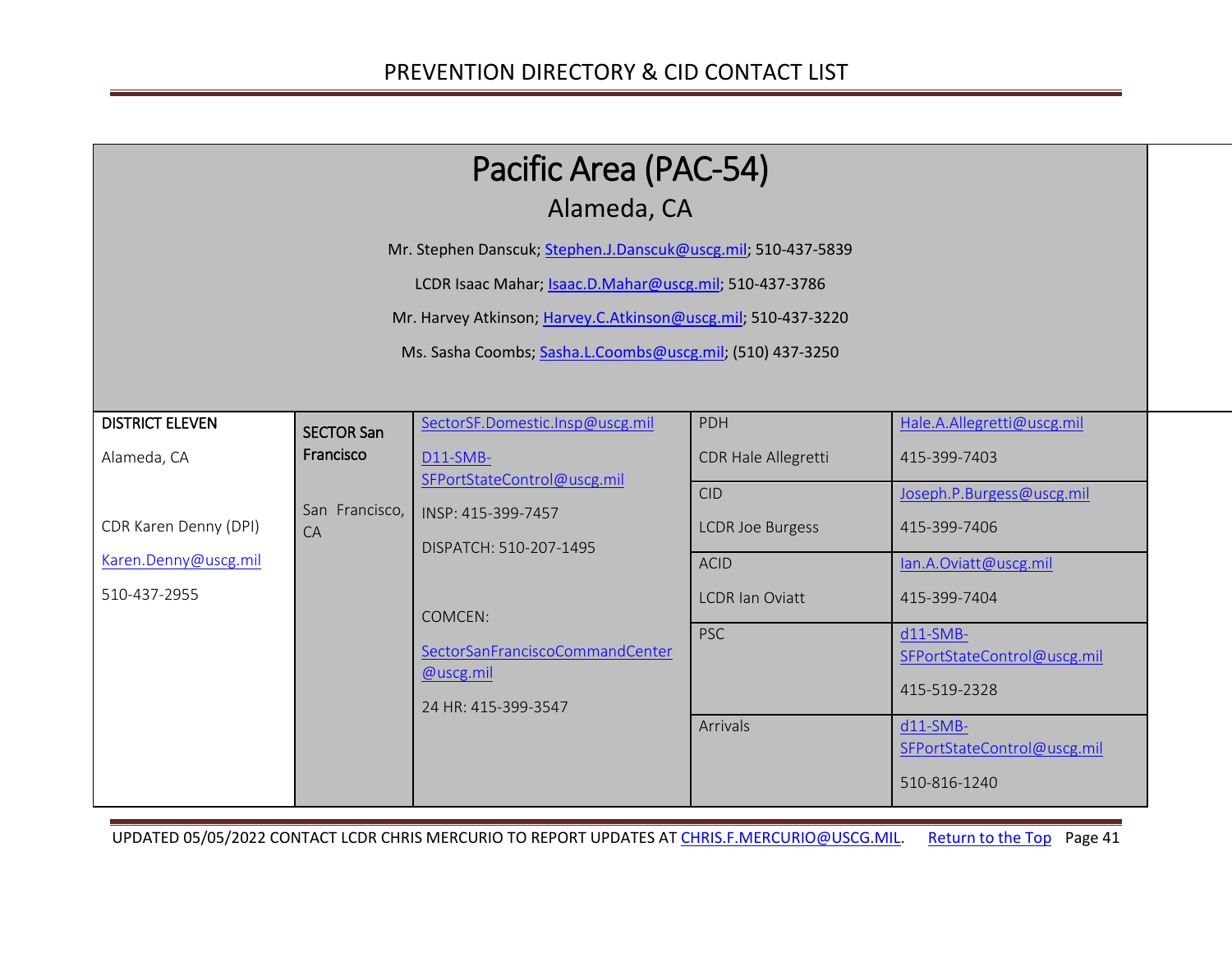<span id="page-41-1"></span><span id="page-41-0"></span>

| LT Athena Stricker (DPI) |                              |                            | <b>DOM</b>                   | SectorSF.Domestic.Insp@uscg.mil  |
|--------------------------|------------------------------|----------------------------|------------------------------|----------------------------------|
| Athena.Stricker@uscg.mil |                              |                            |                              | 510-207-1495                     |
| 510-437-3426             |                              |                            | <b>DMI</b>                   | inspdutysectionleader@gmail.co   |
|                          |                              |                            |                              | $\underline{m}$                  |
|                          |                              |                            |                              | 510-520-0501                     |
|                          |                              |                            | <b>INV</b>                   | SectorSF.Investigations@uscg.mil |
|                          |                              |                            |                              | 510-813-9363                     |
|                          |                              |                            | <b>WWM</b>                   | SectorSanFranciscoCommandCent    |
|                          |                              |                            | <b>LCDR Alexandra Miller</b> | er@uscg.mil                      |
|                          |                              |                            |                              | 415-399-3547                     |
|                          |                              |                            | <b>FAC</b>                   | sectorsnfranpss@uscg.mil         |
|                          |                              |                            |                              | 415-599-9602                     |
|                          | <b>MSD</b>                   |                            | CWO Adam Shilts              | Adam.W.Shilts@uscg.mil           |
|                          | Humboldt Bay                 |                            |                              | 707-269-2567                     |
|                          | <b>SECTOR Los</b>            | lalbinsp@uscg.mil          | PDH                          | Stephen.Bor@uscg.mil             |
|                          | Angeles-Long<br><b>Beach</b> | 310-521-3725               | CDR Stephen Bor              | 310-521-3701                     |
|                          |                              |                            | <b>CID</b>                   | Timothy.P.Mcnamara@uscg.mil      |
|                          | San Pedro, CA                | COMCEN:                    | <b>LCDR Timothy McNamara</b> | 310-521-3702                     |
|                          |                              | lalbcommandcenter@uscg.mil | <b>ACID</b>                  | Matthew.J.Izbicki@uscg.mil       |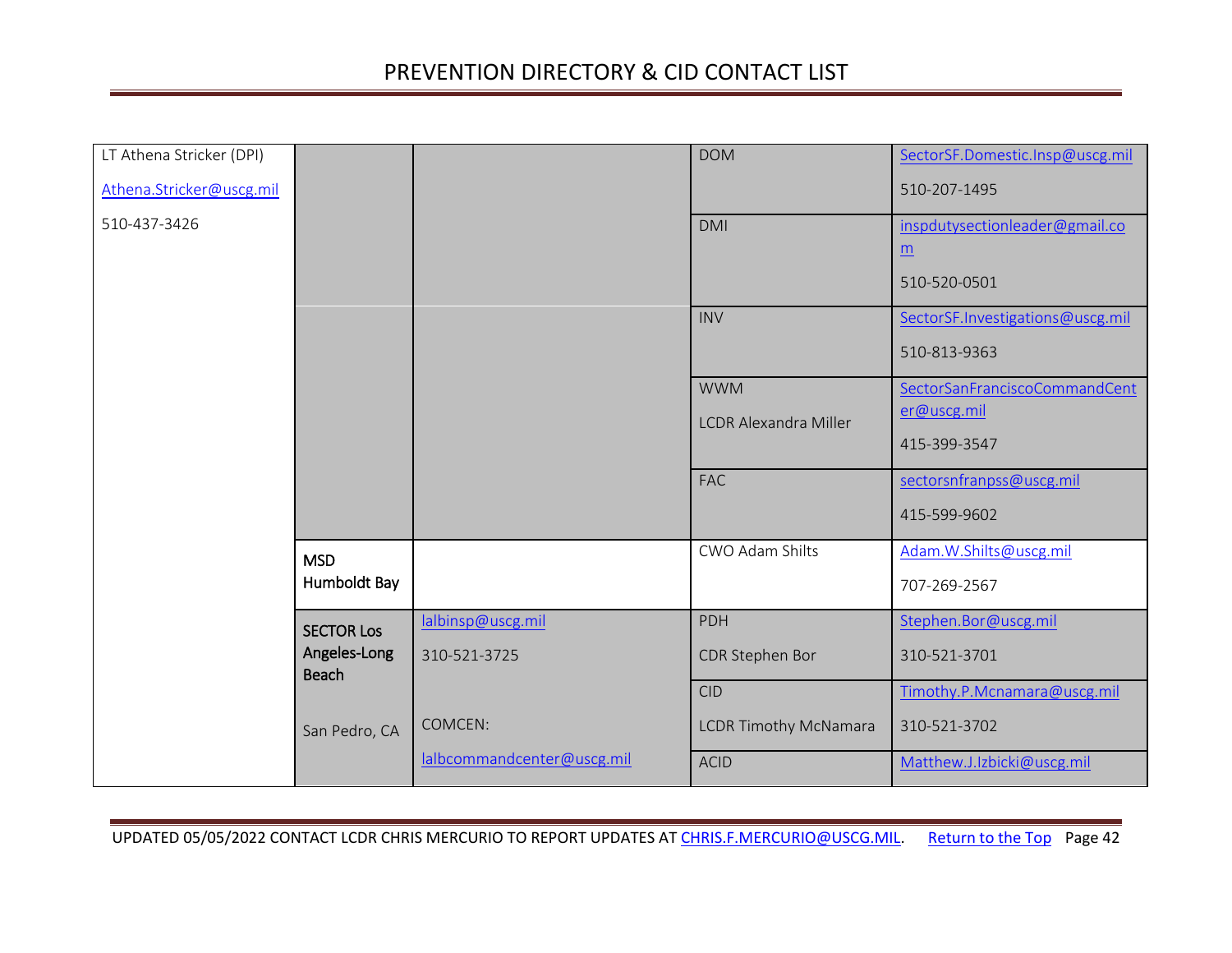<span id="page-42-0"></span>

|                  | 310-521-3801                    | Mr. Matthew Izbicki       | 310-521-3703               |
|------------------|---------------------------------|---------------------------|----------------------------|
|                  |                                 | <b>PSC</b>                | Steven.M.Leighty@uscg.mil  |
|                  |                                 | LT David Hetticher        | 310-521-3706               |
|                  |                                 | <b>DOM</b>                | David.R.Hetticher@uscg.mil |
|                  |                                 | Mr. Dan Sheppard          | 310-521-3726               |
|                  |                                 | <b>INV</b>                | Braden.L.Rostad@uscg.mil   |
|                  |                                 | <b>LCDR Braden Rostad</b> | 310-521-3777               |
|                  |                                 | <b>DMI</b>                | lalbinsp@uscg.mil          |
|                  |                                 |                           | 310-521-3725               |
|                  |                                 | Arrivals                  | lalbinsp@uscg.mil          |
|                  |                                 |                           | 310-521-3705               |
|                  |                                 | <b>WWM</b>                | Maria.C. Wiener@uscg.mil   |
|                  |                                 | <b>LCDR Maria Wiener</b>  | 310-521-3861               |
|                  |                                 | FAC                       | James.A.Frank@uscg.mil     |
|                  |                                 | <b>MSTCS James Frank</b>  | 310-521-3746               |
| <b>MSD Santa</b> | D11-DG-MSDSantaBarbara@uscg.mil | MSD SUP                   | Sean.P.McGaughan@uscg.mil  |
| <b>Barbara</b>   |                                 | LT Sean McGaughan         | 805-962-7430 x220          |
|                  | SectorSD-PSC@uscg.mil           | PDH                       | Ronald.J.Caputo@uscg.mil   |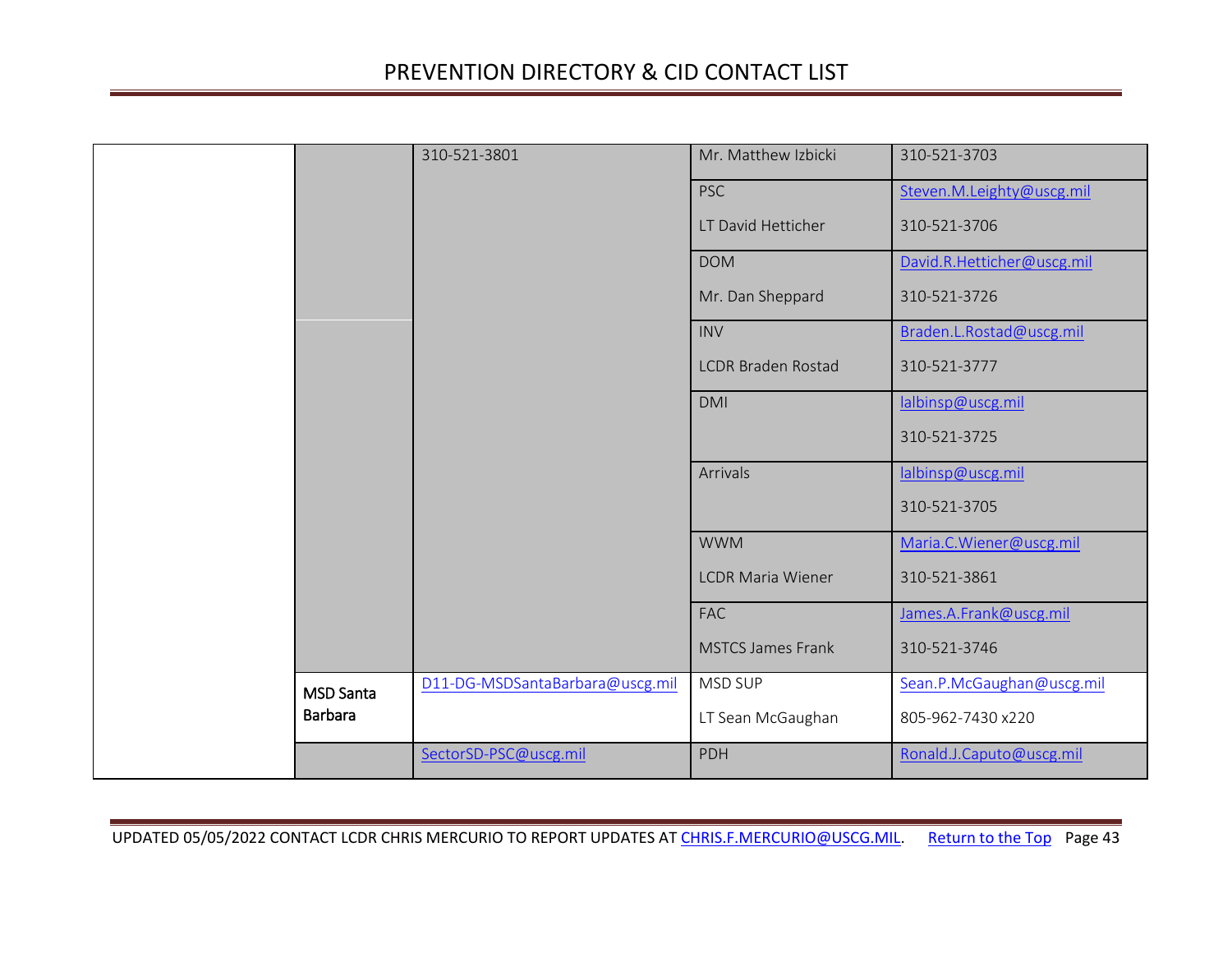<span id="page-43-1"></span><span id="page-43-0"></span>

|                          | <b>SECTOR San</b> | dinspections@uscg.mil                                     | CDR Ronald Caputo        | 619-278-7230               |
|--------------------------|-------------------|-----------------------------------------------------------|--------------------------|----------------------------|
|                          | Diego             |                                                           | <b>CID</b>               | Ryan. W. Mowbray@uscg.mil  |
|                          | San Diego, CA     |                                                           | <b>LCDR Ryan Mowbray</b> | 619 278-7240               |
|                          |                   | COMCEN:                                                   | <b>PSC</b>               | SectorSD-PSC@uscg.mil      |
|                          |                   | D11-DG-M-SectorSD-JHOC-<br>SituationControllers2@uscg.mil |                          | 619-278-7262               |
|                          |                   | 619-278-7033                                              | <b>DOM</b>               | dinspections@uscg.mil      |
|                          |                   |                                                           |                          | 619-278-7241               |
|                          |                   |                                                           | <b>INV</b>               | dinspections@uscg.mil      |
|                          |                   |                                                           |                          | 619-572-2904               |
|                          |                   |                                                           | <b>DMI</b>               | dinspections@uscg.mil      |
|                          |                   |                                                           |                          | 619-726-0174               |
|                          |                   |                                                           | Arrivals                 | SectorSD-PSC@uscg.mil      |
|                          |                   |                                                           |                          | 619-278-7262               |
|                          |                   |                                                           | <b>WWM</b>               | D11MarineEventsSD@uscg.mil |
|                          |                   |                                                           |                          | 619-278-7656               |
|                          |                   |                                                           | FAC                      | SectorSD-PSC@uscg.mil      |
|                          |                   |                                                           |                          | 619-278-7262               |
| <b>DISTRICT THIRTEEN</b> |                   | SecSeaDispatch@uscg.mil                                   | PDH                      | Nathan.S.Menefee@uscg.mil  |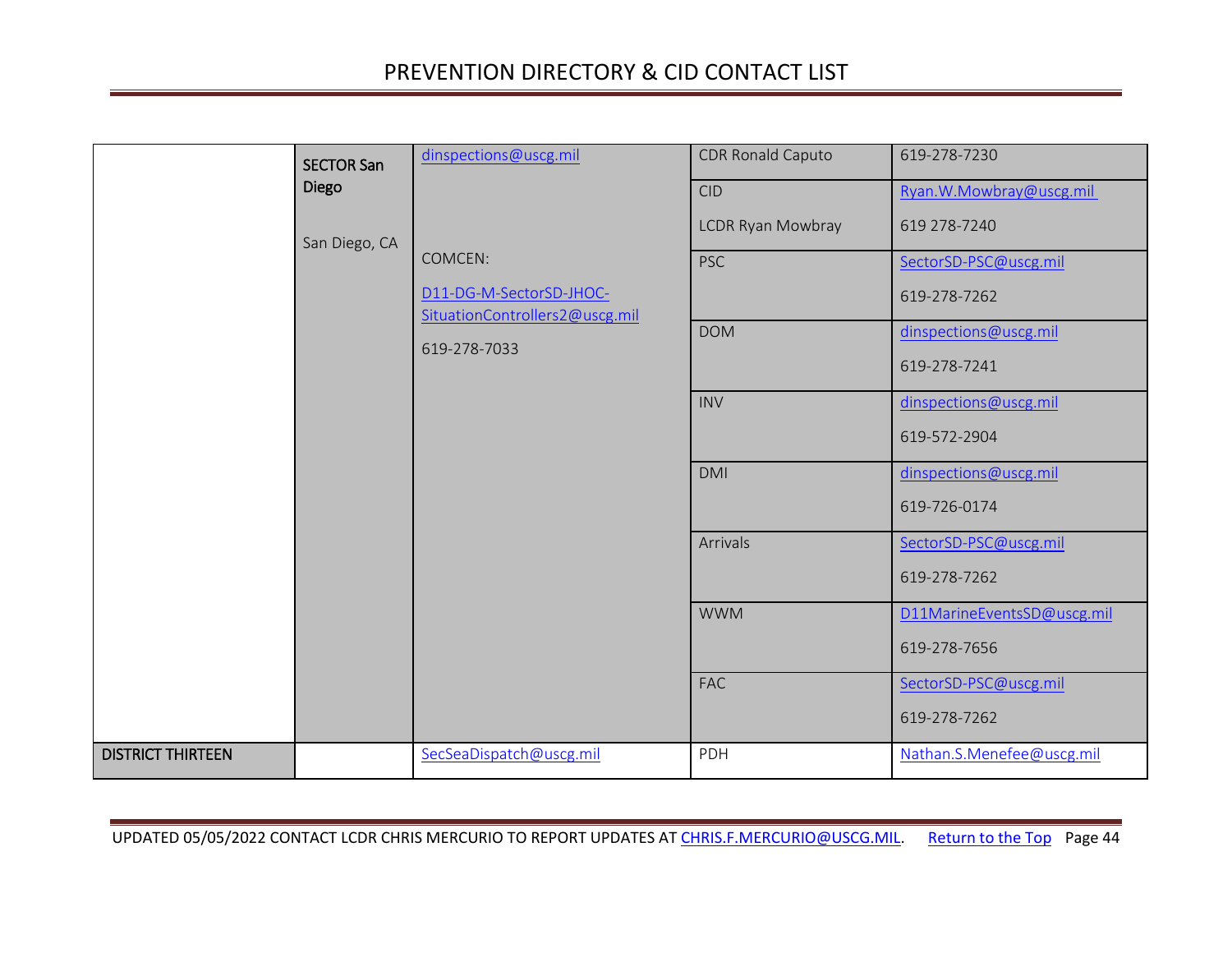<span id="page-44-0"></span>

| Seattle, WA                     | <b>SECTOR Puget</b> |                             | CDR Nathan Menefee              | 206-217-6235                               |
|---------------------------------|---------------------|-----------------------------|---------------------------------|--------------------------------------------|
|                                 | Sound               | UNIT: 206-217-6200          | <b>CID</b>                      | lee.d.bacon@uscg.mil                       |
| CDR Hsingyen "John" Fu<br>(DPI) | Seattle, WA         | 24Hr: 206-217-6345          | <b>LCDR Lee Bacon</b>           | 206-217-6184                               |
| Hsingyen.J.Fu@uscg.mil          |                     | COMCEN:                     | <b>ACID</b><br>Mr. Rob Melancon | Robert.B.Melancon@uscg.mil<br>206-217-6563 |
| 206-220-7224                    |                     | SectorPugetSoundCC@uscg.mil | <b>SIO</b>                      | Michelle.I.Rosenberg@uscg.mil              |
| C: 202-374-8448                 |                     | 206-217-6002                | <b>LCDR Michelle Rosenberg</b>  | 206-217-6926                               |
| <b>LCDR John Velasco</b>        |                     |                             | <b>PSC</b>                      | SecPugetSoundPSC@uscg.mil                  |
| John.K.Velasco@uscg.mil         |                     |                             |                                 | 206-217-6093                               |
| 206-220-7275                    |                     |                             | <b>DOM</b>                      | SecSeaDispatch@uscg.mil                    |
|                                 |                     |                             |                                 | 206-217-6180/6208                          |
|                                 |                     |                             | <b>INV</b>                      | PugetSoundIO@uscg.mil                      |
|                                 |                     |                             |                                 | 206-217-6251                               |
|                                 |                     |                             | <b>CFV</b>                      | Robert.R.Cuddeback@uscg.mil                |
|                                 |                     |                             | Mr. Robert Cuddeback            | 206-217-6187                               |
|                                 |                     |                             | <b>WWM</b>                      | Samud.I.Looney@uscg.mil                    |
|                                 |                     |                             | LCDR Ish Looney                 | 206-217-6042                               |
|                                 |                     |                             | FAC                             | SPSFAC@uscg.mil                            |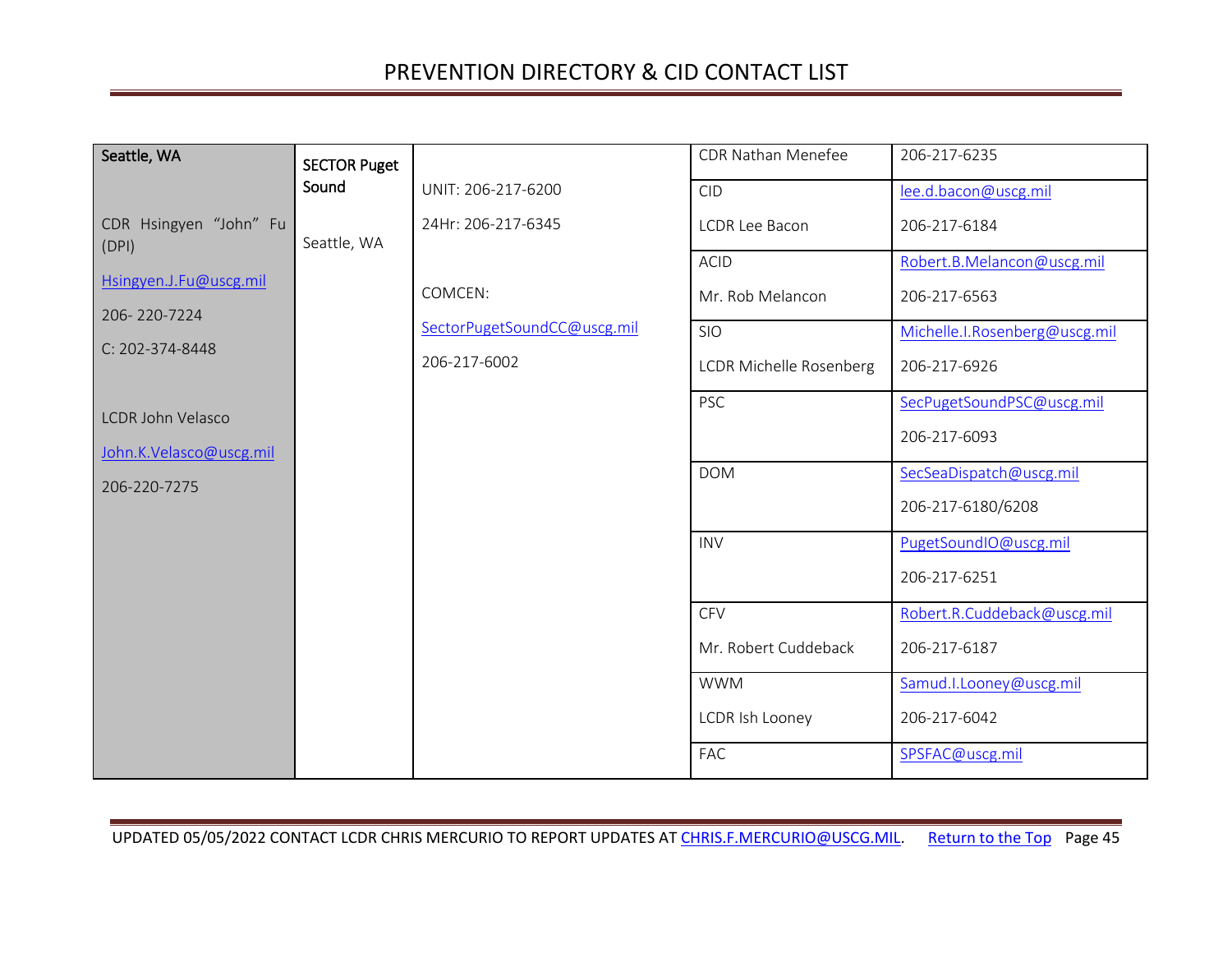<span id="page-45-1"></span><span id="page-45-0"></span>

|                          |                                                                      |                                                                                                                                     |                                                                                                                                                                                                                                               | 206-217-6065                                                                                                                                                                                                                                                                                                            |
|--------------------------|----------------------------------------------------------------------|-------------------------------------------------------------------------------------------------------------------------------------|-----------------------------------------------------------------------------------------------------------------------------------------------------------------------------------------------------------------------------------------------|-------------------------------------------------------------------------------------------------------------------------------------------------------------------------------------------------------------------------------------------------------------------------------------------------------------------------|
|                          | <b>SECTOR</b><br>Columbia River<br>- MSU<br>Portland<br>Portland, OR | D13-SG-M-<br>MSUPortlandUSVessel@uscg.mil<br>Phone: (503) 240-9310 (UNIT)<br>Phone: (503) 240-9374 (US)<br>PSC:<br>PSC-PDX@uscg.mil | <b>CID</b><br><b>LCDR Eugene Chung</b><br><b>ACID</b><br>LT Steve Conde<br><b>PSC</b><br>LTJG Jason Yelvington<br><b>DOM</b><br>LTJG Tyler Justus<br><b>CFV</b><br>Mr. Curt Farrell<br>WWM/FAC<br><b>LCDR Sean Morrison</b><br><b>INV/SIO</b> | Eugene.Chung@uscg.mil<br>503-240-9306<br>Mobile: (503) 849-1265<br>Steve.L.Conde@uscg.mil<br>503-240-9374<br>Jason.R.Yelvington@uscg.mil<br>503-240-9339<br>Tyler.R.Justus@uscg.mil<br>503-240-9374<br>Curtis.J.Farrell@uscg.mil<br>503-240-9373<br>Sean.F.Morrison@uscg.mil<br>503-240-2594<br>Carl.M.Eschler@uscg.mil |
|                          |                                                                      |                                                                                                                                     | LT Carl Eschler                                                                                                                                                                                                                               | 503-247-4019                                                                                                                                                                                                                                                                                                            |
| <b>DISTRICT FOURTEEN</b> |                                                                      | Hono.Inspections@uscg.mil                                                                                                           | PDH                                                                                                                                                                                                                                           | Jarrod.M.DeWitz@uscg.mil                                                                                                                                                                                                                                                                                                |
| Honolulu, HI             |                                                                      |                                                                                                                                     | CDR Jarrod DeWitz                                                                                                                                                                                                                             | 808-522-8280                                                                                                                                                                                                                                                                                                            |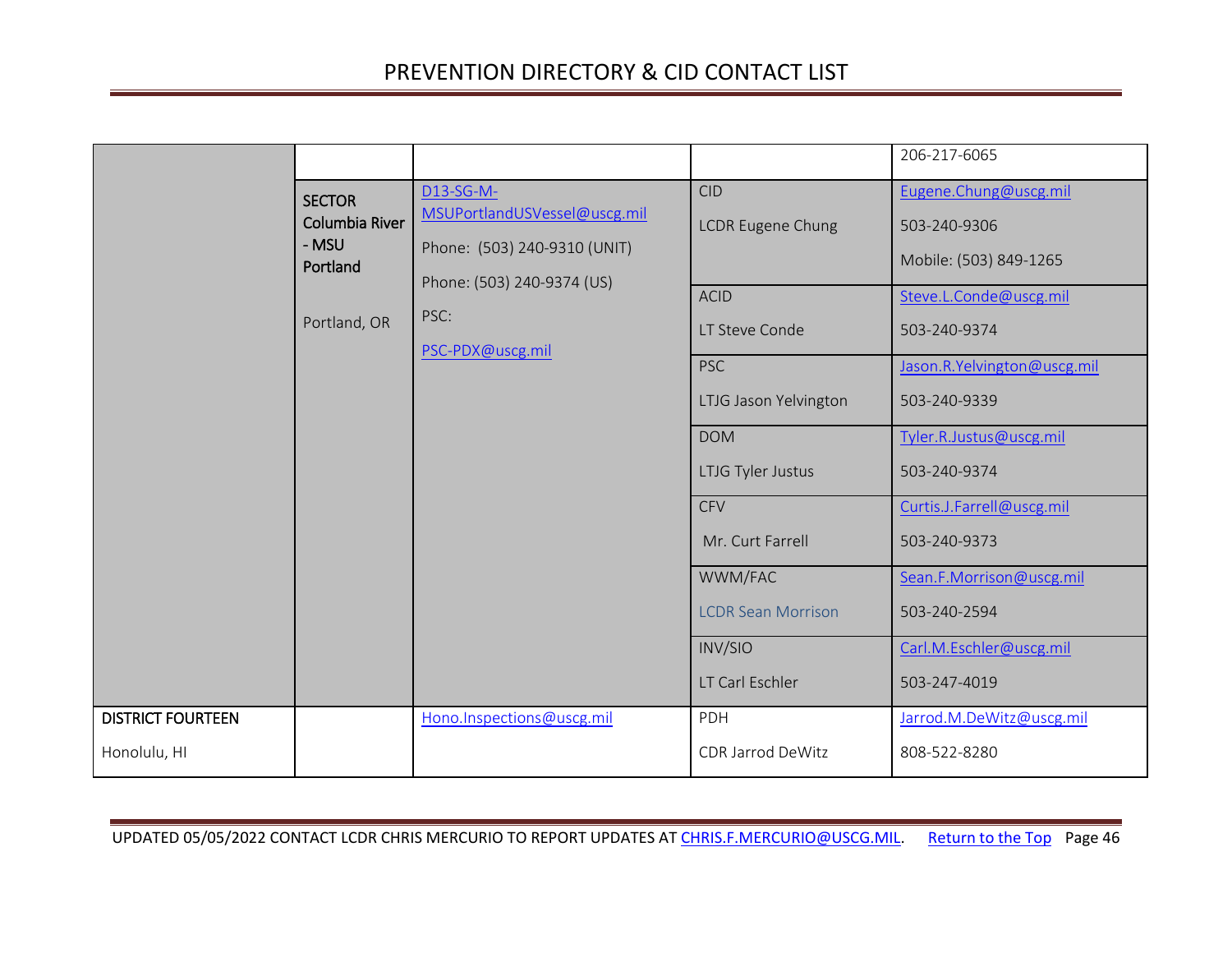<span id="page-46-0"></span>

|                                       | <b>SECTOR</b> | COMCEN:              | <b>CID</b>               | Jacob.d.baldassini@uscg.mil |
|---------------------------------------|---------------|----------------------|--------------------------|-----------------------------|
| CDR Mark Labert (DPI)                 | Honolulu      | SCCHonolulu@uscg.mil | LCDR Jacob D. Baldassini | 808-522-8250                |
| Mark.E.Labert@uscg.mil                | Honolulu, HI  | 808-842-2082         |                          | C: 808-292-3652             |
| 808-535-3421                          |               |                      | <b>ACID</b>              | Ryan.J.Paris@uscg.mil       |
| C: 808-554-6949                       |               |                      | LT Ryan Paris            | 808-841-4361                |
|                                       |               |                      | <b>PSC</b>               | Hono.Inspections@uscg.mil   |
|                                       |               |                      | LTJG James D. Nichols    | james.d.nichols@uscg.mil    |
|                                       |               |                      |                          | 808-541-4365                |
| Mr. Craig Petersen<br>(Alternate DPI) |               |                      |                          |                             |
| Craig.A.Petersen@uscg.mi              |               |                      | <b>DOM</b>               | Hono.Inspections@uscg.mil   |
|                                       |               |                      | LTJG Michael Pray        | Michael.A.Pray@uscg.mil     |
| 808-535-3422                          |               |                      |                          | 808-541-4373                |
| C: 808-221-9874                       |               |                      | <b>INV</b>               | D14-SMB-SecHono-            |
|                                       |               |                      | <b>LCDR Alex Stachel</b> | Investigations@uscg.mil     |
| Mr. George Butler (PSC)               |               |                      |                          | Alex.J.Stachel@uscg.mil     |
| George.E.Butler@uscg.mil              |               |                      |                          | 808-522-8251                |
| 808-535-3415                          |               |                      | ARRIVALS                 | Hono.Inspections@uscg.mil   |
|                                       |               |                      |                          | 808-522-8262                |
|                                       |               |                      | <b>WWM</b>               | Joshua.B. Williams@uscg.mil |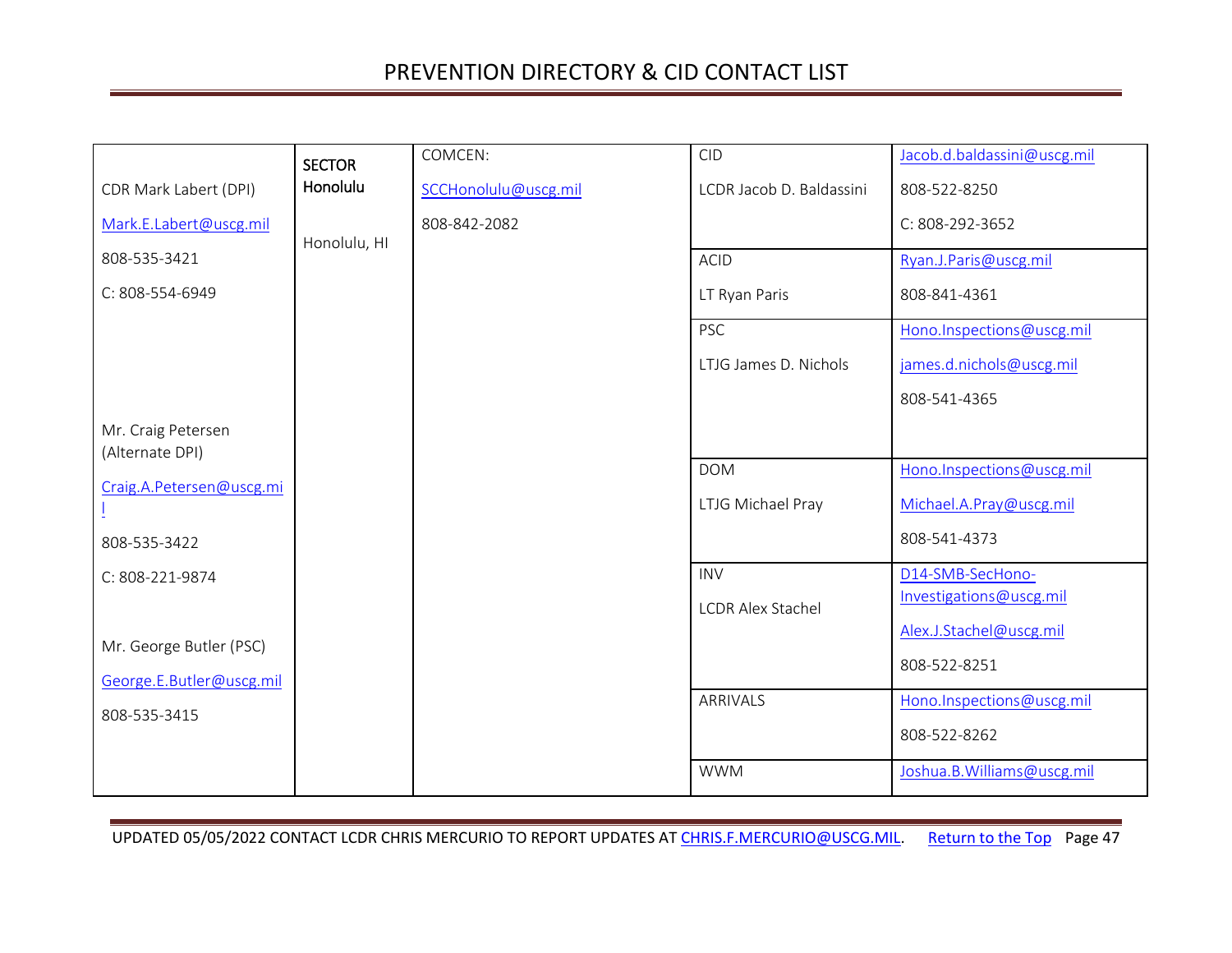<span id="page-47-4"></span><span id="page-47-3"></span><span id="page-47-2"></span><span id="page-47-1"></span><span id="page-47-0"></span>

|  |                     |                              | <b>LCDR Josh Williams</b>   | 808-541-4359                 |
|--|---------------------|------------------------------|-----------------------------|------------------------------|
|  |                     |                              | FAC                         | Hono.Fac@uscg.mil            |
|  |                     |                              | <b>MSTC Nathan Frerichs</b> | Nathan.A.Frerichs@uscg.mil   |
|  |                     |                              |                             | 808-541-4363                 |
|  | <b>MST Maui</b>     |                              | Supervisor                  | Jacob.S.Gamble@uscg.mil      |
|  |                     |                              | LT Jacob Gamble             | 808-873-3105                 |
|  |                     |                              | CWO2 Derek Shay             | Derek.D.Shay@uscg.mil        |
|  |                     |                              |                             | 808-873-3105                 |
|  | <b>MST Hawaii</b>   |                              | LT Elizabeth Stevens        | Elizabeth.M.Stevens@uscg.mil |
|  |                     |                              |                             | 808-329-3987                 |
|  | <b>MST Kauai</b>    |                              | <b>MSSD3 Andrew Wall</b>    | Andrew.H.Wall@uscg.mil       |
|  |                     |                              |                             | (808) 873-3105               |
|  | <b>MSD American</b> |                              | MSD SUP                     | Creighton.C.Chong@uscg.mil   |
|  | Samoa               |                              | LT Creighton Chong          | 684-633-2299                 |
|  |                     |                              | MSSD4 Randall Rice          | Randall.J.Rice@uscg.mil      |
|  |                     |                              |                             | 684-633-2299                 |
|  | <b>SECTOR Guam</b>  | PreventionGuam@uscg.mil      | <b>PDH</b>                  |                              |
|  |                     | Phone: (671) 355-4900 (UNIT) |                             | 671-355-4861                 |
|  | Guam                | 24Hr: (671) 355-4824         |                             | C: 671-688-1676              |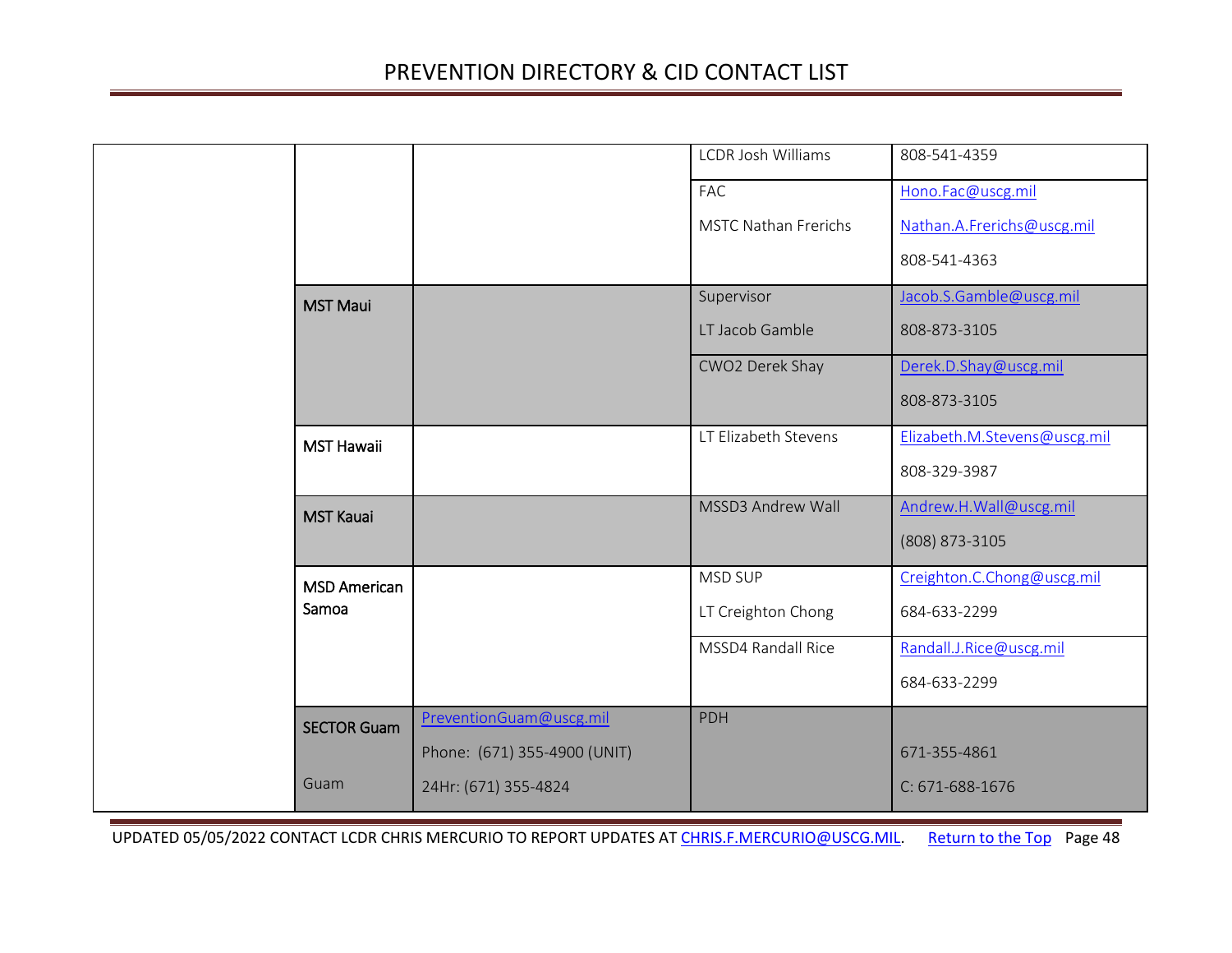<span id="page-48-4"></span><span id="page-48-3"></span><span id="page-48-2"></span><span id="page-48-1"></span><span id="page-48-0"></span>

|                           |                       | Domestic Inspections:            | <b>CID</b>                  | GayLord.C.Amores@uscg.mil      |
|---------------------------|-----------------------|----------------------------------|-----------------------------|--------------------------------|
|                           |                       | inspectionsguam@uscg.mil         | LT GayLord Amores           | 671-787-2845                   |
|                           |                       | 671-355-4832                     | <b>SIO</b>                  | 671-355-4937                   |
|                           |                       |                                  | LT Benjamin Wagner          | Benjamin.D. Wagner@uscg.mil    |
|                           | <b>MSD Saipan</b>     |                                  | <b>MSD Sup</b>              | Khiem.V.Nagy@uscg.mil          |
|                           |                       |                                  | LT Khiem Nagy               | 670-236-2969                   |
|                           | <b>ACTIVITIES Far</b> | FEACTInspections@uscg.mil        | <b>CID</b>                  | Christopher.M.Nichols@uscg.mil |
|                           | East                  | Phone: +81 42-507-6545 (Japan)   | <b>LCDR Chris Nichols</b>   | +65 6750-2449                  |
|                           | Yokota, Japan         | Phone: +65 6750-2340 (Singapore) |                             | Mobile: +65 9833-0124          |
|                           | & Singapore           | FOR AFTER HOURS MARINE           | SIO (Japan)                 | Walter.C.Hutchins@uscg.mil     |
|                           |                       | <b>CASUALTIES CALL</b>           | <b>LCDR Walter Hutchins</b> | +81-42-507-6545-57833          |
|                           |                       | 808-638-1878                     |                             |                                |
| <b>DISTRICT SEVENTEEN</b> | <b>SECTOR</b>         | Anchorage.Inspections@uscg.mil   | <b>PDH</b>                  | John.Z.Dowing@uscg.mil         |
| Juneau, AK                | Anchorage             | INSP: 907-428-4200 // 4 then 1   | <b>CDR John Downing</b>     | 907-428-4149                   |
|                           | Anchorage, AK         |                                  | <b>CID</b>                  | Rven.T.Garcia@uscg.mil         |
|                           |                       | COMCEN: 907-428-4100             | <b>LCDR Rven Garcia</b>     | 907-428-4163                   |
|                           |                       | Sector.Anchorage@uscg.mil        |                             | C: 907-229-6346                |
|                           | <b>MSD Homer</b>      | msdhomer@uscg.mil                | MSD Sup                     | Edward.K.Kaaua@uscg.mil        |
| CDR Jason Boyer (DPI)     |                       |                                  | LT Edward Kaaua             | 907-235-3292                   |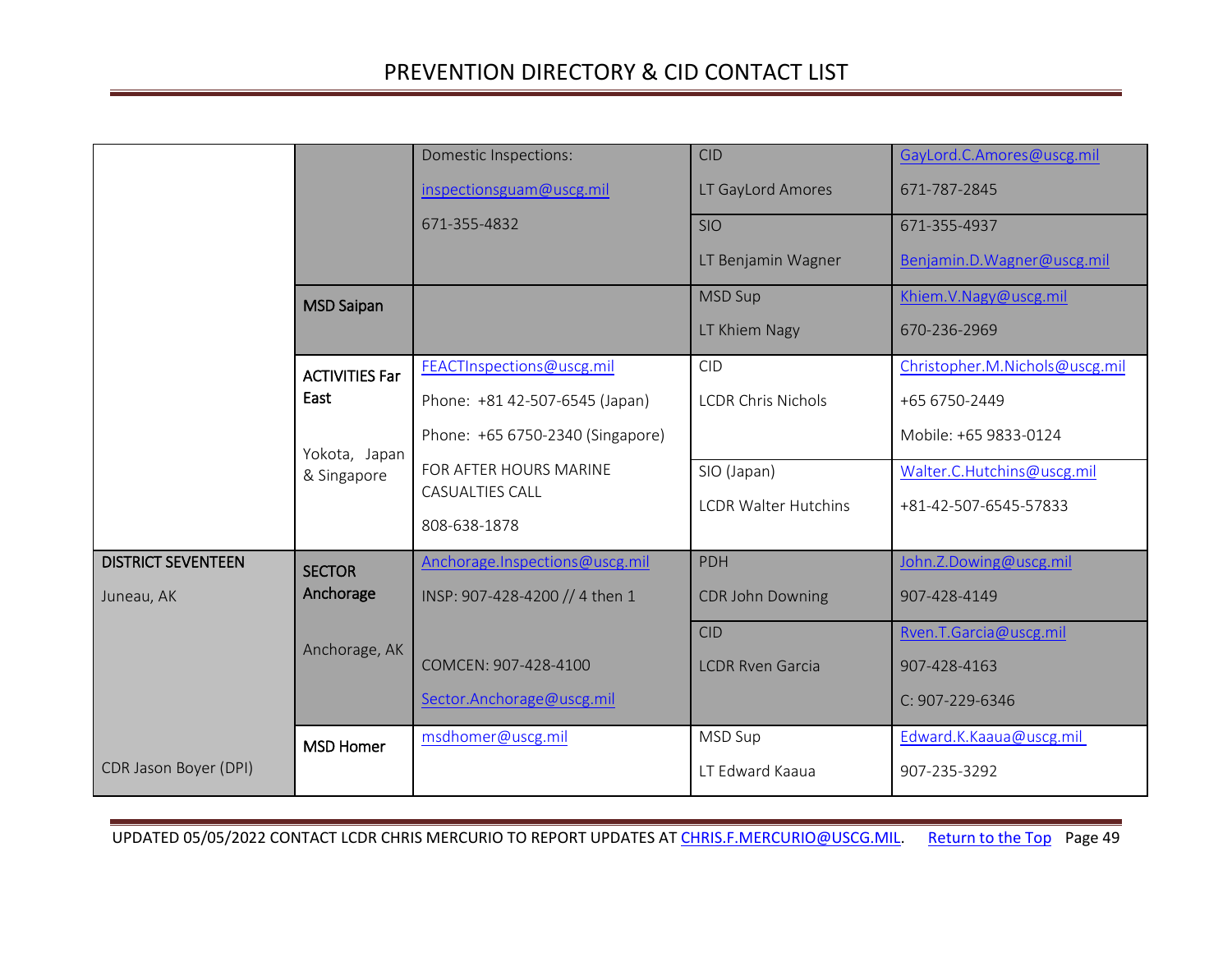<span id="page-49-2"></span><span id="page-49-1"></span><span id="page-49-0"></span>

| Jason.A.Boyer@uscg.mil                               | <b>MSD Kodiak</b>                        | msdkodiak@uscg.mil               | <b>MSD Sup</b>                     | Luke.J.Milyard@uscg.mil                  |
|------------------------------------------------------|------------------------------------------|----------------------------------|------------------------------------|------------------------------------------|
| 907-463-2821                                         |                                          | 907 654-4071                     | LTJG Luke J Milyard                | 907-486-5918                             |
| LCDR Kody Stitz (DPI-Asst.)<br>Kody.J.Stitz@uscg.mil | <b>MSD Dutch</b><br>Harbor /<br>Unalaska | MSDDutchHarbor@uscg.mil          | <b>MSD SUP</b><br>LT Kristine Kahl | Kristine.M.Kahl@uscg.mil<br>907-581-3466 |
| 907-463-2805                                         | <b>MSU Valdez</b>                        | vio@uscg.mil                     | PDH                                | Thomas.E.Olsen@uscg.mil                  |
|                                                      |                                          | PDO: 907-406-0002                | <b>LCDR Thomas Olsen</b>           | 907-835-7223                             |
| LT Lauren Bloch (DPI)                                | Valdez, AK                               | 24HR SECTOR ANCHORAGE CC:        |                                    | C: 907-795-5874                          |
| Lauren.E.Bloch@uscg.mil                              |                                          | 907-428-4100                     | INSP/INV                           | Katharine.F.Adams@uscg.mil               |
| 907-463-2812                                         |                                          |                                  | LT Katharine Adams                 | 907-835-7294                             |
|                                                      |                                          |                                  |                                    | C: 907-385-7052                          |
| LT Benjamin Bauman (DPI)                             |                                          |                                  | VTS/WWM                            | Caleb.A.Metroka@uscg.mil                 |
| Benjamin.A.Bauman@usc                                |                                          |                                  | LT Caleb Metroka                   | 907-835-7209                             |
| g.mil                                                |                                          |                                  | CFV/FAC                            | valdezprevention@uscg.mil                |
| 907-463-2809                                         |                                          |                                  |                                    | 907-835-7220                             |
|                                                      |                                          | SectorJuneauInspections@uscg.mil | <b>PDH</b>                         | Jonathan.Dale@uscg.mil                   |
|                                                      |                                          | Phone: 907-463-2477 (INSP)       | <b>LCDR Jon Dale</b>               | 907-463-2469                             |